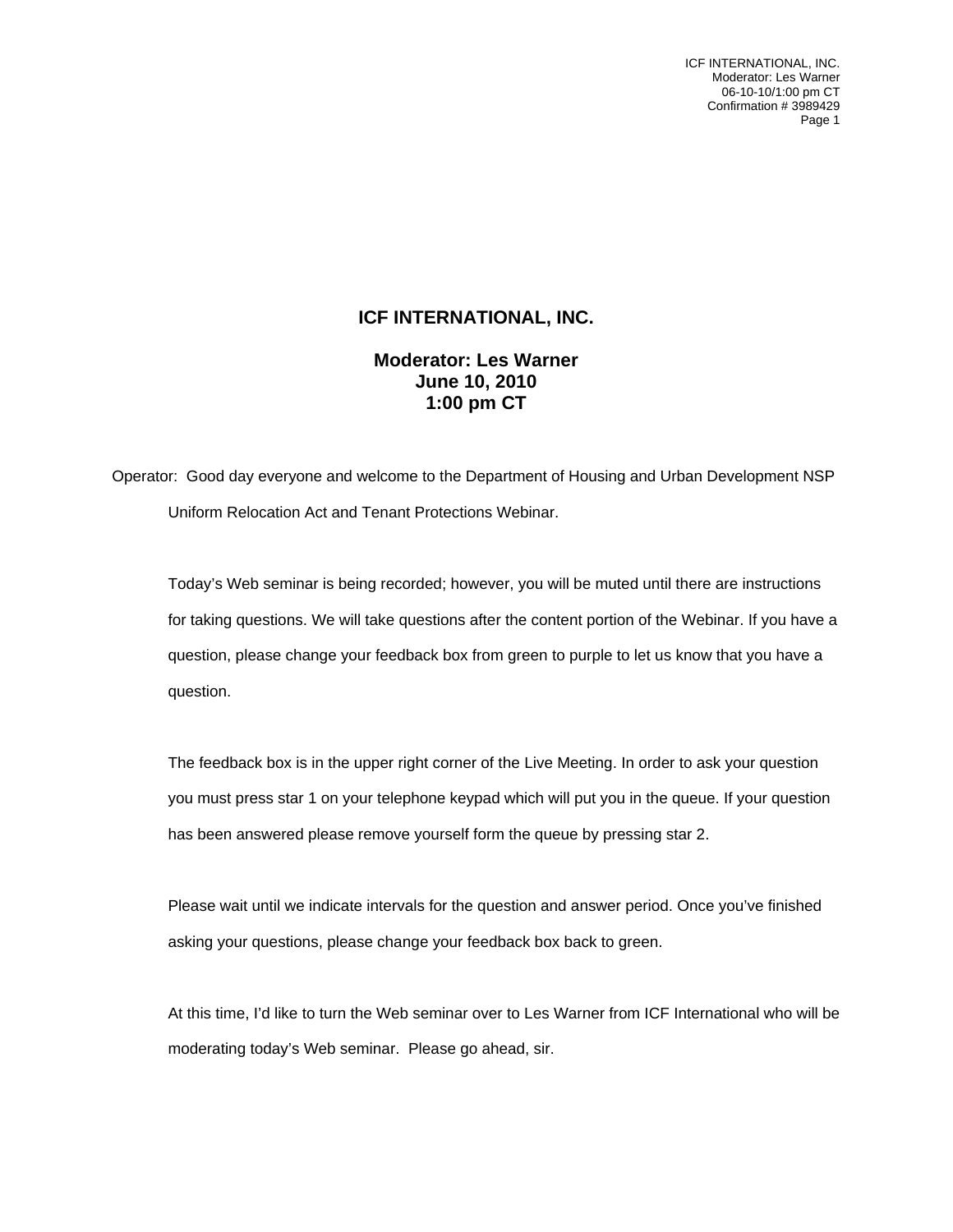Les Warner: Good afternoon. Just a little overview of how we're going to operate today's Webinar. We're going to work our way though - we have just a few slides to give some basic information about the regulations and the requirements.

And I think to help make this a little easier for folks I think we will go through the acquisition portion, then open it up for questions and then go back and talk about relocation issues, take questions related to relocation and then cover the tenant protection.

So I would suggest that you wait until we get through the initial slides on the acquisition section. Or as you have questions during that section go ahead and get in the queue for that so that our questions will be related to the section of slides that we have just gone through.

So today, we're going to be talking about the Uniform Relocation Assistance and Real Property Acquisitions Policy Act, which generally is referred to as either Uniform Act or URA. And we'll also be talking about the NSP Tenant Protections that are a part of the Recovery Act.

Okay so this is Les Warner as the operator mentioned. I'm with ICF. And we also have on the line Joan Morgan and Bryan O'Neill from HUD.

And as we answer your questions they'll be working with me to make sure that we have a good grasp of your scenario and make sure that we get you good detailed information. So - again, as the operator mentioned, to ask a question we essentially need you to do two things.

In the right hand corner under feedback, change your status to purple to indicate in the system that you have a question. And then also press star 1 so that you essentially will be queued up to ask your question.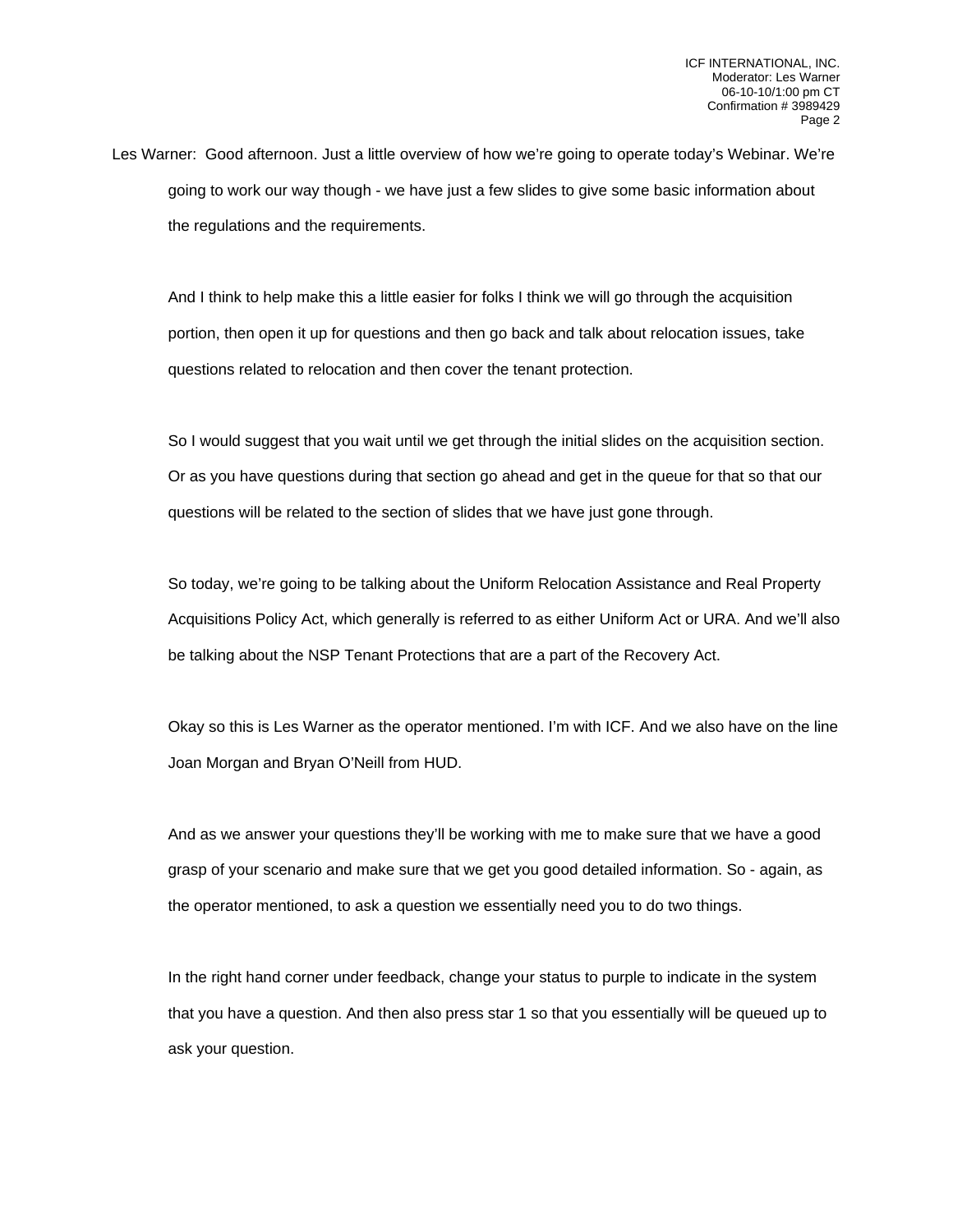And when we get to the question section we'll ask the operator to give us the next person and you'll be able to verbally ask your question. In the meantime, if there are logistical questions - if you see on the top of your screen there is a Q&A on the - I think probably the left hand side of your screen.

So if you had a question about, you know, I'm having trouble accessing the slides or a question about, you know, how - what button do I press again to ask a question you could do that online and get an emailed response back for that.

And again, once we get to your question, if your is answered or somebody else's question actually provides you an answer to your question - if you would go back in and change your status back to green and change your - and do star 2 that'll help us know how many people actively still have a question that we need to try to address.

So the Uniform Relocation Act - when is it triggered? When are you - and do you have a liability under this requirement. Any time you're purchasing property - so of course under NSP - and we're doing a great deal of acquisitions, also covers individual persons and we'll be talking just briefly.

It could also be covering a business or a nonresidential entity that would be displaced as a result of the acquisition of the property or you're demolishing it or rehabbing it in some way. And this is at any point that you have federal funding in the project.

We'll talk a little bit more as we get into the slides. But this is not only when you are directly funding an acquisition. But if you're some part of that overall project then the Uniform Relocation Act is going to be triggered for your project and you would need to assure compliance on that.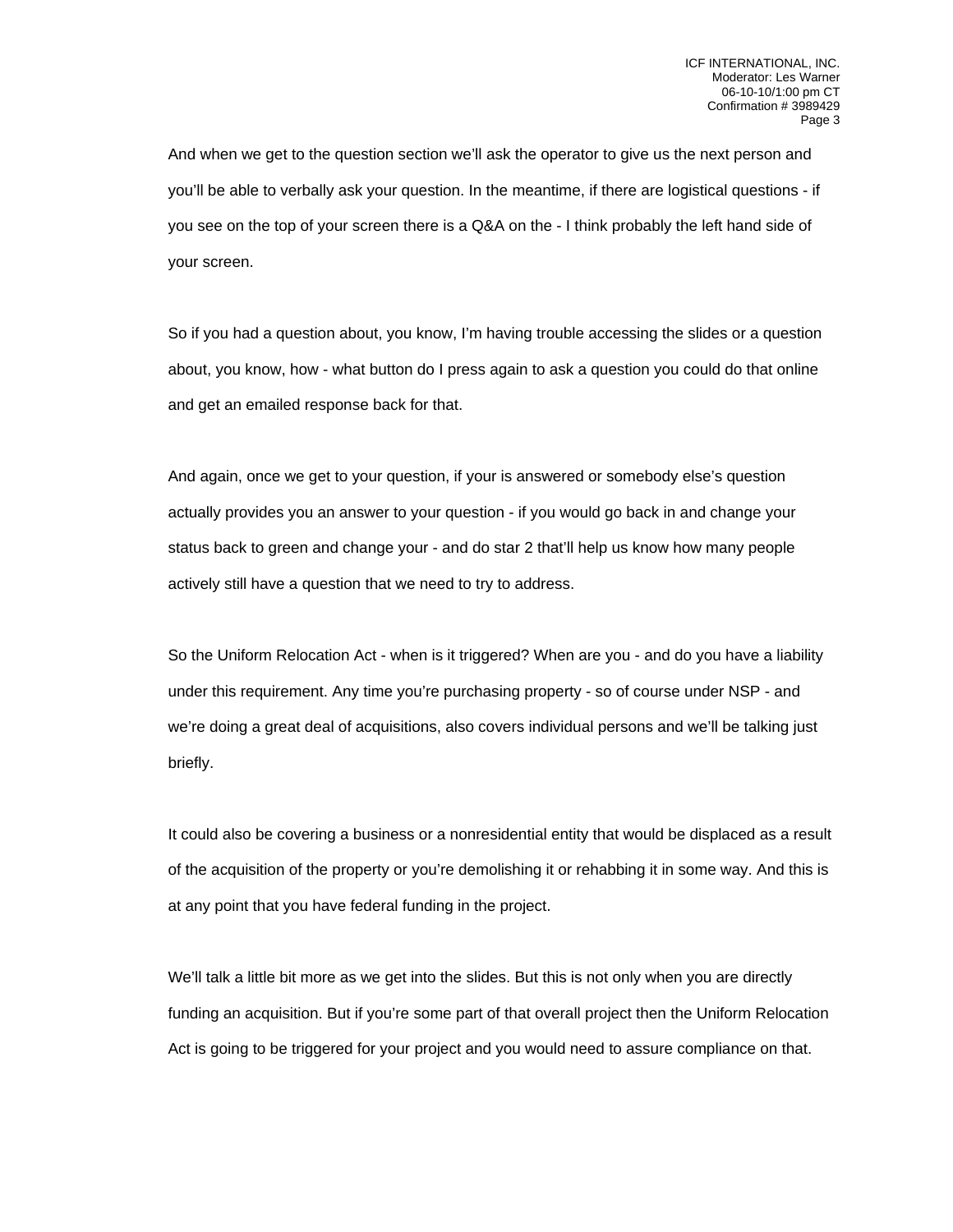And that is following the funding. So whether it's you as a government entity or you have an NSP sub-recipient or you have a developer who is undertaking an activity on your behalf.

It also covers the individual buyer who if you were providing direct financial assistance and they were going to go out and purchase a property - because there are federal dollars assisting them in making the purchase of that - of that property then the Uniform Relocation Act is going to be triggered by that.

So you would have to make sure that both the acquisition and the issue of have I displaced anyone as a result of my project. Those are going to be factors in implementing your project appropriately.

So the Uniform Relocation Act essentially has sort of two channels or categories that you would be fitting into. We have an involuntary and a voluntary acquisition. Generally the involuntary transactions are transactions where you have the power of eminent domain and you are not giving it up.

So if you were for instance under a CDBG program and you were doing, I don't know, a water sewer project or something and you needed a specific property, you may do this as a negotiated sale. But you're not going to give up your eminent domain because you need that specific property.

If you are doing this as a voluntary acquisition - so this is going to be a voluntary negotiated transaction. If you and the seller of the property cannot reach an agreement on this you're going to walk away. You will not take other actions to try to take ownership of that property.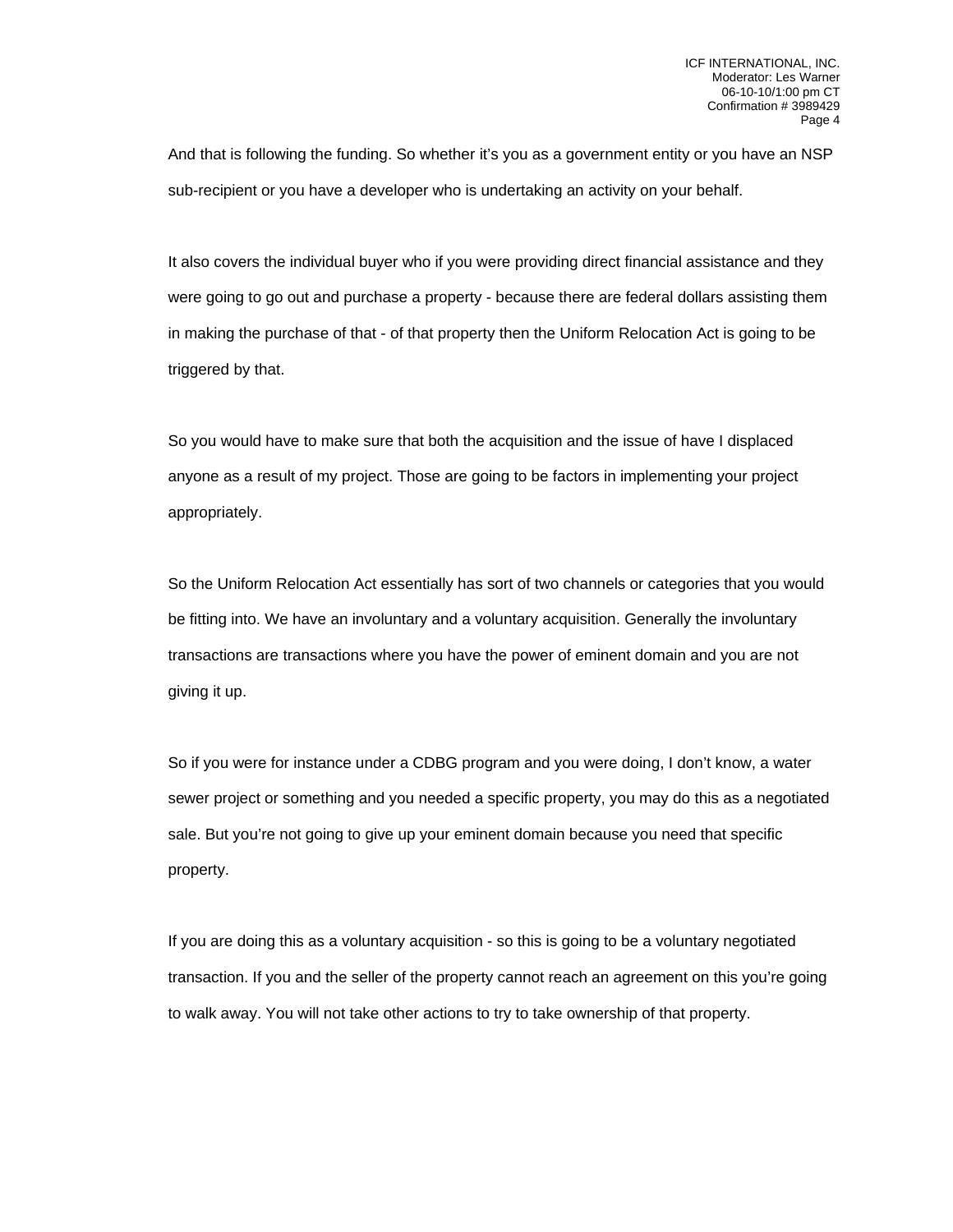This can be documented as a voluntary acquisition. And essentially the requirements are - and the process is somewhat more simplified. But to be able to qualify it as a voluntary transaction you need to have the appropriate documentation in place and follow those requirements.

And we'll go through in a moment, a sample of some of the documentation that you would need to be utilizing to make sure that you have appropriate documentation in place.

One of the things to remember is that if you are doing a voluntary transaction then that owner occupant is not going to be eligible for relocation benefits. Now for NSP many of our properties that we are acquiring are vacant or foreclosed.

But now that we have short sales as part of our eligible purchases we might have some owners in those properties. So if we have a voluntary transaction they would not be eligible for relocation. But any time that you have a tenant in that unit it's never voluntary for the tenant.

They're not the ones selling the unit. So they will always be covered under the relocation benefit. I'm going to switch over. Posted as part of the materials for this session we have some sample guide forms.

So with part of complying and documenting that you have a voluntary acquisition you would be providing appropriate notification prior to contracting for the purchase on this property that would identify the fact that there were federal dollars that were part of the project.

Advising that the seller of the property whether you have the power of eminent domain or not, and also listing - giving them a notification of what the estimated fair market value of their property is.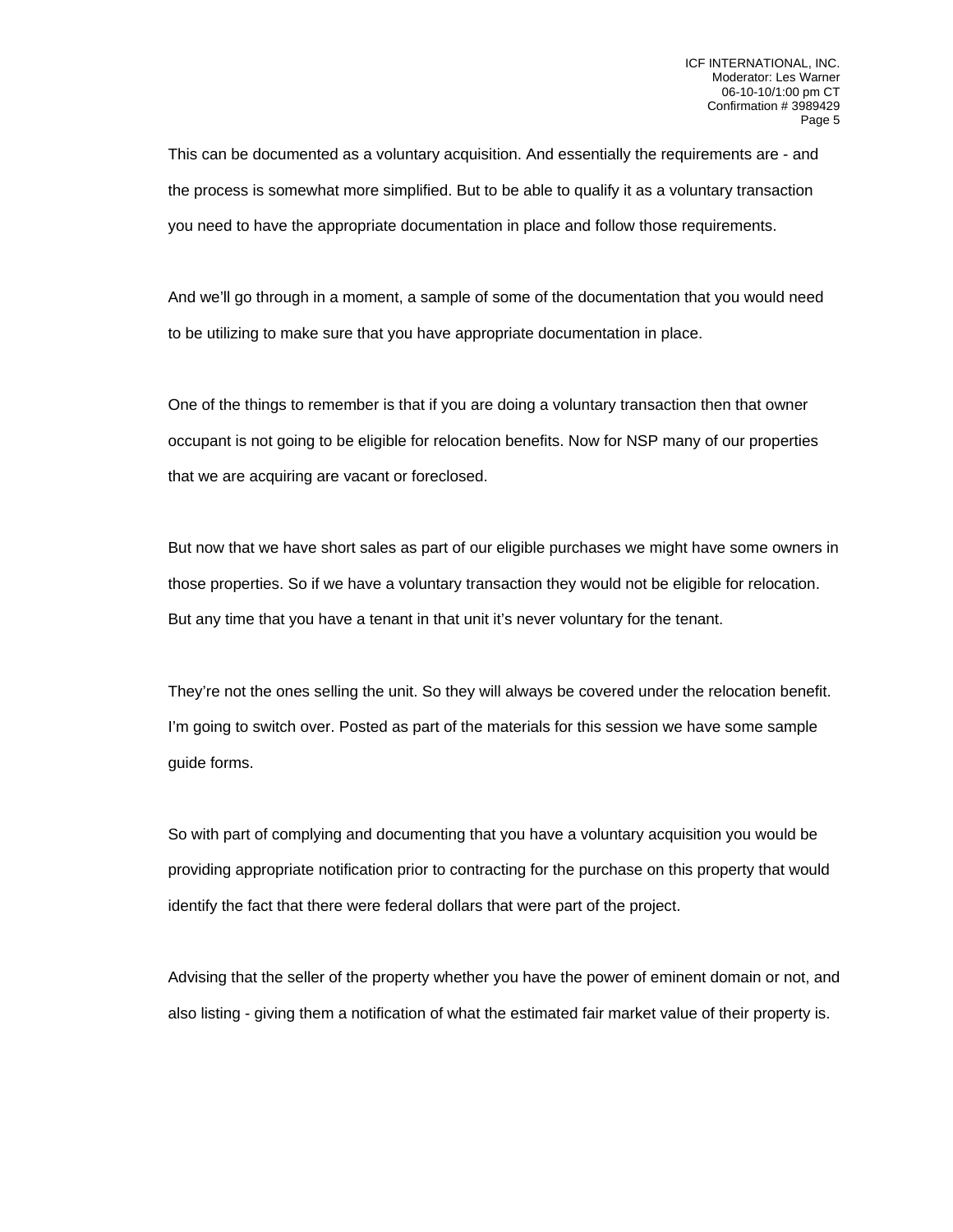So the guide form that I have up for you to see is the one that's specifically for agencies that have the power of eminent domain. So they're identifying that while they have the power of eminent domain it will not be used in this case.

They will walk away from this property if they're not able to reach a negotiated purchase on that property. And as part of that, there is a spot for you to indicate what the fair market value is on the property and making sure that they understand what their rights are under this process.

Also attached with the slides and available on the help site are also a sample for an entity that does not have the power of eminent domain.

So for instance, if you were running a buyer driven NSP project where you were going to send the income eligible household out to find a property, this might be a form that they would be providing to the seller of that property, the owner of that property identifying that even though they don't have the power of eminent domain there are federal funds in this project to make sure that this was documented appropriately.

So in each file where you are doing an acquisition and it is going to be voluntary one of these forms needs to be in that form and you need to be able to show that those forms were presented, that that seller was notified of what their rights were as part of this transaction.

Okay. Let's see if I can move this slide before we go - okay. So for the most part, I think most of the acquisitions that are - that are being undertaken under the NSP program are voluntary transactions. You don't have a specific property that you need and you are not involving the use of eminent domain.

But you would need to make sure that each one of these transactions has the appropriate documentation to meet the requirement for a voluntary transaction. One thing that I failed to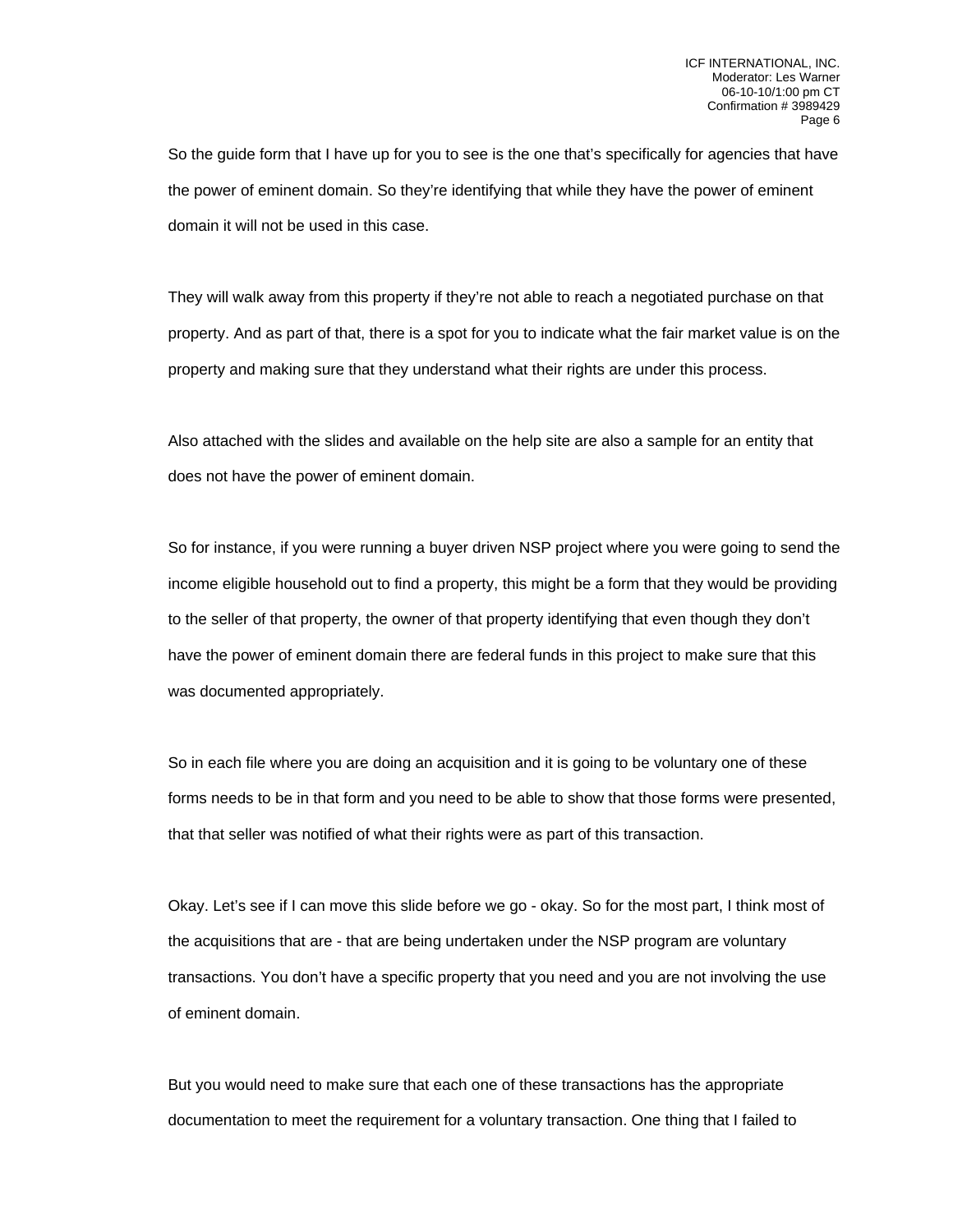mention - on the sample forms there also is the regulatory citation, so that you could go to the appropriate regulations and read through those in a bit more detail.

And we'll also talk about at the end of this Webinar, some other tools and resources where you could get additional information on this process if this is something you are not familiar with and you don't have a system in place.

So we talked that the Uniform Relocation Act requirements are going to apply anytime you have federal funding in the project. So this is whether you are directly using NSP funds to acquire the property.

Where it says any part of that overall project the NSP funds are essentially federalizing that project and will trigger the coverage under the Uniform Relocation Act.

And again, those requirements will apply whether you as the government entity are actually doing the acquisition or whether acquisition is being done by one of your other partners or actually that homebuyer that's receiving NSP funding.

So the Uniform Relocation Act is providing protection both for the property owners so that they understand what their rights are, that they have a disclosure of what the estimated fair market value is for their property.

But as we mentioned we'll be talking in the next section, we'll also be talking about protecting persons that might be displaced by the action by the federally funded project.

And the Uniform Relocation Act regulations set out a process - set out the minimum requirements that you would need to document compliance for each project that includes federal dollars on it.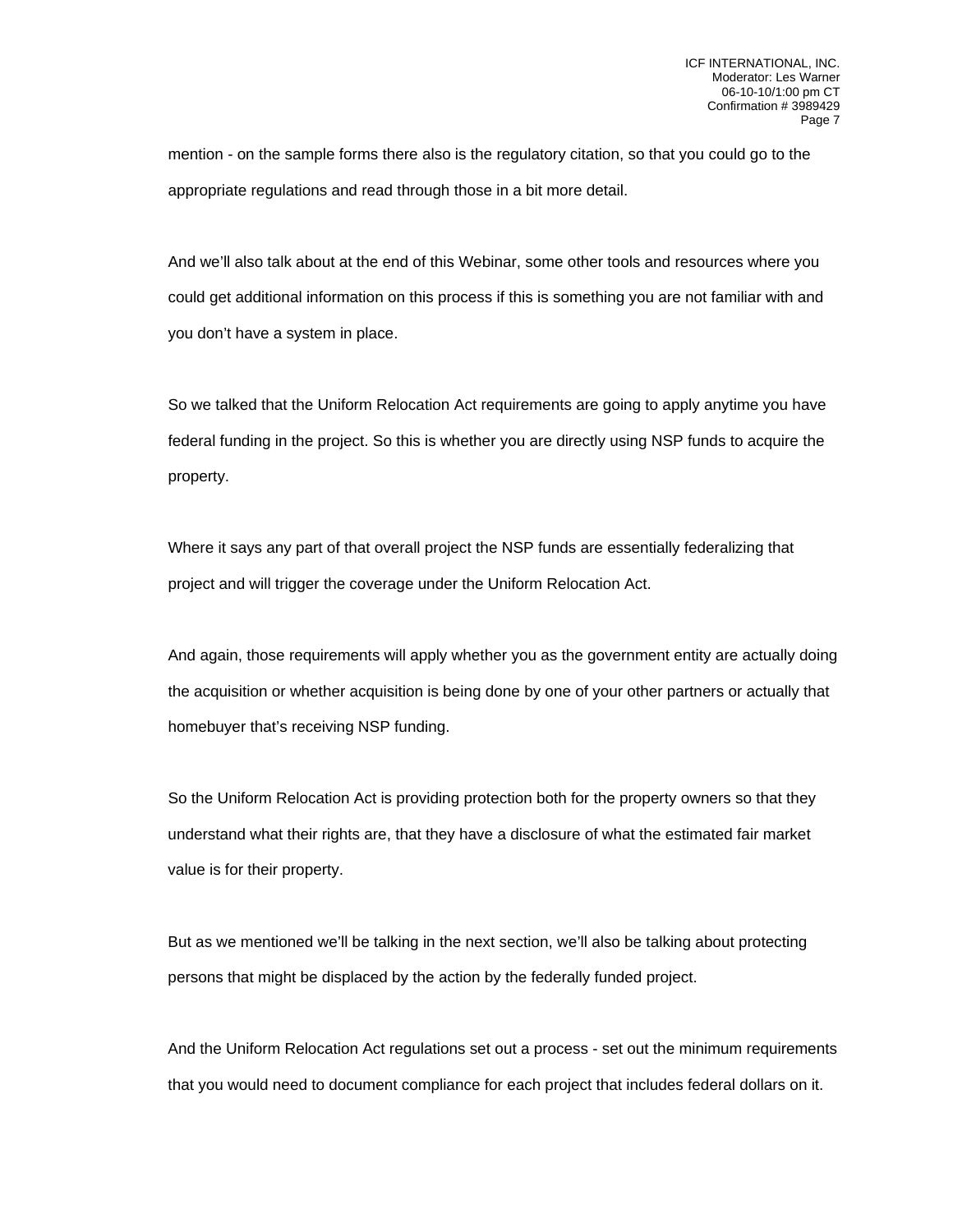So the regulatory citations here are 49 CFR part 24 is for the government wide rule. And then specific to the CDBG regulations you'd find those at 24 CFR 570 606. I think at this point why don't we open the lines and take questions that we might have related to acquisition and URA?

So Operator, if we have any of our participants that have indicated they have a question we could open the lines.

- Operator: As a reminder if you'd like to ask a question, you may do so by pressing star 1 on your telephone keypad. Once again, that is star 1. We'll go to Bridget Coyne from Regional Housing Legal Services.
- Bridget Coyne: Yeah, hi. I had a question. We did acquire a building with NSP funds and I was just wondering if we need to temporarily move tenants from one room to another room in the building, does that count as relocation?

Les Warner: Well it is a form of relocation. And when we get to the next section we'll talk a little more about that. So it would be - so these are folks that would be able to remain as part of the project.

They're income eligible but you need to move them because you're doing - some part of your rehab requires they move. And are you putting them - I'm assuming in a comparable, decent, safe and sanitary unit within that building?

Bridget Coyne: Yes. It would literally be - we're just doing renovations by floor...

Les Warner: Okay.

Bridget Coyne: ...so we would take people, move them to the floor above for three weeks or so and then move them back.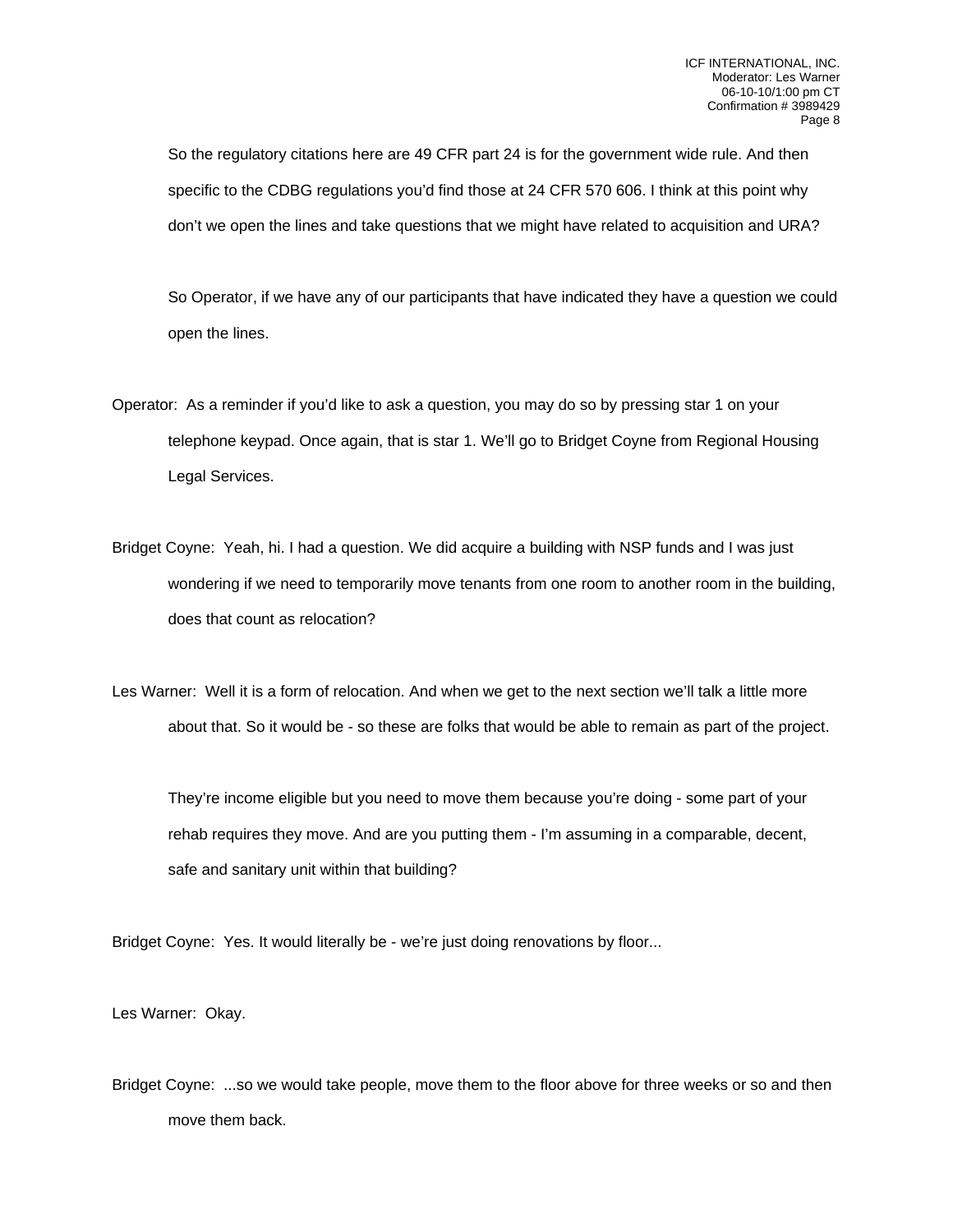Les Warner: Yeah. They're going to be covered under what we call temporary relocation. So you would be covering their out of pocket expenses. You know, if you're needing to reconnect utilities you would be moving their possessions depending on their type of structure.

You know, you'll be handling any of those out of pocket expenses. But yes, that would be covered under Uniform Relocation Act.

Bridget Coyne: Okay. All right. Thank you so much.

Les Warner: Other questions in this - for this session?

Operator: We'll go to our next question from John Rosenthal from DECD.

John Rosenthal: Hey, good afternoon. Thanks for taking my question. When purchasing a property at public sale, who gets the URA notice of voluntary acquisition? Does it go to the, you know, foreclosing bank or the committee formed by the court?

Les Warner: Well, and Joan you may want to jump in here. I believe since we need to notify the owner that it would be going to whoever is the owner of title at that point.

Joan Morgan: And that's going to vary depending on whatever the process is...

Les Warner: Right.

Joan Morgan: ...within your state for a courthouse kind of sale.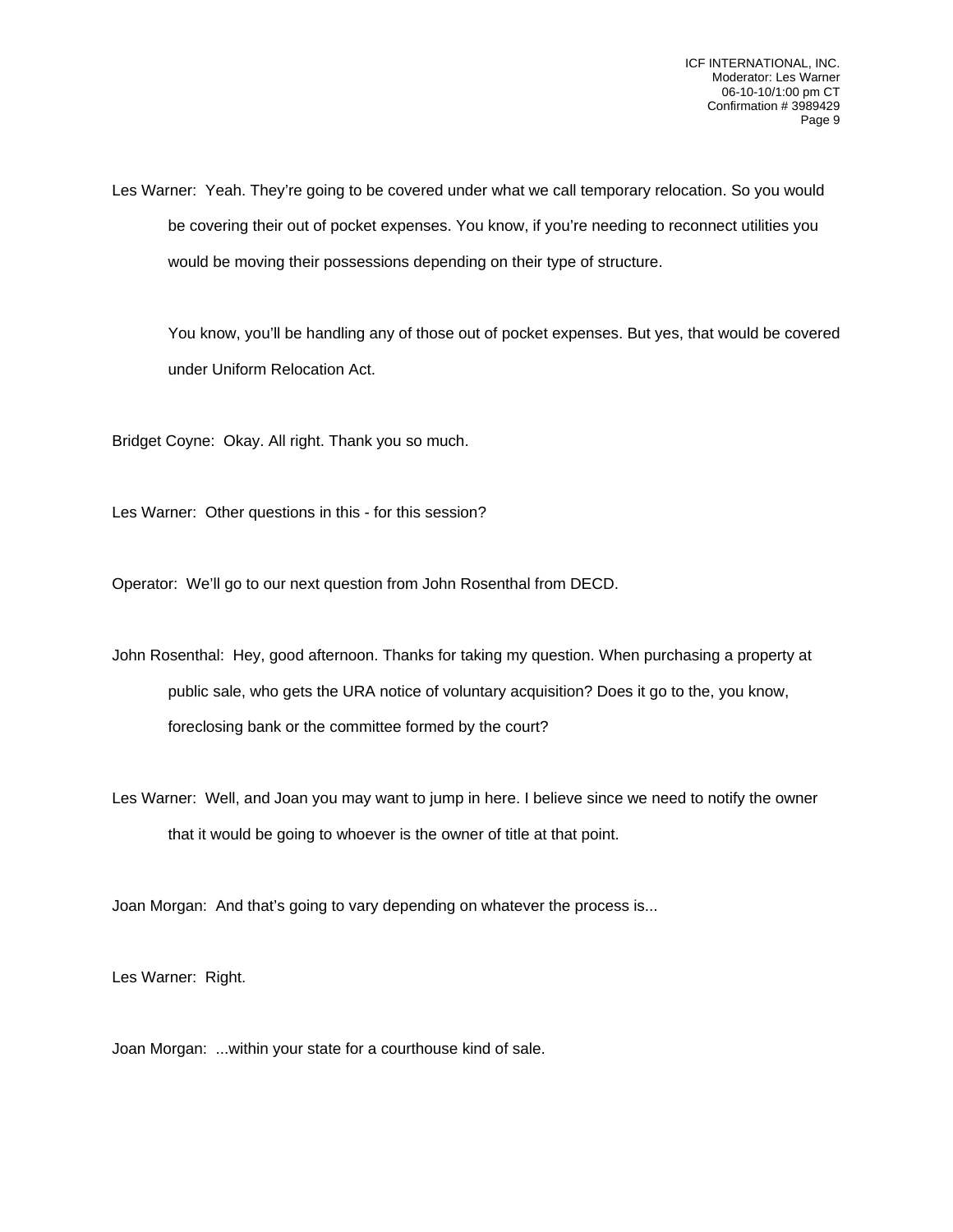John Rosenthal: Okay. I think in this case it goes - it goes to - the title is in the name of the committee at that point in Connecticut.

Les Warner: I will say there is a - there is a wide variety state by state in what that legal process is.

John Rosenthal: Okay. Thank you very much.

Operator: And we'll go to Sean Sullivan with City of Isanti.

Sean Sullivan: Hi. My question is in regards to a transaction where the city would purchase a residential house as part of a project to connect a downtown to another downtown. The question is the sale would be entirely voluntary. There's no threat of eminent domain in our situation. Is the owner of that property still subject to relocation dollars even if it's a voluntary sale?

Les Warner: If it's a voluntary sale and that's one of the - that's one of the disclosures that is part of your voluntary acquisition documentation and notice, the - an owner occupant is not eligible for relocation because they are voluntarily choosing to sell their property.

What you have to be concerned about is making sure that the owner that you are working with is actually the occupant as opposed to they own the property, they're going to sell it to you but they actually have a tenant that's residing. And of course the tenant is going to be covered und relocation.

Sean Sullivan: Okay. The follow up to that is - and I put a message out there on the system. Do you have - you have forms for NSP projects for voluntary relocation. Do you have a form for a non NSP project that you could post that we could print off?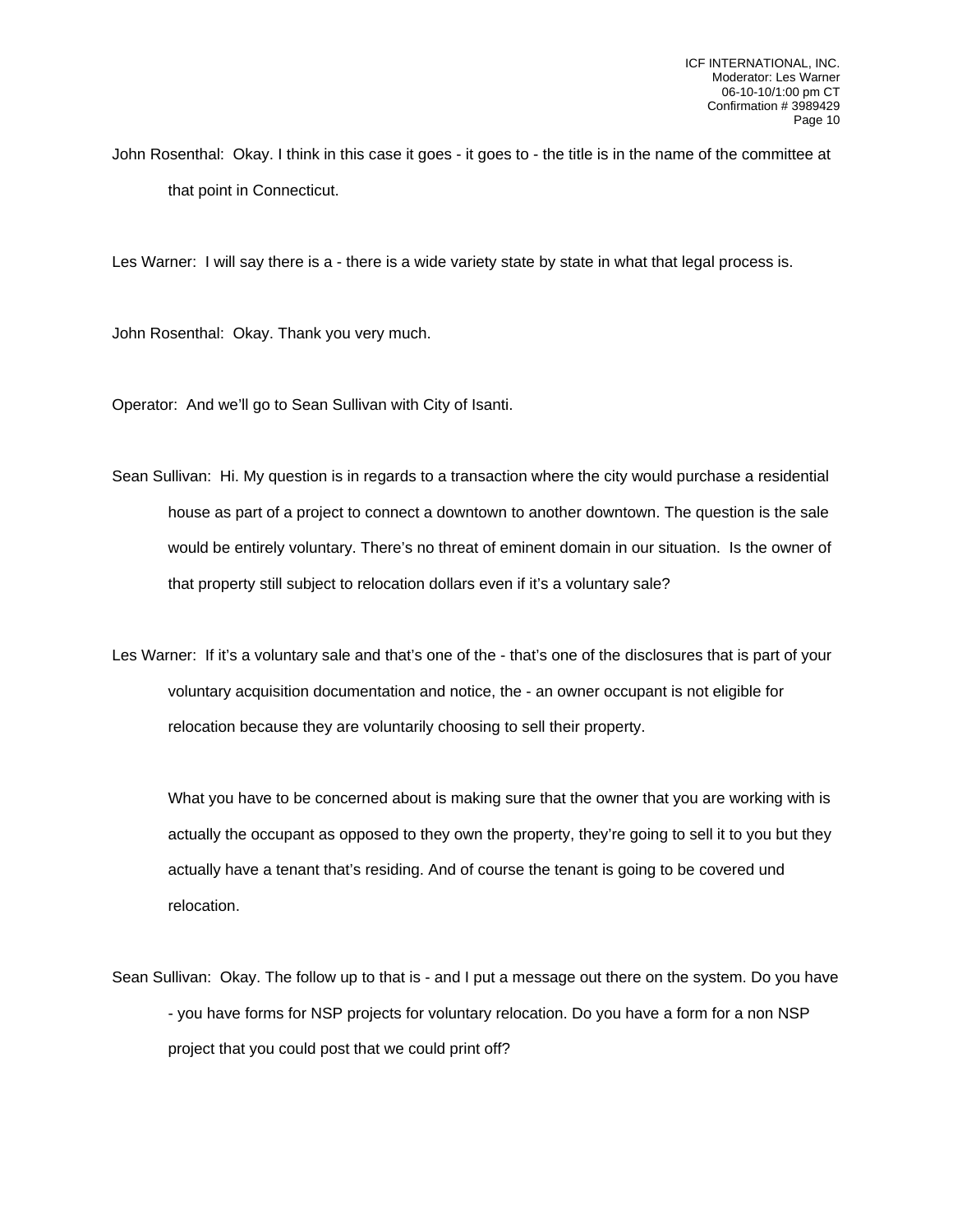Les Warner: Well there are - in the 1378 handbook, there are sample forms there which have not been "NSPized" I guess you could say which would be available to use as samples for both voluntary and involuntary. All of the forms you could need are as part of the handbook.

Joan Morgan: And the handbook is online and those forms are online.

Sean Sullivan: At what Web site?

Joan Morgan: www.HUD.gov/relocation.

Sean Sullivan: Thank you.

Bryan O'Neill: Could I just add something? This is Bryan O'Neill with HUD - I guess for the gentleman that asked the question. When you look at the forms I think I heard you mention that you were the city that was acquiring this property...

Sean Sullivan: Yes.

Bryan O'Neill: ...in connection with a voluntary transaction.

Sean Sullivan: Yes.

Bryan O'Neill: Then what you need to do is refer to the Uniform Act - our regulations. I think Les had pointed out that's the government wide rule, the 49 CFR part 24 regulations.

And as a municipality with eminent domain - with the power of eminent domain you would be guided by a specific provision of those regulations and there are various criteria in that. And the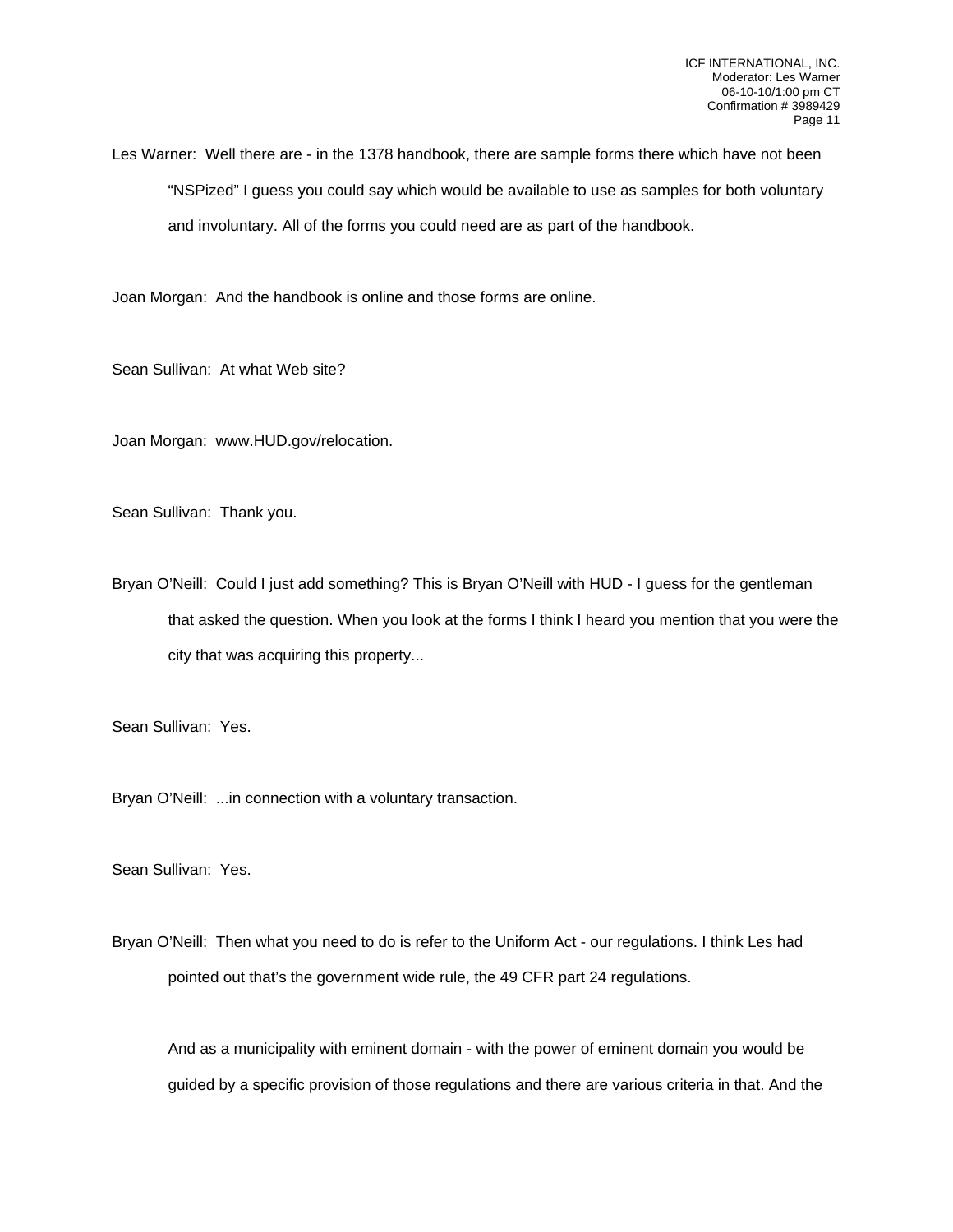right site that you would want to look at to see if you can satisfy all of those requirements is 49 CFR 24.101 (E) 1.

And that's for governmental agencies with the power of eminent domain that won't use (us).

Sean Sullivan: Okay.

Bryan O'Neill: And I think that reg site is actually cited in the footnote of the NSP voluntary informational notice. So you might want to reference that regulation.

Sean Sullivan: Thank you.

Bryan O'Neill: Sure.

Les Warner: Great.

Operator: And we'll go to our next question from Jesus Morales, City of Corona.

Jesus Morales: Hi. My question has to do - we're looking to buy an apartment building using the 25% set aside for very low income. This property had been offered for sale, we understand, from the Chase Bank that they've assigned a - what do they call it?

Anyway, the owner is not available. And so the property is offered for sale. Chase doesn't own it yet so we sort of have to deal with the person that's been assigned to operate the property on their behalf.

Now we understand that prior to us making an offer on this building that several tenants have been evicted.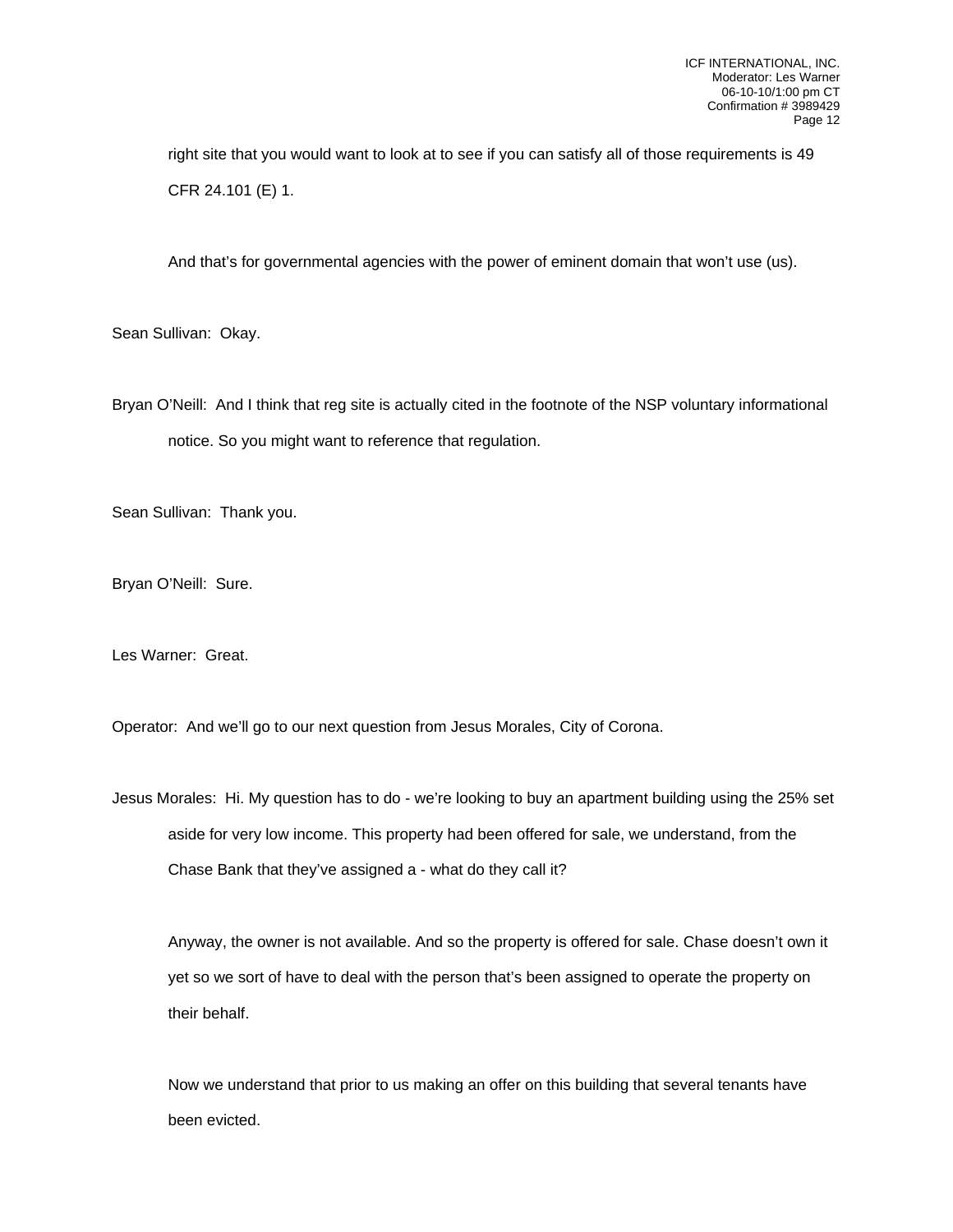Do we have to be concerned about the tenants that were evicted prior to us making our offer or is our responsibility from the point that we made our offer forward and given those current residents general information notice?

Les Warner: Well there are a couple of - I want to clarify a couple of things to make sure our scenario. So if I understood you correctly this is a building that foreclosure proceedings have been initiated but the ownership of the building has not transferred at this point.

It is still held by whomever the owner that is now in foreclosure. And there is a representative of some kind on their behalf as opposed to this entity that you're referencing. They're not representing Chase, they're representing the owner?

Jesus Morales: I believe so.

Les Warner: Okay. So we don't have - and we'll be talking later about tenant protections that are applying to the lender. So we don't have necessarily a triggering of those protections. But you're saying that we have some tenants that have been displaced recently?

Jesus Morales: When we inquired about the building we were informed that five of the 12 tenants had been evicted...

Les Warner: Okay.

Jesus Morales: ...in a prior period.

Les Warner: Okay, so...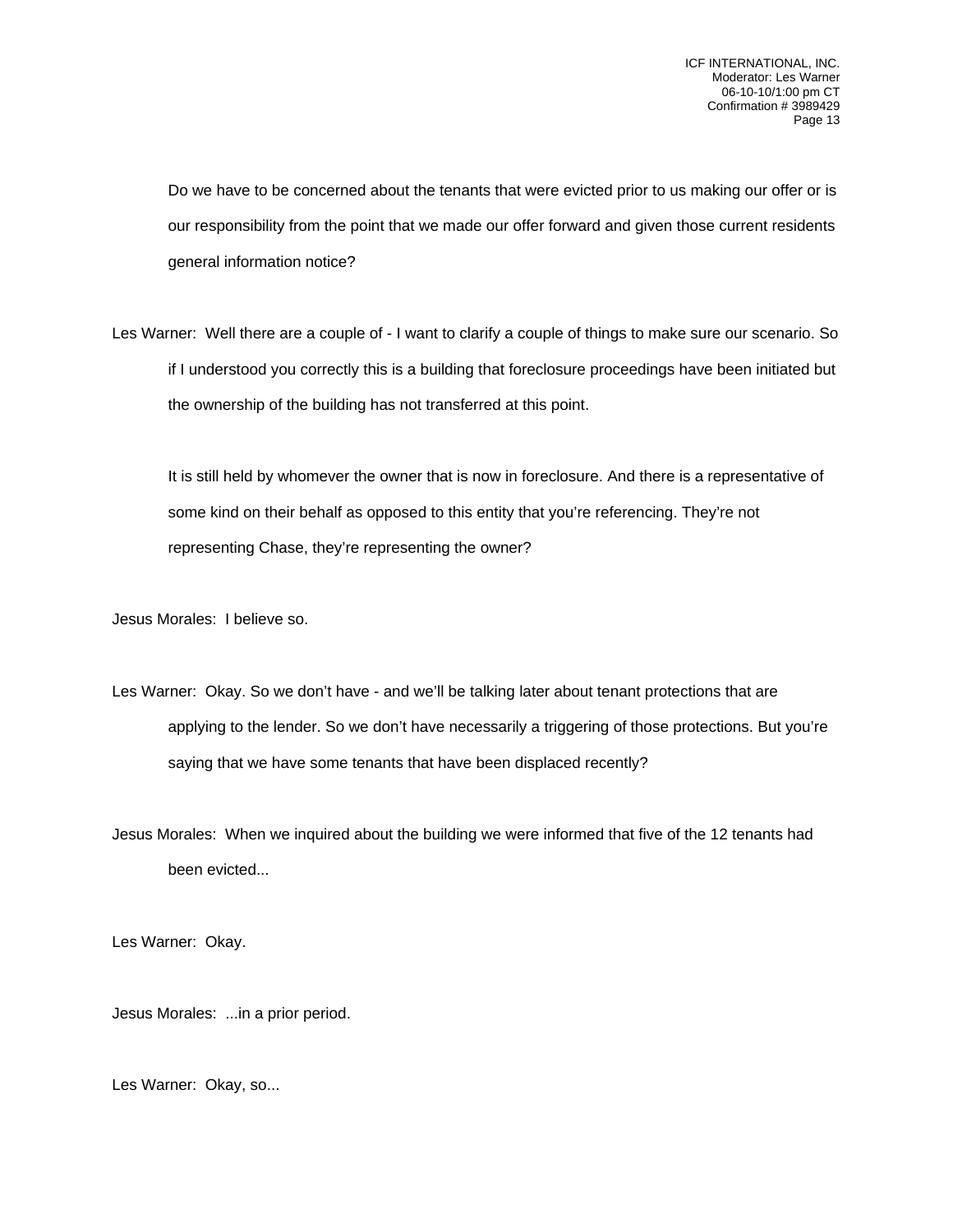ICF INTERNATIONAL, INC. Moderator: Les Warner 06-10-10/1:00 pm CT Confirmation # 3989429 Page 14

Joan Morgan: Who evicted the tenants?

Jesus Morales: That's a good question. I'm not sure.

Joan Morgan: Because if the bank doesn't own the building how could they be evicting the tenants?

Les Warner: Well I mean it could certainly be that the - that the current owner because they're, you know, the tenants haven't paid rent or there've been some other...

Joan Morgan: Right.

Les Warner: So one of the things we have to try to sort through is are these displacements related to this project which includes federal dollars? Or are they simply that, you know, that tenant B stopped paying rent a couple of months ago and so they're going through a legal eviction process but it's unrelated.

So you're essentially needing to - sort out a snapshot in time at the point that you're approaching that project, figuring out how many units there are, what's the current occupancy and trying to see okay, so we have - if we have vacant units how recently.

Is there reason to believe for instance, if I was running a program - a local program and I said I was interested in acquiring properties but I was not interested in acquiring occupied properties you might have a landlord that said okay, I'm going to evict these folks because I want to be able to make my building salable for this program.

And so because that client had been evicted as part of making that transaction possible we have a relationship between the federal dollars and that eviction. But it could well be that that owner was simply following a normal process.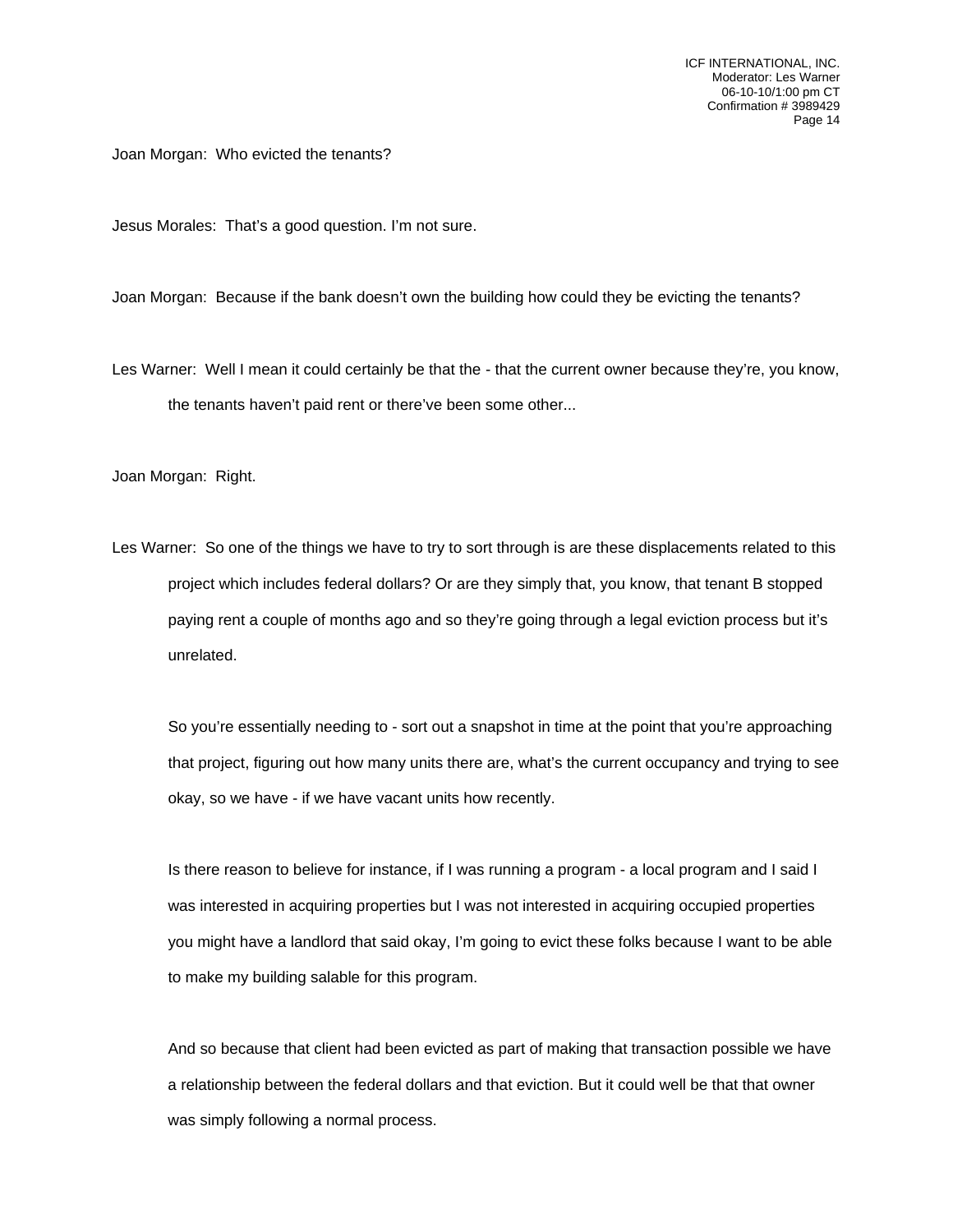So before you know whether you're going to have relocation and trying to evaluate this project you're going to need to be getting enough information to be able to make the call and document that as to whether there's a relationship or not.

And that would be - well we have a slide later where we talking about planning for projects. That's part of what you're trying to figure out if, you know, if I go ahead with this particular building am I triggering Uniform Relocation Act?

How many tenants would be involved in that? What would the cost of this be? Do I have the administrative capacity? And trying to track that information out.

Because at the end of the day you would need to be able to show here's the occupancy and the situation at the point I approached the property. Here is what I've done with my project - the property, the occupancy.

And be able to show where each one of those tenants that was moved off of the property - where they went to, did they get the appropriate benefits? And be able to show compliance for each one of those units.

Jesus Morales: And I mentioned earlier it's what's called a court appointed receiver.

Les Warner: Right.

Jesus Morales: That's the - the person who has been put in place to be responsible for the operation of the building. And I believe that's who has evicted the tenants prior to us one, knowing about the property; and two, recently making an offer on the property.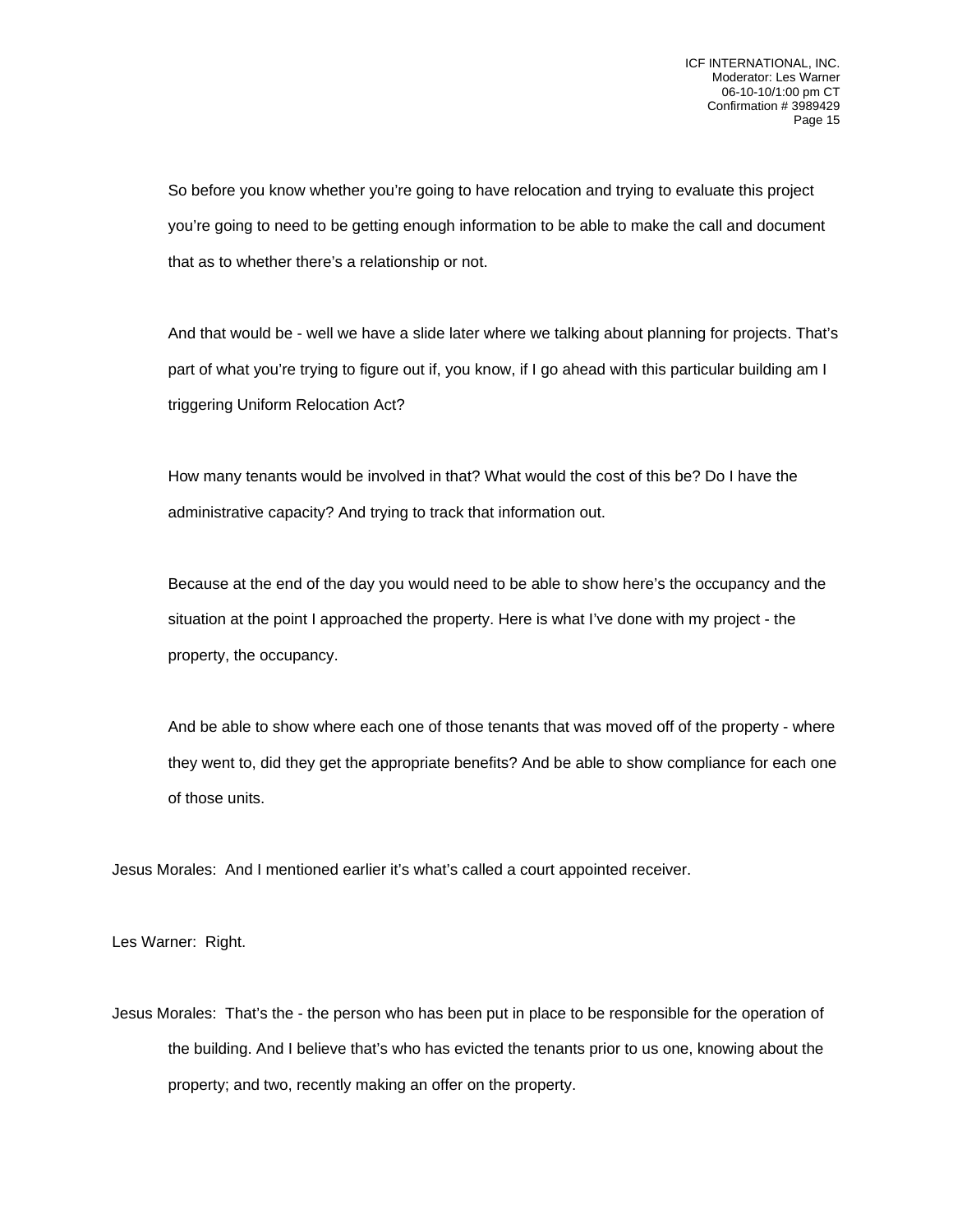Les Warner: So - and you already have an offer that's been made?

Jesus Morales: Right. We have an offer. We don't know whether it's been accepted or not yet but the offer has been submitted.

Les Warner: So you already have essentially the possibility that folks believe that they are going to be displaced by, you know, being part of a federally funded project.

So as quickly as possible I think you need to be working through the process of identifying who is in the building, providing them appropriate notification about this possible project that would provide federal funding, telling folks not to move...

Jesus Morales: Right.

Les Warner: ...until they were provided. And at this point you may also not know who are these folks that are in the units now. Are they income eligible? Would they be able to stay?

Jesus Morales: Right.

Les Warner: Or might you have to displace some of the other folks? So you really need more information and need it quickly to be able to make sure that you've budgeted appropriately for this and that you've followed their requirements - the URA requirements on notifications...

Jesus Morales: Okay.

Les Warner: ...for the tenants.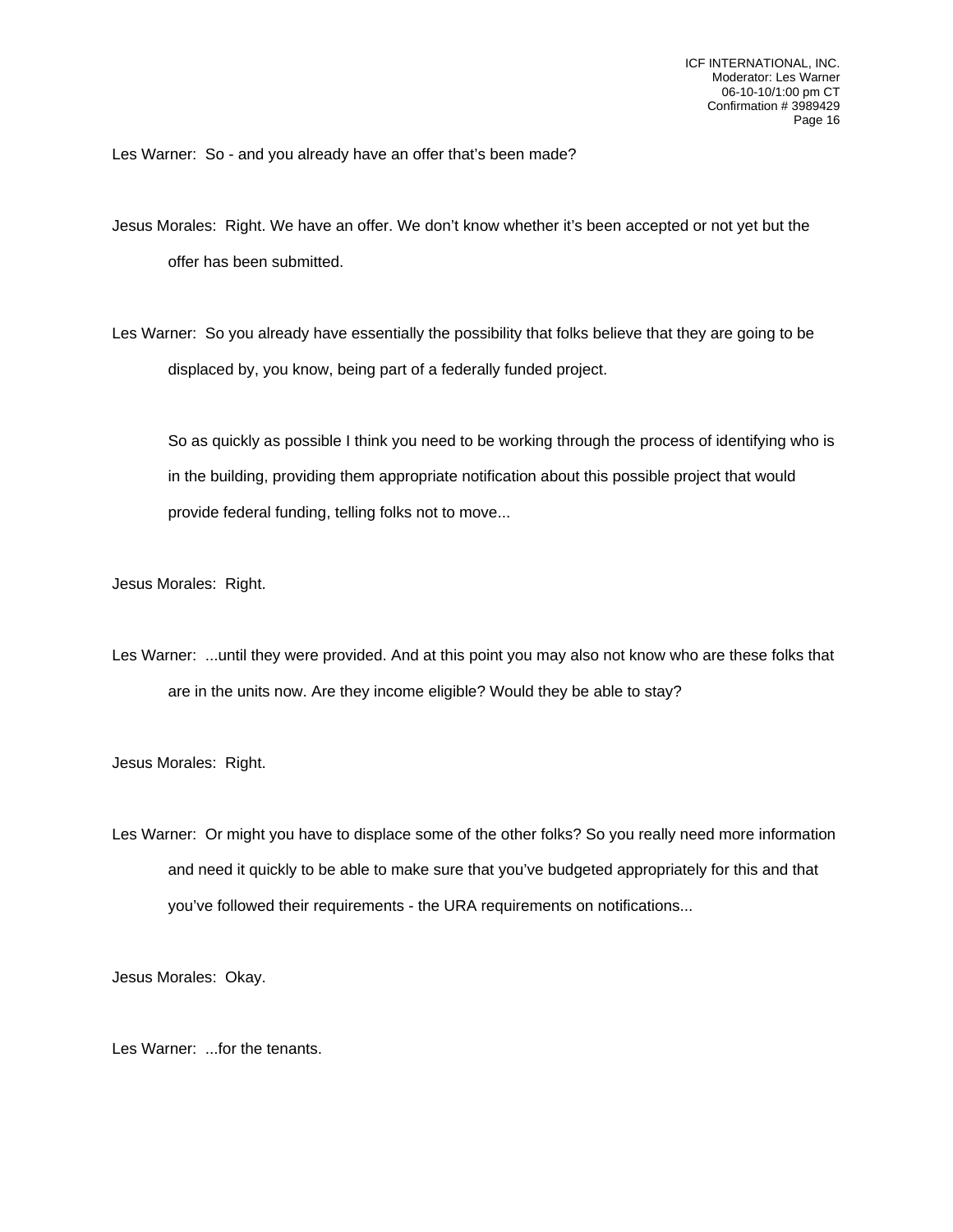Bryan O'Neill: Les this is Bryan with HUD. If I could just try to make something clear. If the tenants were evicted as a result of the foreclosure unrelated to the NSP action then it shouldn't be an issue as far as Uniform Act eligibility for those persons and that's kind of what I understood you to allude to in your comment. Is that correct?

Jesus Morales: Right. Right.

Joan Morgan: I'm thinking that the foreclosure hasn't happened yet though.

Jesus Morales: Well they just got the notice of foreclosure. The whole process hasn't taken place...

Joan Morgan: Right.

Jesus Morales: ...primarily because of the absentee owner and some title issues. And so at this point that's why the receiver was appointed to operate and maintain the property until all of those issues can be resolved.

And once, I understand from the bank, once the title issues are resolved then they'll proceed with the trustee sale and take the property back if the property hasn't been sold prior to that. And they are - they are taking offers in the meantime.

(Crosstalk)

Jesus Morales: ...a short sale at this point.

Bryan O'Neill: It's a little bit tricky but as Les suggested you might want to do a little bit more investigation on this one just to insure that the tenants weren't evicted for the potential pending NSP sale...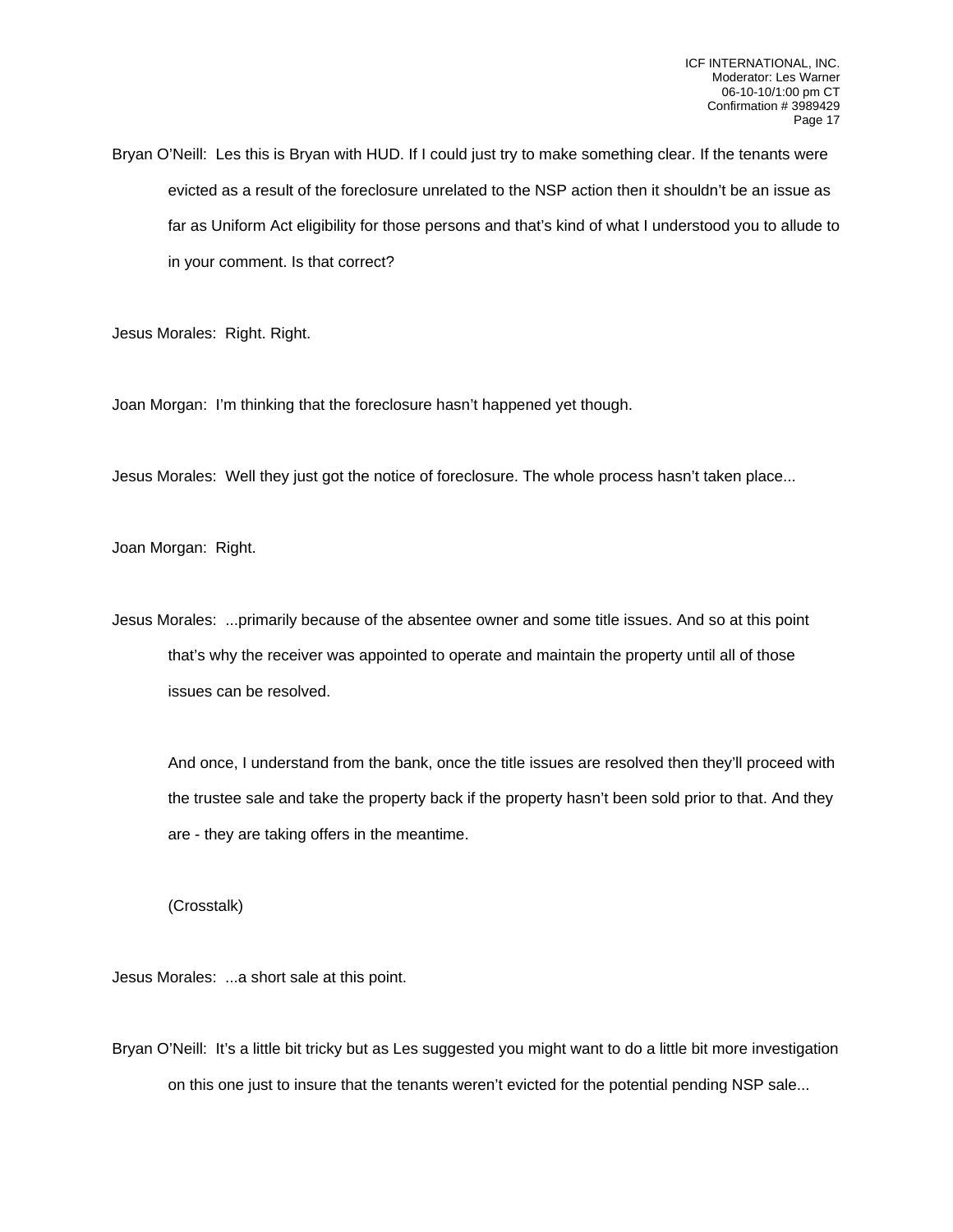ICF INTERNATIONAL, INC. Moderator: Les Warner 06-10-10/1:00 pm CT Confirmation # 3989429 Page 18

Jesus Morales: Right.

Bryan O'Neill: ...as a direct result of that acquisition...

Jesus Morales: Right.

Bryan O'Neill: ...rehab or demolition of the property.

Jesus Morales: Okay. Right. I mean because they weren't aware of our interest until a couple of weeks ago. And these tenants had already been evicted I think a month or two ago.

Les Warner: Right. And it - and so as Bryan is saying, it may well be that none of this is related to the project but you would want to have some information in your file to show that.

Jesus Morales: Okay.

Les Warner: So that later when there's a question of hey, where did all of these people go to, that you'll be able to say at the point that I approached this property here's what the occupancy was. And units that were already vacant the owner has nor the representative has stated that, you know, these were legal evictions and so you'd have something to be able to show that this wasn't related to your actions.

Jesus Morales: Right. Okay.

Les Warner: Other...

Jesus Morales: Thank you.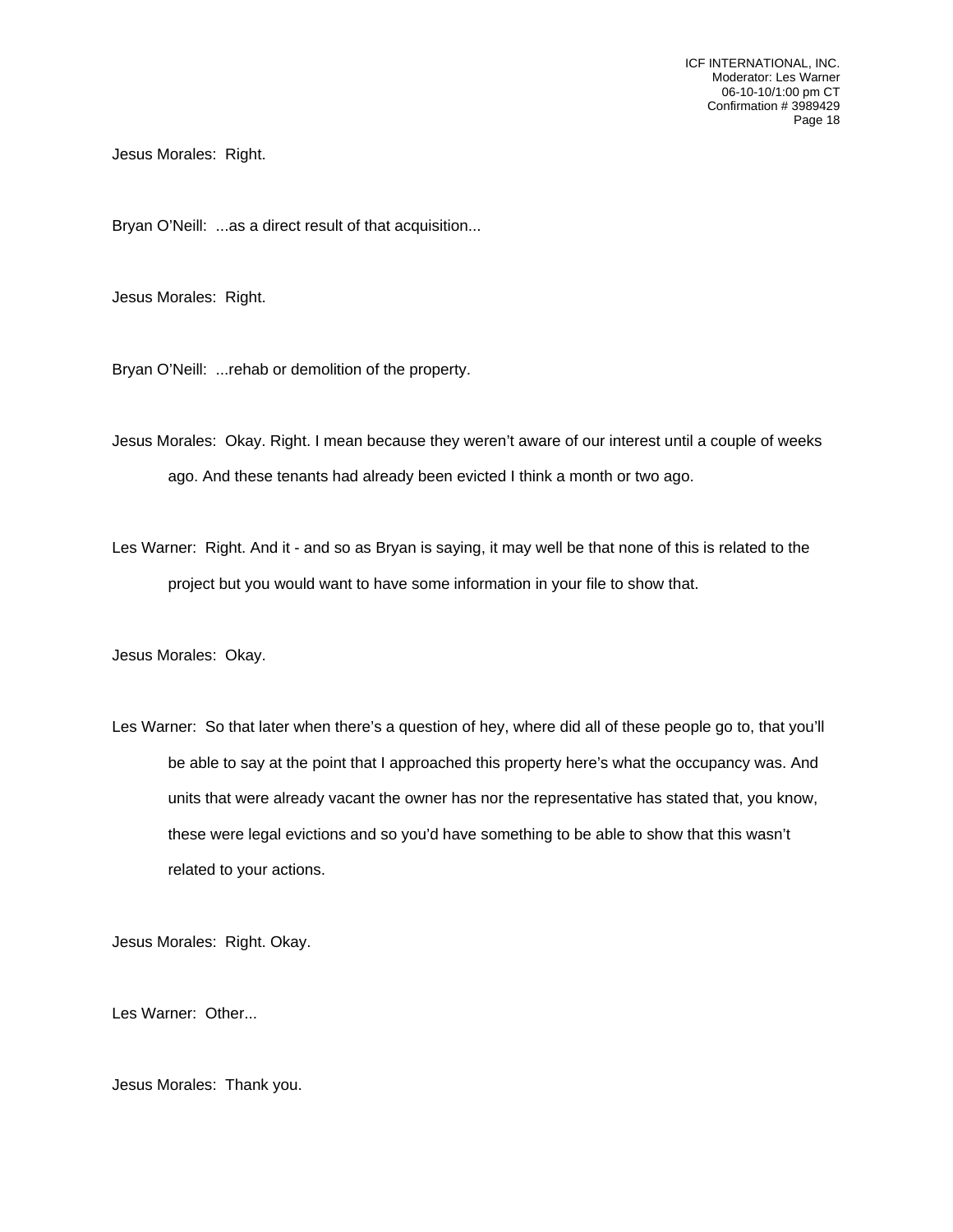Les Warner: ...questions on acquisitions?

Operator: We'll go to Abdi Hamud from Fairfax County Department of Housing.

Nancy Long: Hi. This is Nancy Long. I'm listening here with my colleague and I have a question about properties that are going to sale that are affordable dwelling units or in a county program that are subject to restrictions through an ordinate or covenants on the property where the county would be going to say a foreclosure sale or trying to facilitate a short sale by the owner in distress.

But the property is subject to a control price. When we fill out these forms we use that as the market price, is that how that would go?

Les Warner: Bryan I'm going to defer to you on this one.

Bryan O'Neill: Thanks a lot.

Les Warner: Yeah.

Bryan O'Neill: I didn't catch the last part of your situation. Can you repeat that for me?

Nancy Long: It's county affordable dwelling units that unfortunately end up in foreclosure.

Bryan O'Neill: Okay.

Nancy Long: Or are in imminent danger of foreclosure. And the county will perhaps bid at foreclosure or try to enter into an arrangement to buy it from the owner but at the control price, that is, at the price set by the ordinates to keep the housing affordable.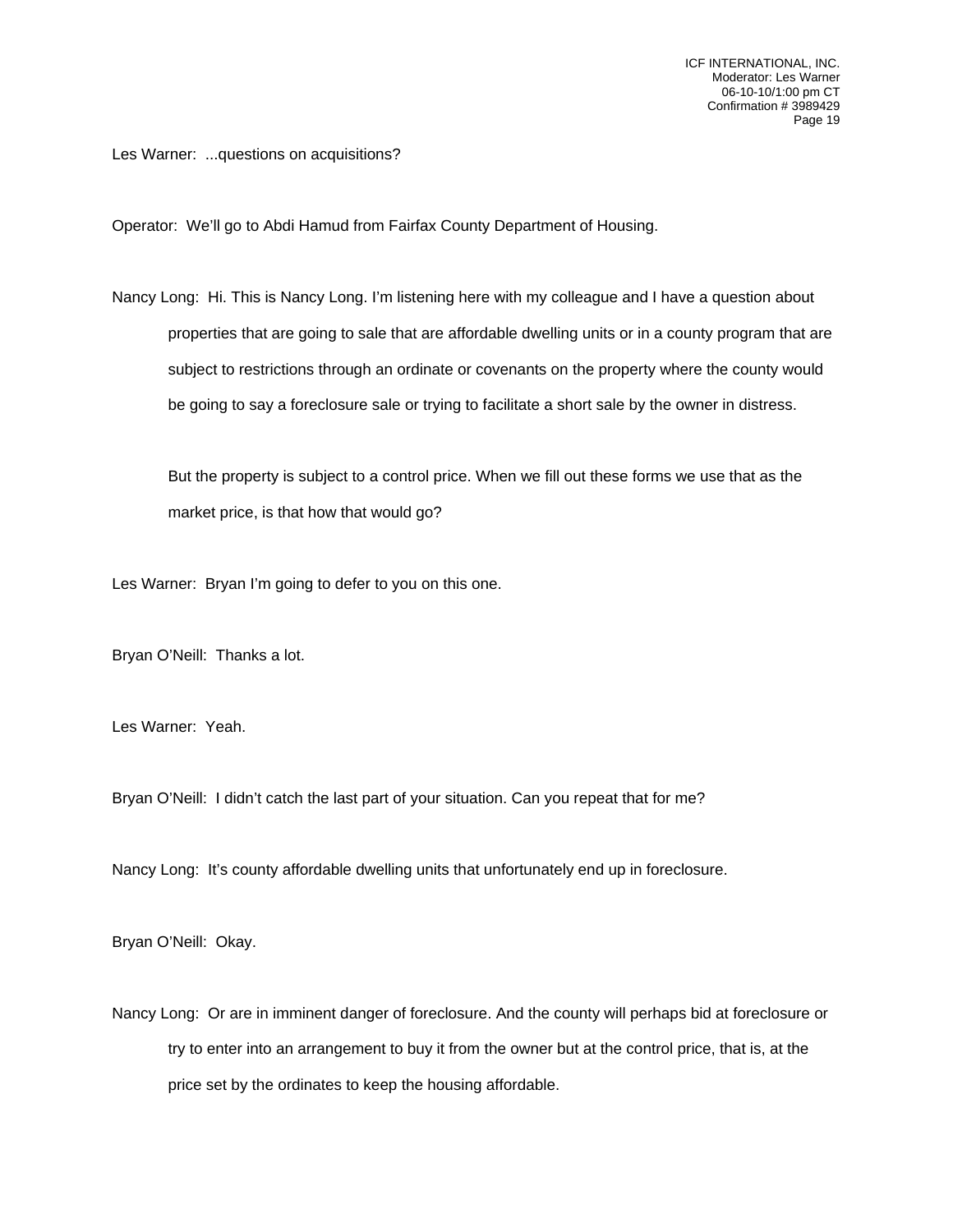And my question is - I have a couple of questions but the first one is when you go to fill out these forms will the control price be accepted as the market price?

Les Warner: Can I ask one question? I...

Bryan O'Neill: Why are you purchasing this property? Are you - as an acquisition of an NSP foreclosed upon residential homes?

Nancy Long: It's a single family home that's an affordable dwelling unit. And we would use NSP funds to retain the - to obtain the property to resell to the first time home buyer.

Bryan O'Neill: Okay. Under the definition of foreclosed or the definition of abandoned?

Nancy Long: Under the definition of foreclosed.

Bryan O'Neill: Okay, so you - I guess my understanding is that you have some kind of - I forgot the terminology that you used but like a control price. Is that right?

Nancy Long: That's right. The price...

Bryan O'Neill: I think what you still need to do as far as acquisition of NSP funded acquisitions of foreclosed upon residential homes and properties - you're still subject to the statutory requirements of the recovery act. And you would need to get - I assume that the property is worth more than \$25,000?

Nancy Long: Yes.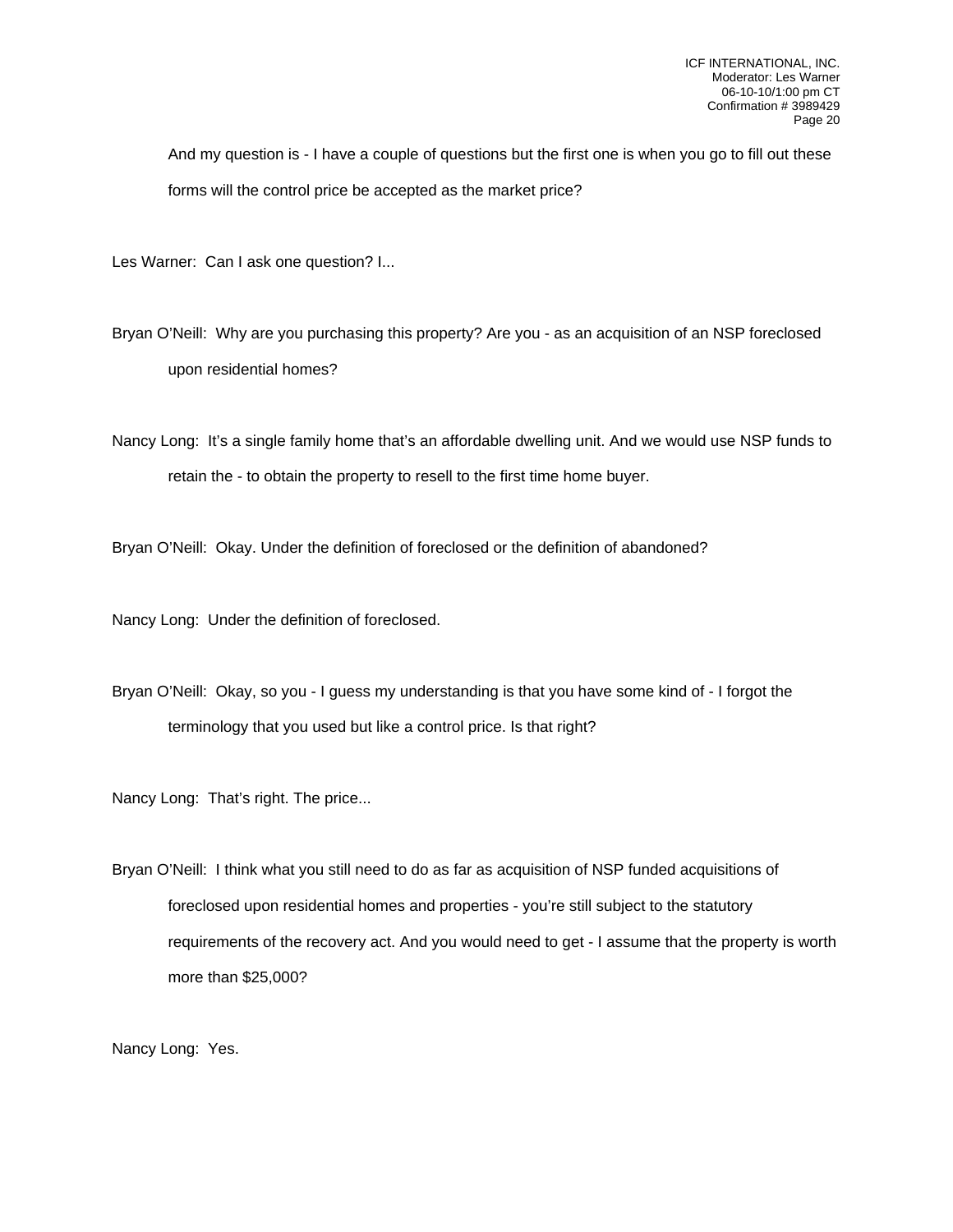Bryan O'Neill: Then in that scenario you would need to obtain an appraisal of the property that would meet the requirements of the Uniform Act appraisal requirements. And then there would be a discount that would be required of that property under the statutory requirements of the NSP.

So, you know, with all that in mind, you know, you might - I guess it's possible that your offering price maybe less than the control price.

So, you know, I think you still need to do some legwork not on the Uniform Act requirements but maybe under the Recovery Act statutory requirements and also the notice requirements for appraisal and discount.

I wonder if it might be best if you submitted that question into the NSP Web site, you know, with more details. And we can help you.

Les Warner: Well Bryan I'm pondering do we have two - we sort of have two issues here. I mean one, the URA requirements about the disclosure would require a disclosure about fair market value. But we have a separate - we have NSP requirements about the purchase price and the discounting.

So might it be that if her question actually is just what do we put on the form itself - might they be two separate issues that you could disclose what the fair market value was on that property and that would satisfy the requirements under the notification. But in determining what the acceptable purchase price that you could utilize under your program would be controlled by the NSP requirements.

Bryan O'Neill: Yeah, and I think that's a good explanation. And in your situation you said you were in Fairfax County, Virginia?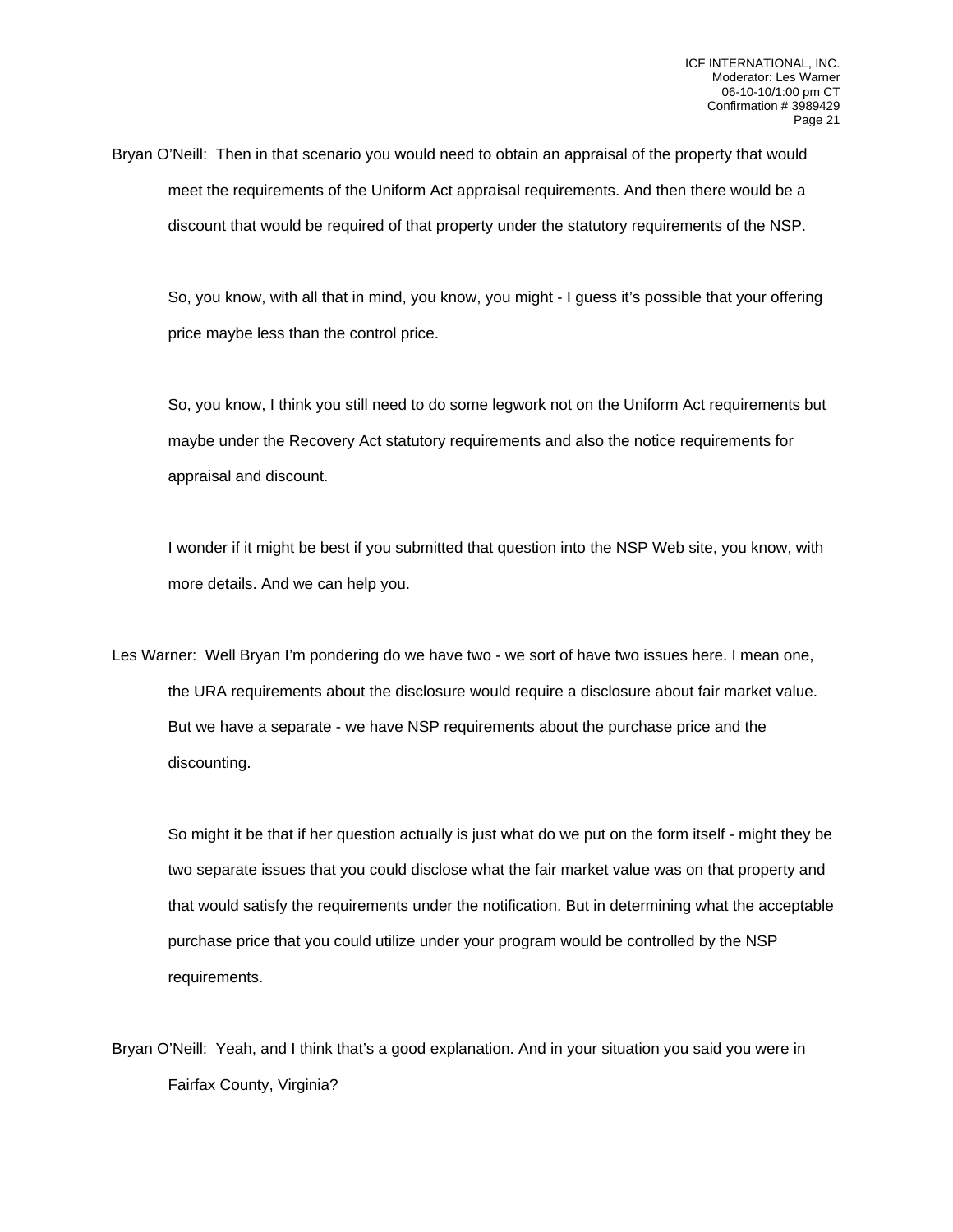Nancy Long: Yes.

Bryan O'Neill: I think that the NSP voluntary acquisition informational notice form - that should be sufficient to guide you through that process. Are you using that guide form?

Nancy Long: We have not purchased a control price affordable dwelling unit at - with NSP funds at this point. And that's what I'm trying to clarify what we would need to do because the price is controlled. And then my other question - I'm glad you brought up this - the voluntary information notice.

We would not be exercising at any point a right of eminent domain. However the covenants and the ordinates give us rights of repurchase and rights to acquire the property which if we were not successful at the foreclosure we would pursue. So would we still use the voluntary form?

Joan Morgan: I think you need to write that one in.

Les Warner: Yeah.

Joan Morgan: It maybe that you cannot use NSP funds because you may have a statutory conflict.

Les Warner: I do have one other question on this. In some cases - I know you're supposed to be asking the questions not me. But in some cases properties that have restrictions on resale or whatever, when they come through the foreclosure process are stripped of those restrictions.

So have you been able to verify that this property having completed the foreclosure process, still has those restrictions in tact?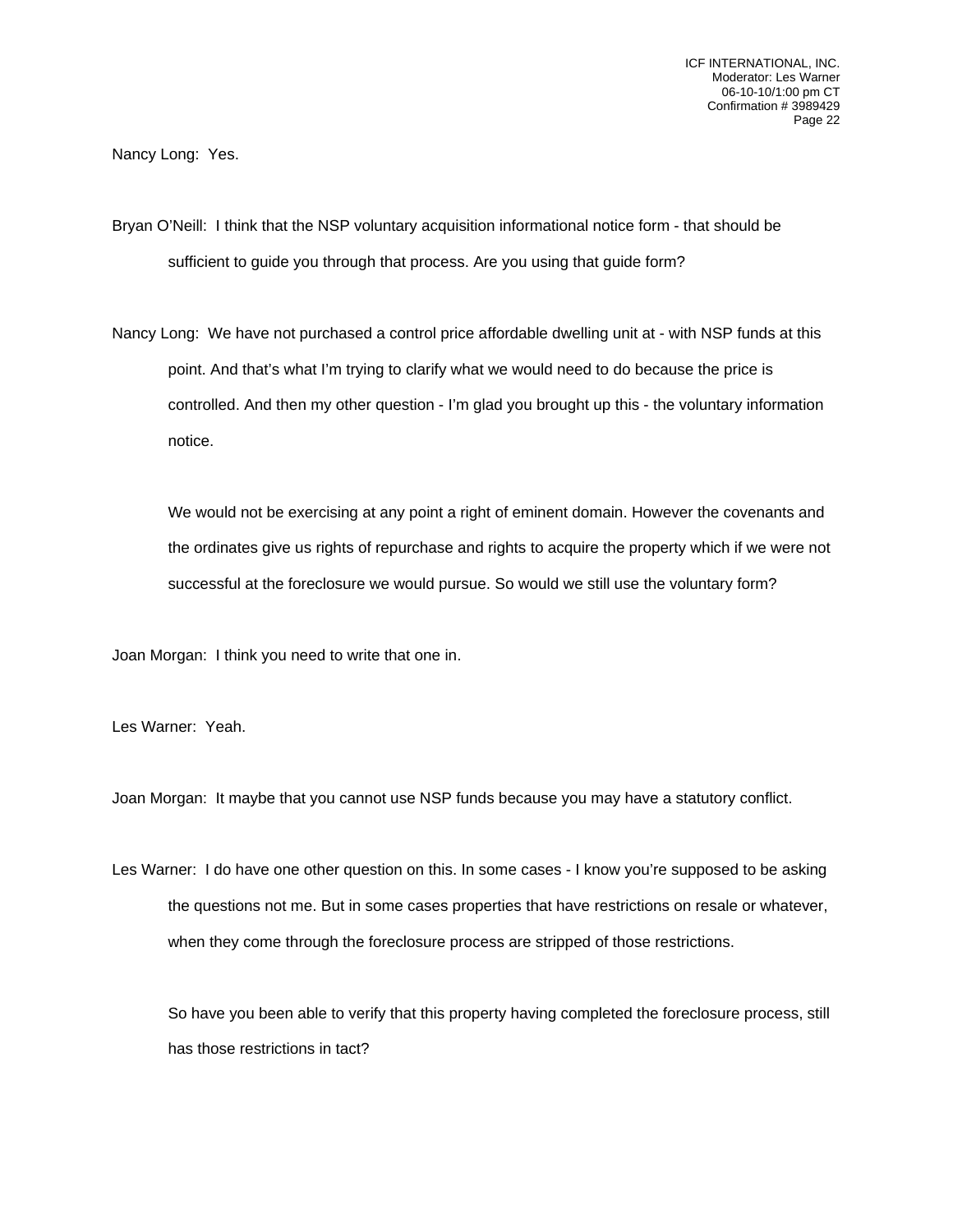Nancy Long: There are certain requirements a lender has to meet in order for those restrictions to fall away. And that's different. When those requirements are met we don't fight about it. But if they are not met then we would go to enforce our rights.

Les Warner: Okay. I...

Nancy Long: That's the short version. They have to give us certain kinds of notice. They have to not have over financed the property. There are certain things where then we say yes and everything has fallen away, you know?

Les Warner: Okay.

Bryan O'Neill: Yeah. I think this gets into, you know, a lot of details and a lot of other issues that...

Nancy Long: We'll get online.

Bryan O'Neill: ...it would probably be bets to address offline. And, you know, if you wrote that in, you know, we'd definitely help you answer that situation.

Nancy Long: Thank you.

Bryan O'Neill: Thanks.

Operator: We'll now go to Andrea Tirres from City of El Paso.

Andrea Tirres: Hi, good afternoon. I'm wondering if there is a cap on relocation assistance. And if there is relocation assistance would we allocate that to project delivery costs? And would that have and if so, if that would have to stay within 20% of the total project cost?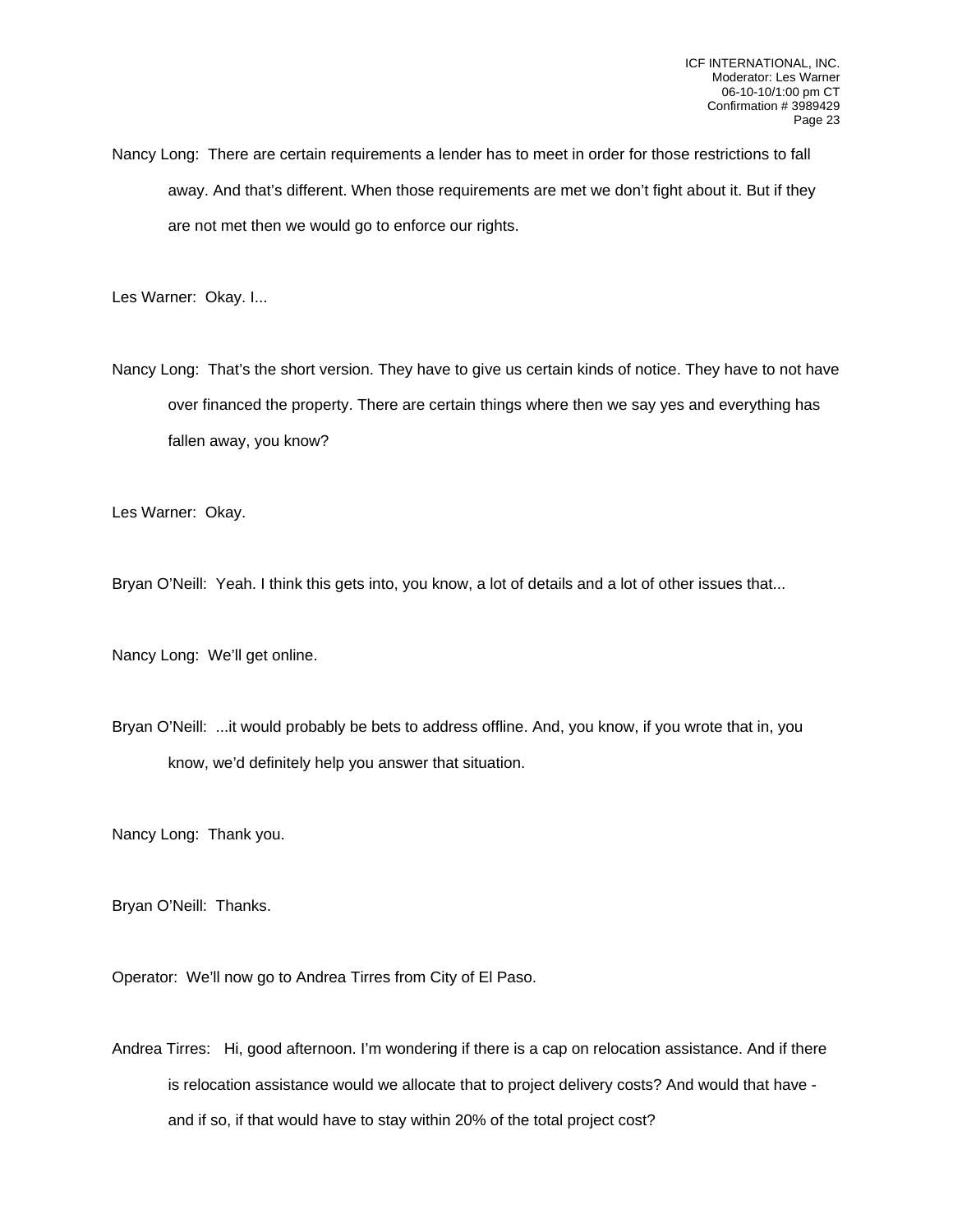Les Warner: The relocation would be part of your eligible project cost so it would not need to be separately designated out as you might do, you know, inspections of some of your other staffing costs. And there is not an upper limit.

I mean the regulations themselves will walk you through the process of determining what each household is going to be eligible for as far as the assistance.

And so that is something that is part of your budgeting and obligating that you would need to know - you would need to be able to do an estimate on that. And I suppose in some ways probably how we're going to categorize this under DRGR actually may be under project delivery costs.

I think I would ask - you might need to ask that question for - through DRGR as far as how those can be categorized. It's a bit different than your - than - you have caps on admin with your NSP funds but you don't have a cap on your project delivery costs themselves.

Now are you receiving funding through the state or someone else that has added some additional program requirements?

Andrea Tirres: We have both, a direct allocation and a state allocation.

Les Warner: Okay. Because there is not within the NSP requirements, a cap on the delivery costs. Of course we're looking at cost reasonableness on that. There is of course a cap on the admin dollars that can be expended.

Andrea Tirres: Okay. Thank you.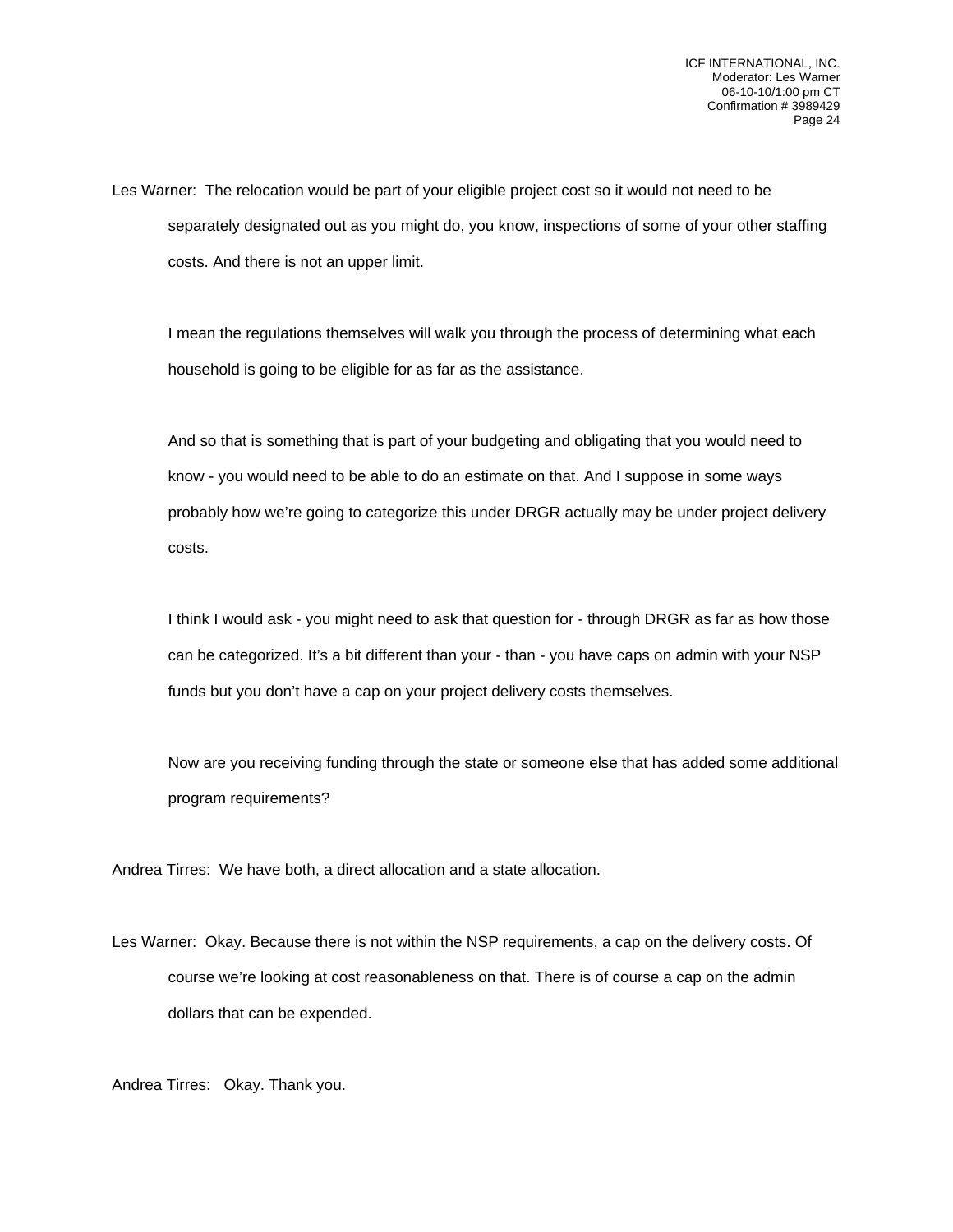Operator: And we'll go to Forrest Wade with FIDTO Family Services.

Forrest Wade: It's Forrest Wade with FIDTO Family Services. The question I have - I'm just listening.

It sounds like one of the main hurdles that we want to avoid is that we want to make sure that as the bankers the owner - or the fiscal agent has any transactions like evictions and so forth - we want to make sure that that is completed.

My question and my fear is will we have - will we have to worry about any recourse in the sense of in single family houses the tenants may have been - the owners or the tenants may have been evicted.

And we acquired these properties two or three months after the tenant had been evicted. Do we have to worry about any recourse of the former tenant or the - the former tenant or the owner coming back saying we want relocation funding?

Les Warner: Well first off, you're going to be making sure on the front end of these properties, that you figure out what's the occupancy and what is the impact. So if there is a tenant that would be displaced as an effect of your acquisition then you're going to know that up front.

That documentation also provides you the information to be able to show that this tenant that was displaced by the lender or by the former owner that that is not an action that's related to the NSP program. And so they would not have a basis to be able to make a case for relocation assistance.

But knowing that information on the front end would be really important. Now I will mention there are some states that have a correction period for owners that would allow them particularly with tax foreclosures.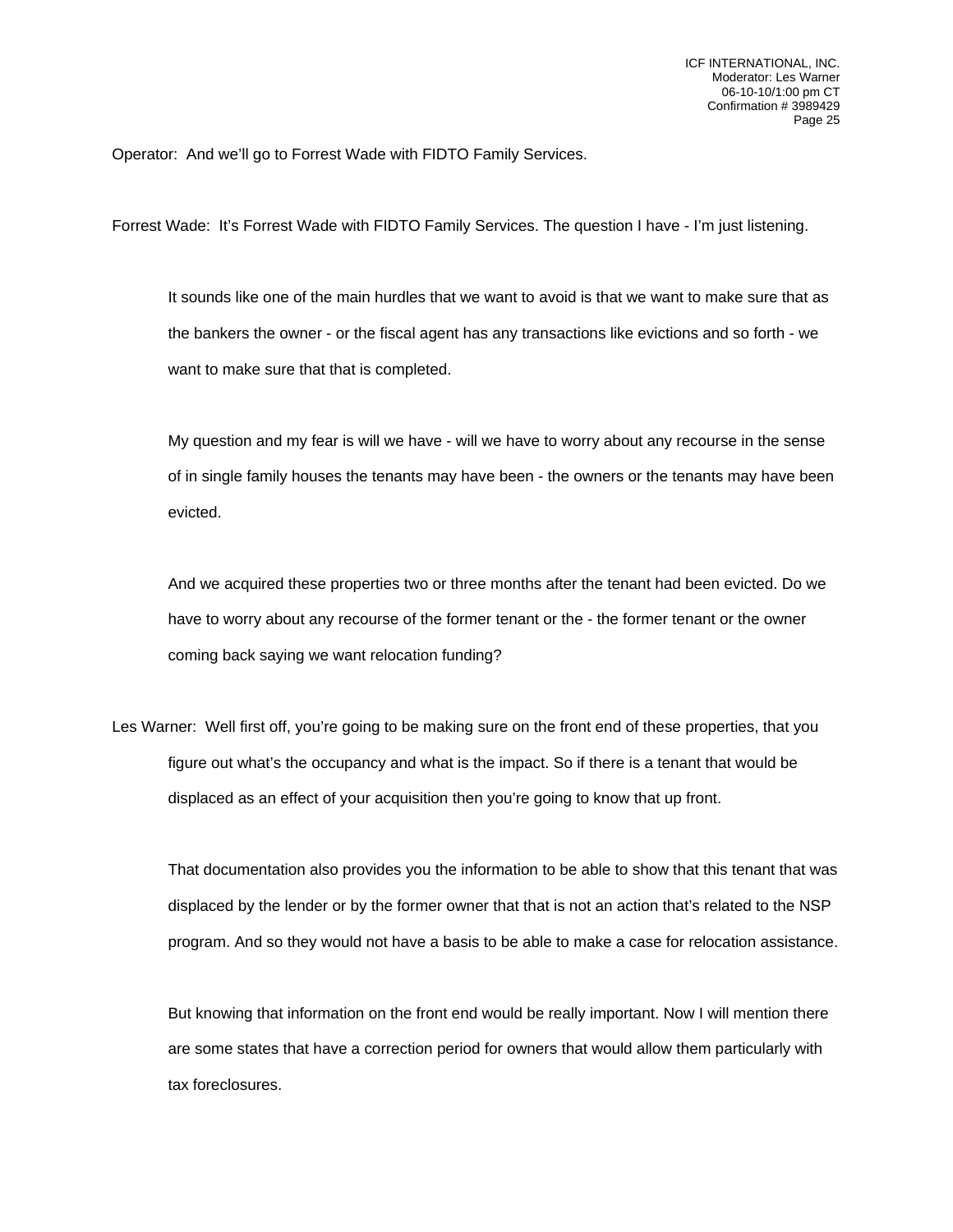Some states have up to a year where the owner could come back, pay the money and have a right to take the property back. And so you would need to know what are the local and state requirements that go with that and have that impact by selection of properties.

Forrest Wade: Okay. All right, thank you.

Operator: And we'll go to Zelia Brown with Ft Bend County Community Development.

Zelia Brown: Thank you for taking my question. Basically my first question was just answered by the previous caller. And I do have another question regarding the voluntary acquisition foreclosed property informational notice.

Les Warner: Okay.

- Zelia Brown: So to make sure that I understand, this notice goes out to all NSP projects. Does it go out if the owner is a bank? And I guess to piggyback on what the previous caller was asking, if there is no tenant in the property, there are no owners in the property and the bank actually owns it?
- Les Warner: The regulations themselves do not make a distinction about whether we have, you know, a private individual or whether we have a lender that is the owner. So you still are informing, you know, it might be Bank of America but you're still...

Zelia Brown: Correct.

Les Warner: ...informing them that even though you as a government entity have the power of eminent domain, that you're not going to utilize this and that it's a voluntary transaction.

Zelia Brown: Correct.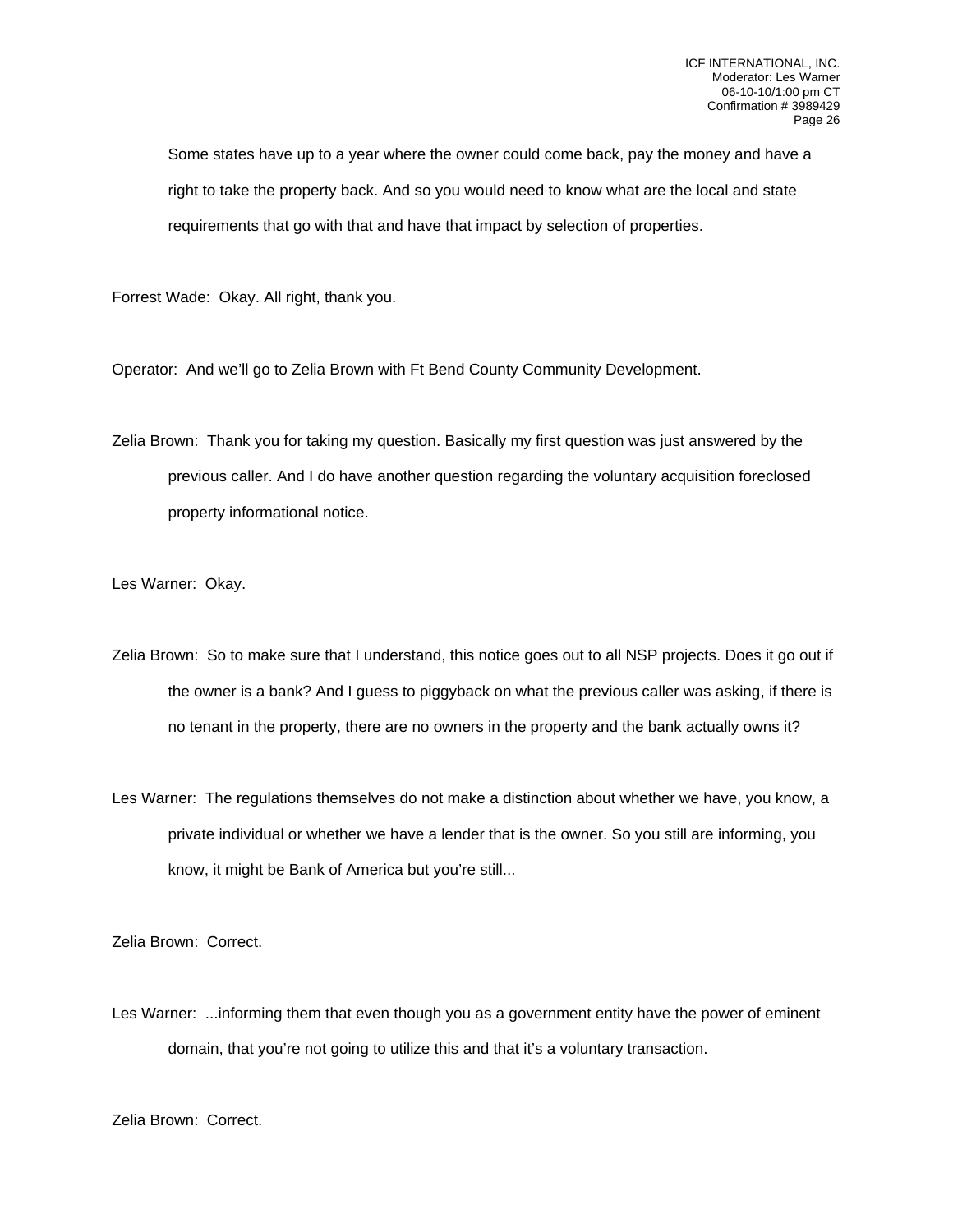Les Warner: And you're informing them of fair market value. But of course we're assuming Bank of America has a pretty good idea...

Zelia Brown: Correct.

Les Warner: ...of that. But the regulations don't essentially give you an out to say oh, we don't need to do that with this particular entity.

Zelia Brown: Okay, great. All right. Thank you for answering that.

Joan Morgan: Can I break in for a second?

Les Warner: Please do.

Joan Morgan: This is Joan. I just got a clue that Steve Johnson who's with CDBG gave an answer to one of the earlier questions about relocation costs and he says that relocation is an eligible activity in and of itself therefore it's not categorized as a project delivery cost for some other activity like acquisitions but needs to be identified separately as such.

Les Warner: Okay. And I think the issue is - and why I kind of squirmed around with that - with the DRGR issue is it's more an issue of how do those get categorized in setting them up in DRGR?

Joan Morgan: Sure.

Les Warner: And of course, for most of us the projects that we're currently doing under NSP aren't the types of things that even if we worked in DRGR in the past we would have dealt with. So you always have the option of setting up relocation as an activity onto itself.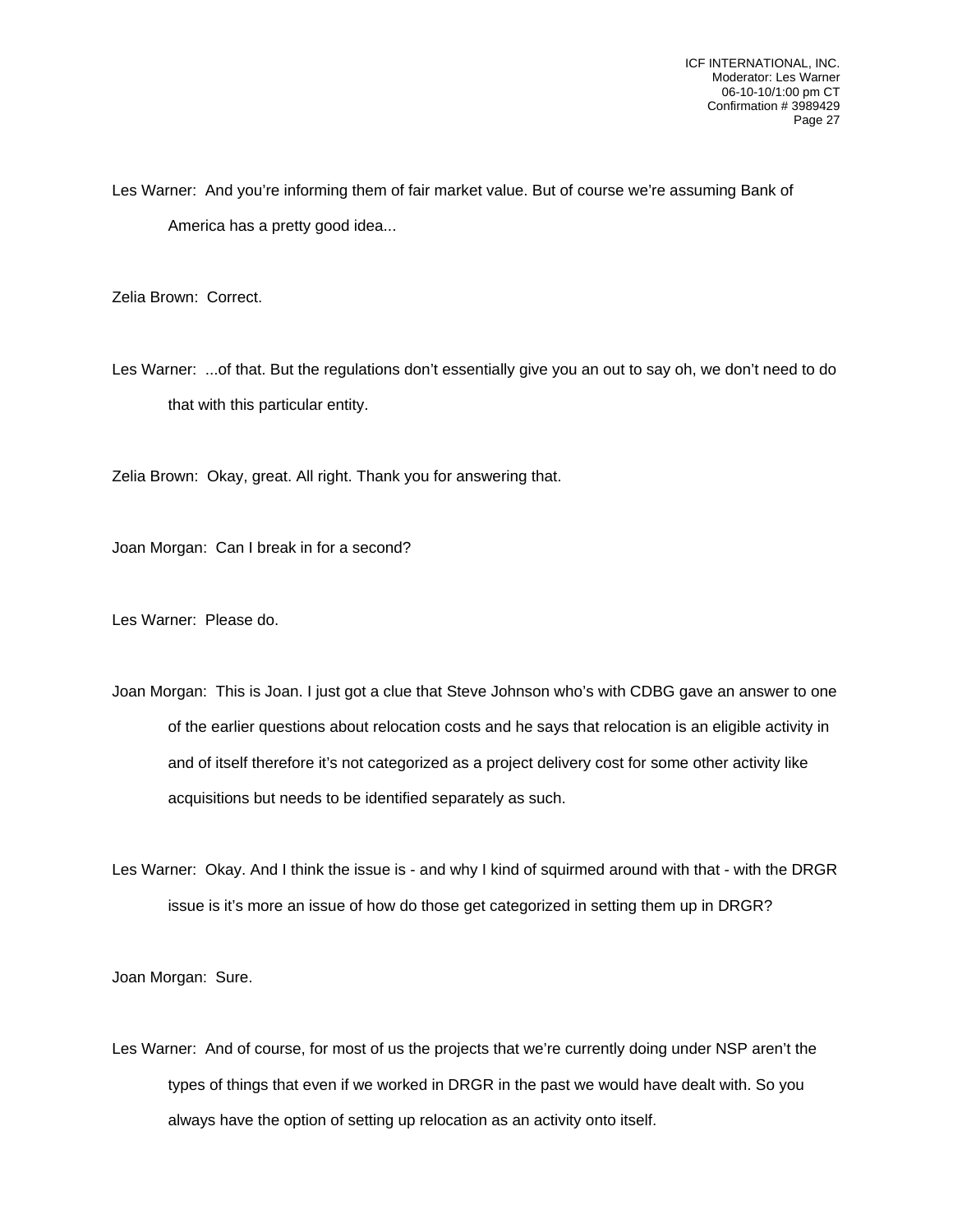But it also could be an eligible project cost. But part of the issue that I was pondering about as I was answering that is we have with the obligation - with our guidance information on what constitutes an obligation.

There are criteria on, you know, having - depending on whether it's a sub recipient or a developer, whether things need to be under contract and how you would reflect that.

So for a sub recipient undertaking this directly since they wouldn't have the relocation costs under contract with somebody else, I think it would get lumped into project delivery costs unless you set it up as an activity on its own.

But the problem with that is that DRGR is asking - is having you categorize it by the five eligible uses.

So I think it might still be a question that we need to - you might need to pose with the DRGR and with your HUD representative on how do I categorize that to properly reflect that in DRGR and make sure that it's reflected as an obligation.

Operator: We'll go to Leigh Roumila from Habitat for Humanity.

Leigh Roumila: Yes, hi. Thank you. I want to piggyback off a question that an earlier caller - we have a similar situation in which we were considering purchasing a building with 12 units, ten of which were occupied and it was basically not an official short sale but similar to a short sale. It was in pre-foreclosure. And we wanted to make an offer.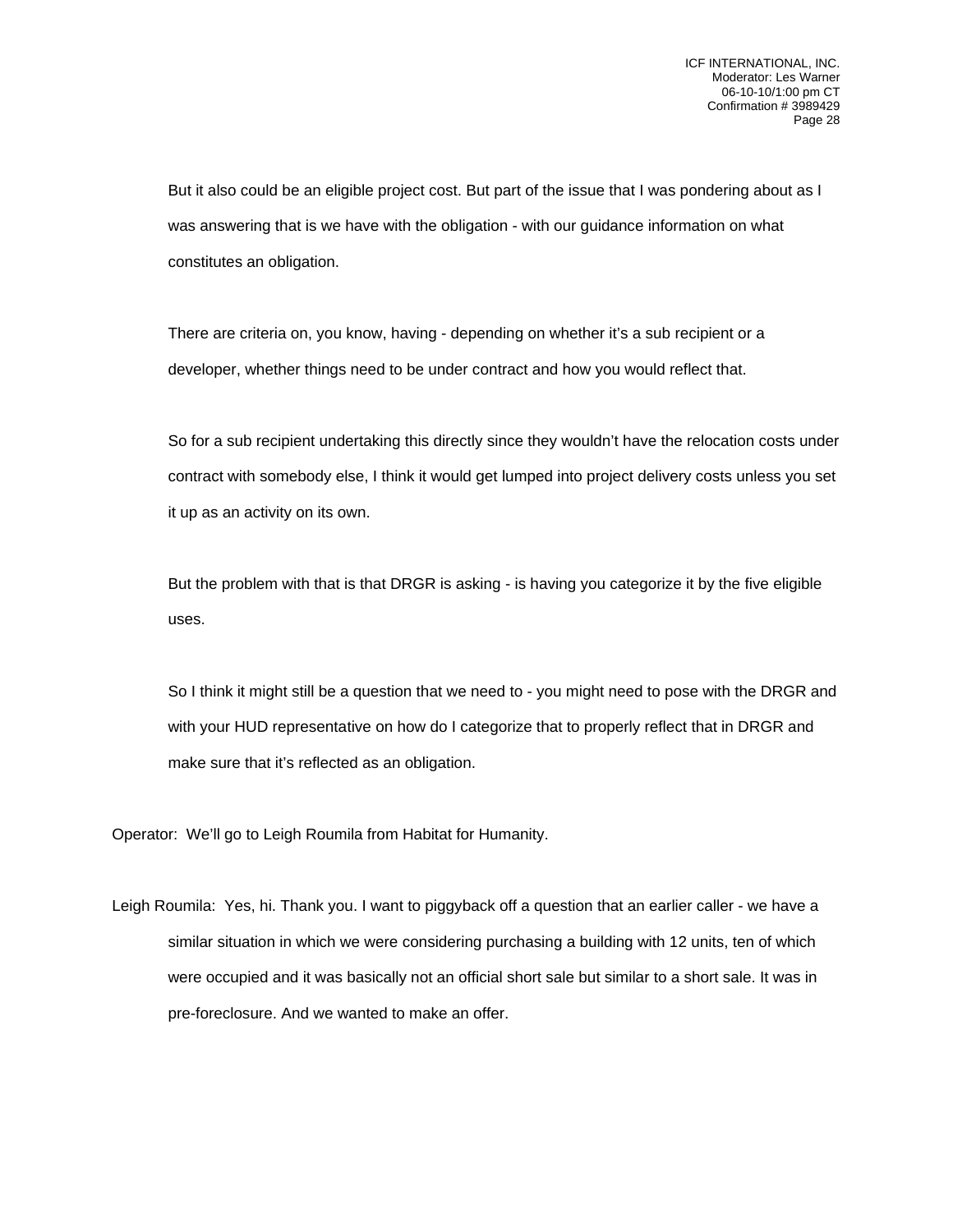We didn't actually do this but we were considering making an offer because we had heard that there was a receiver in place and that the tenants were not all paying their rent and there might be some eviction proceedings going on.

We were thinking of making an offer that said that the owner shall insure that all units are delivered vacant and provide us with sufficient evidence that tenants have been treated in accordance with the Protecting Tenants and Foreclosure Act, etc., etc.

Would that have - is that - was that the correct way? Would that have been the correct way to handle that situation or is that not compliant?

Les Warner: I see that as a big problem because...

Leigh Roumila: Okay.

Les Warner: ...you buy your agreement by saying we want a vacant property. So they're taking action to vacate those units then clearly link those with the NSP investment. And so I would say that you have triggered relocation and document it well as being triggered at that point.

If the owner is undertaking evictions based on legal cause there's not a problem on them proceeding with that. So I guess my thought would be you need to document what's at the point you are making an offer on this to be able to document what is the occupancy.

And evaluate for any of those legal tenants that are there, will they be able to stay if you acquire this property or will they need to be relocated and what would the cost be as part of that?

If during this time period the owner proceeds with legal evictions those would not be related to your, you know, your acquisition of this property. And so it might be that your relocation costs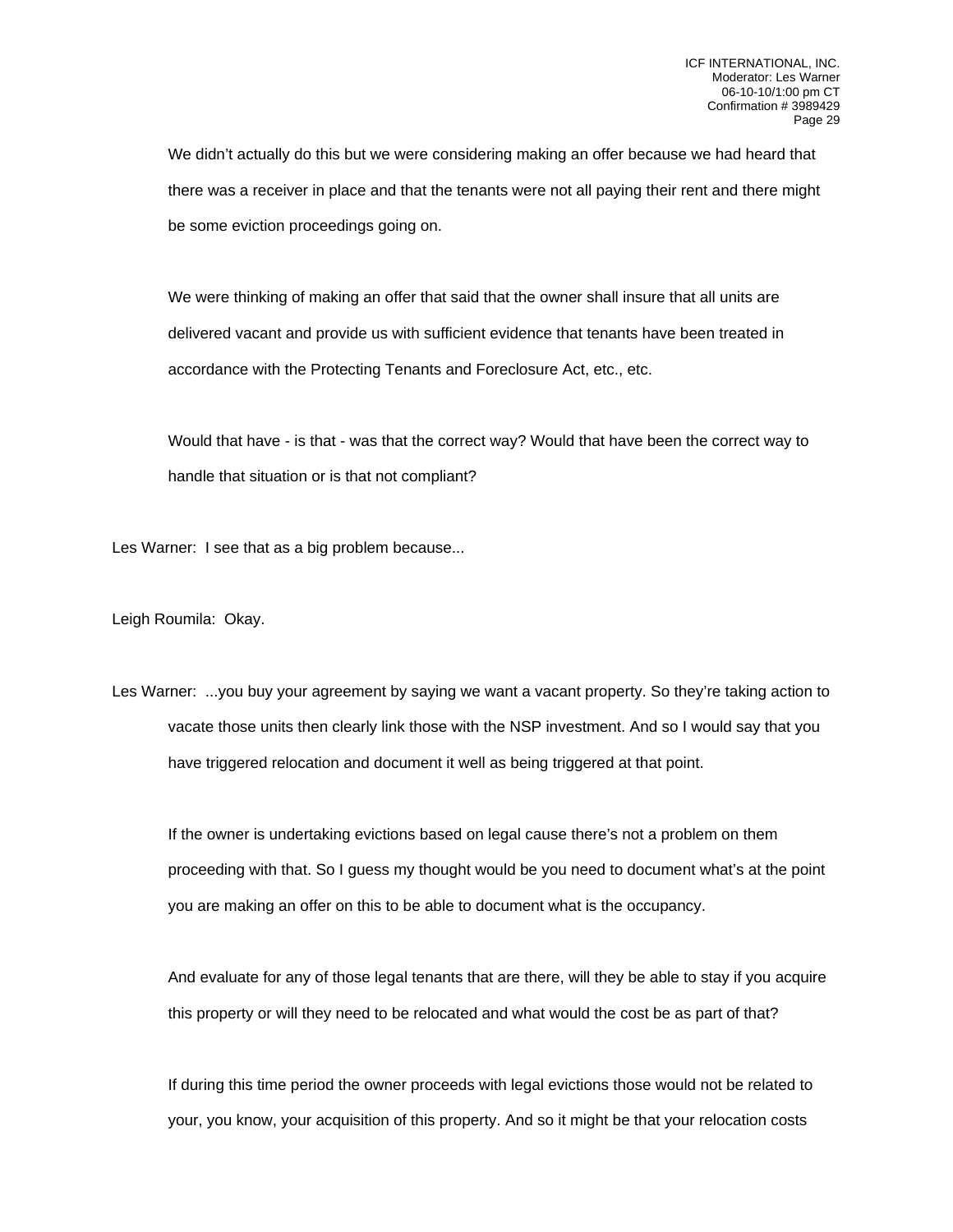would go down over that - over that period of time. Bryan or Joan do you want to add anything there?

Joan Morgan: No. I think that was a good way of analyzing it. You've got to be very careful about stepping in the middle of that.

Bryan O'Neill: Yeah, agreed. We've had situations that we've looked at where sales contracts or purchase agreements were contingent on delivering the premises vacant. And for what would be a HUD funded project.

And I think Les hit it right that looking at that proposed purchase agreement - if the sale does go through and, you know, if the tenants are evicted for that then I would agree that they would be eligible for Uniform Act or, you know, whatever else may be in play.

I think, you know, the slide that we have up next, you know, we might even have Section 104D relocation requirements that are implied but, you know, we can cover that later.

Les Warner: I'm thinking it might make sense at this point for us to move forward and talk through relocation before we take more questions, just to make sure that we have adequate time for this.

Joan Morgan: Yeah, that makes sense.

Les Warner: Okay. So let me - I want to move this back. Okay. I wanted to make sure we were in the right spot here. So in the cases we've been talking about, that if we displace a person and that might be for a residential unit or this could be nonresidential.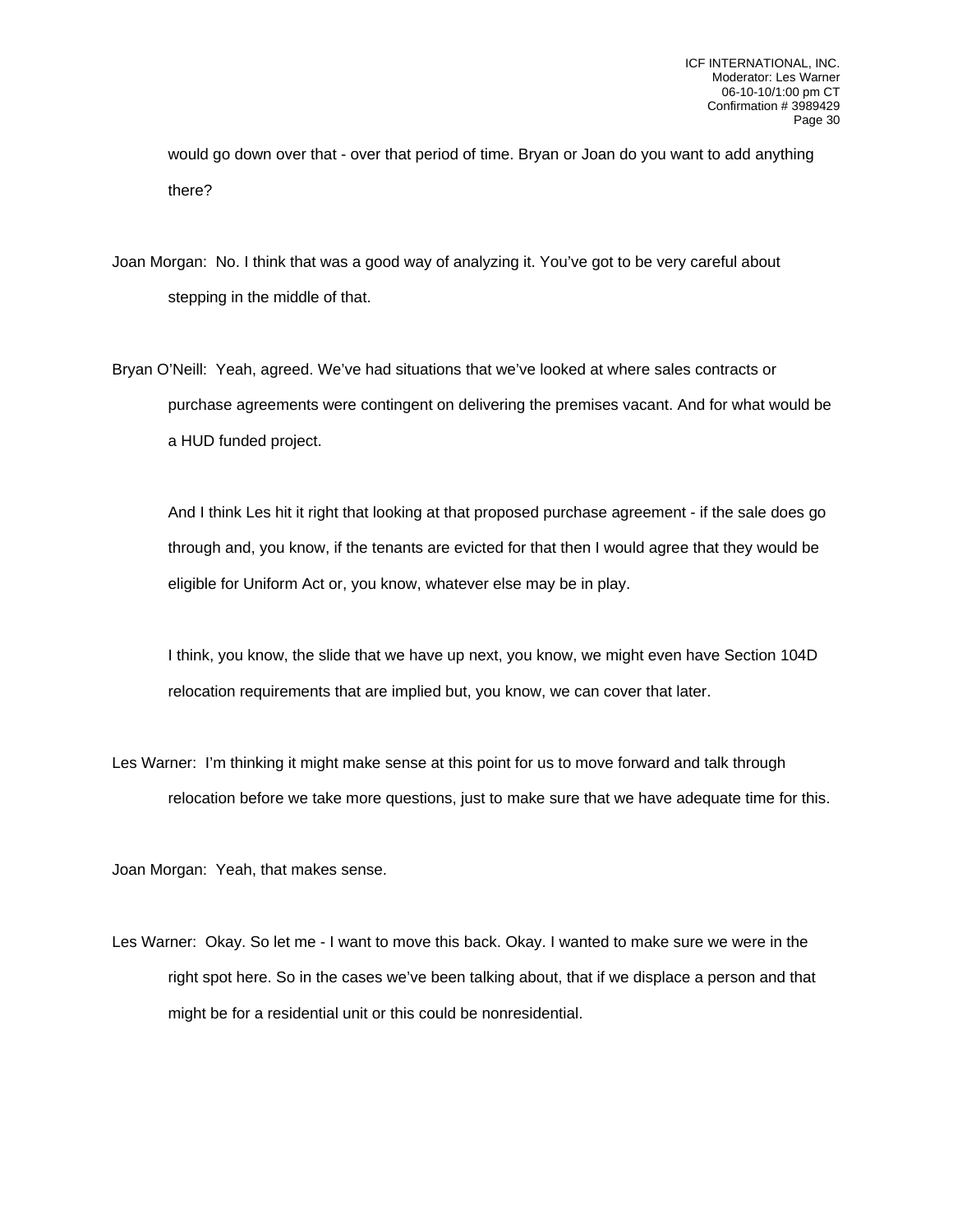We might have a business that we were going to acquire the building and demolish it or change it to some other use. If we displace them as part of our NSP funded project then they are going to be covered under the Uniform Relocation Requirements.

And so as part of that and that's kind of what we've been talking about on these last couple of scenarios which is probably good to have some of those in our mind before we kind of talk through this, we're trying to figure out what was the impact of our project on this particular structure?

And are we - have we caused a displacement of these individuals or were in fact, they displaced for some other reason? Was it part of the foreclosure process? Was it because they haven't been paying their rent?

If we have folks that we have then determined under following the Uniform Relocation guidance we have determined that these are folks that are displaced by this project. And we're going to provide them services including advisory services where we will help them find alternative housing.

We will do inspections to make sure that they're decent, safe and sanitary. We'll be providing a series of notices to make sure that they are fully informed and that they are provided appropriate benefits.

We're also going to cover all of their moving costs and that would also include utility, reconnections, those sorts of things. And we may be paying replacement housing payments.

So if I'm a household of three and I'm living in a two bedroom apartment and maybe it's pretty rundown and I'm only paying I don't know, let's say, \$400 a month.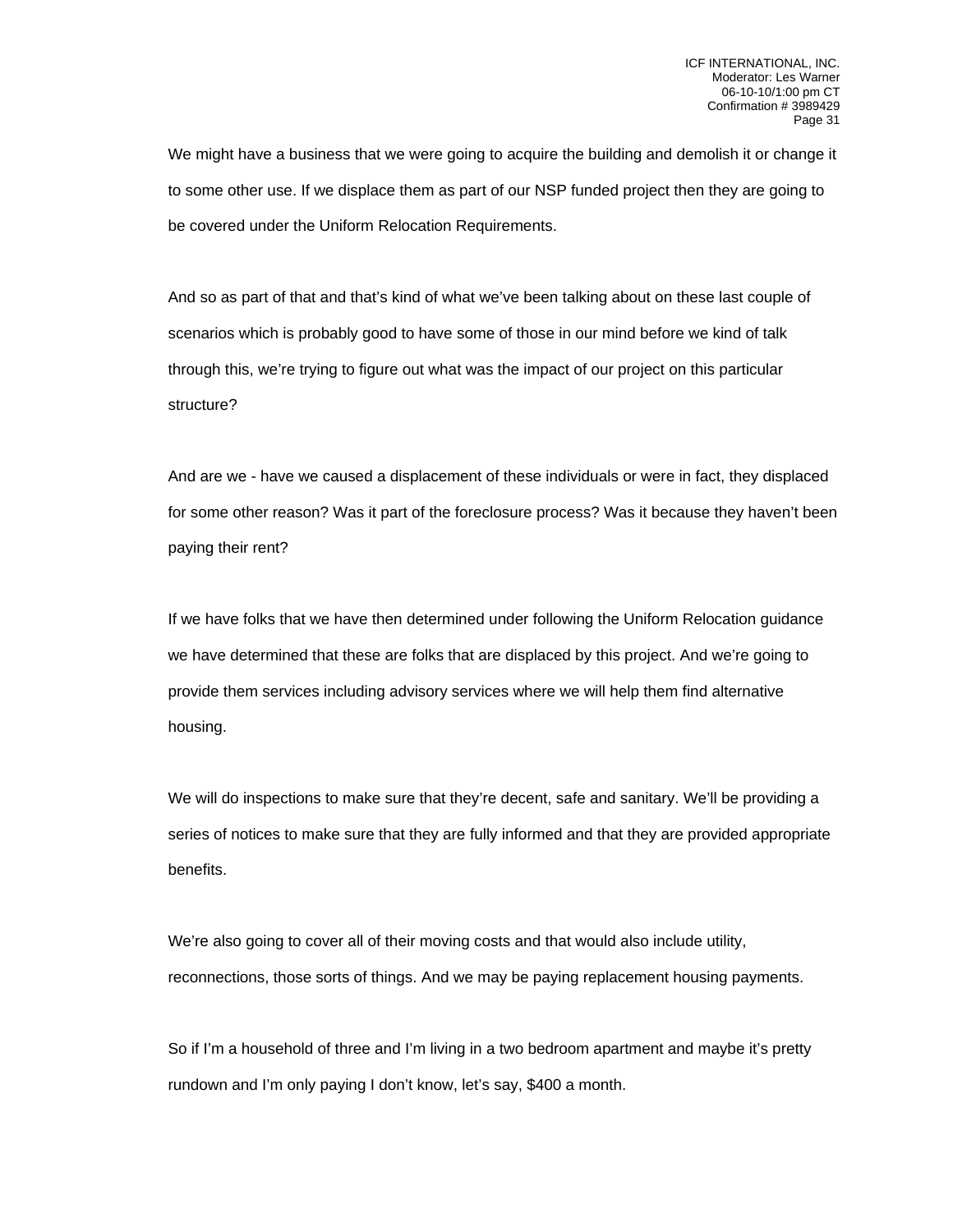If in the community there are comparable units that are decent, safe and sanitary that we can move that household to and it's going to be \$400 a month then we may only be paying the moving and utility costs and assisting them with the advisory services.

But it may be to get a decent, safe and sanitary comparable unit in the community. Those are going to be \$500. Then we're going to need to make a supplemental housing payment for that household so that we're not causing them an economic hardship through that move.

So these would be things that in figuring out what's the budget for my project we would need to know ahead of time and make sure that all tenants, all occupants that are displaced whether they're residential or they're a nonresidential, are going to be provided with appropriate assistance.

So for a nonresidential the business that we're going to move out of the building that we're going to tear down they would get a reestablishment payment to help them relocate their business to another location. So there can be a lot of staff time along with project costs involved in this.

As was mentioned earlier, you also may have projects where the individuals there are going to be able to stay. So let's say we're doing a set aside project and all of our occupants need to be at 50% and below. That's exactly who's living in this unit so that's great.

They'll be able to stay when the project is completed. But to do the project you may need to move them temporarily to be able to do whatever work needs to be done.

That might be a very short sort of thing where for, you know, a few days they need to be offsite a week or so it might be where for a couple of months you need folks to be out of that particular unit.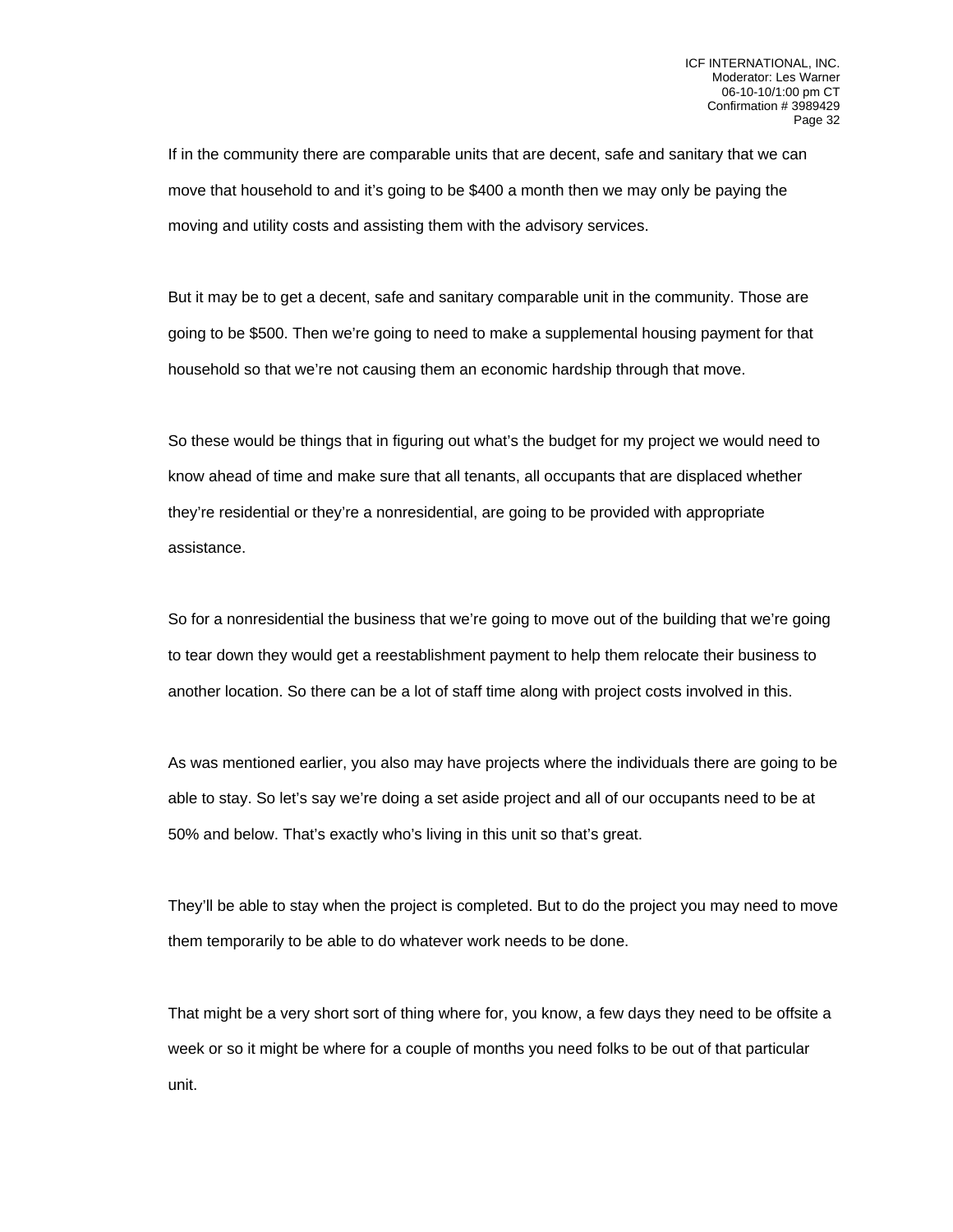So again, we're going to be paying for the costs that are related to this, providing them appropriate services to get them to that new location.

And the limit on this is that temporary relocation cannot exceed a one year period or we have to consider these folks to be permanently displaced and provide them the benefits that the Uniform Act would describe.

And again it's - as in the last bullet point we also might have folks that there's economic displacement based on what the terms and conditions would be for remaining in that property after that project was completed.

So if you were doing temporary relocation as we talked about in one of the earlier projects, you would need to put together a relocation plan. And it might be that you could say well, we're going to do this floor by floor.

We've got a number of vacant units so I'm going to come up with a plan on how I'm going to shift folks around within that building and then following that have a budget, have staff that are, you know, have appropriate roles and responsibilities identified.

And then go through a notification process to make sure that the tenants all know okay, I am going to be able to stay in this building. Here are the services that are going to be provided. I may be temporarily relocated. I'll get this notification.

So that they at all points know what the process is going to be and what their rights are going to be. Overlaid with that we also have the Section 104D requirements that oftentimes you'll hear it referred to as the Barney Frank Amendment.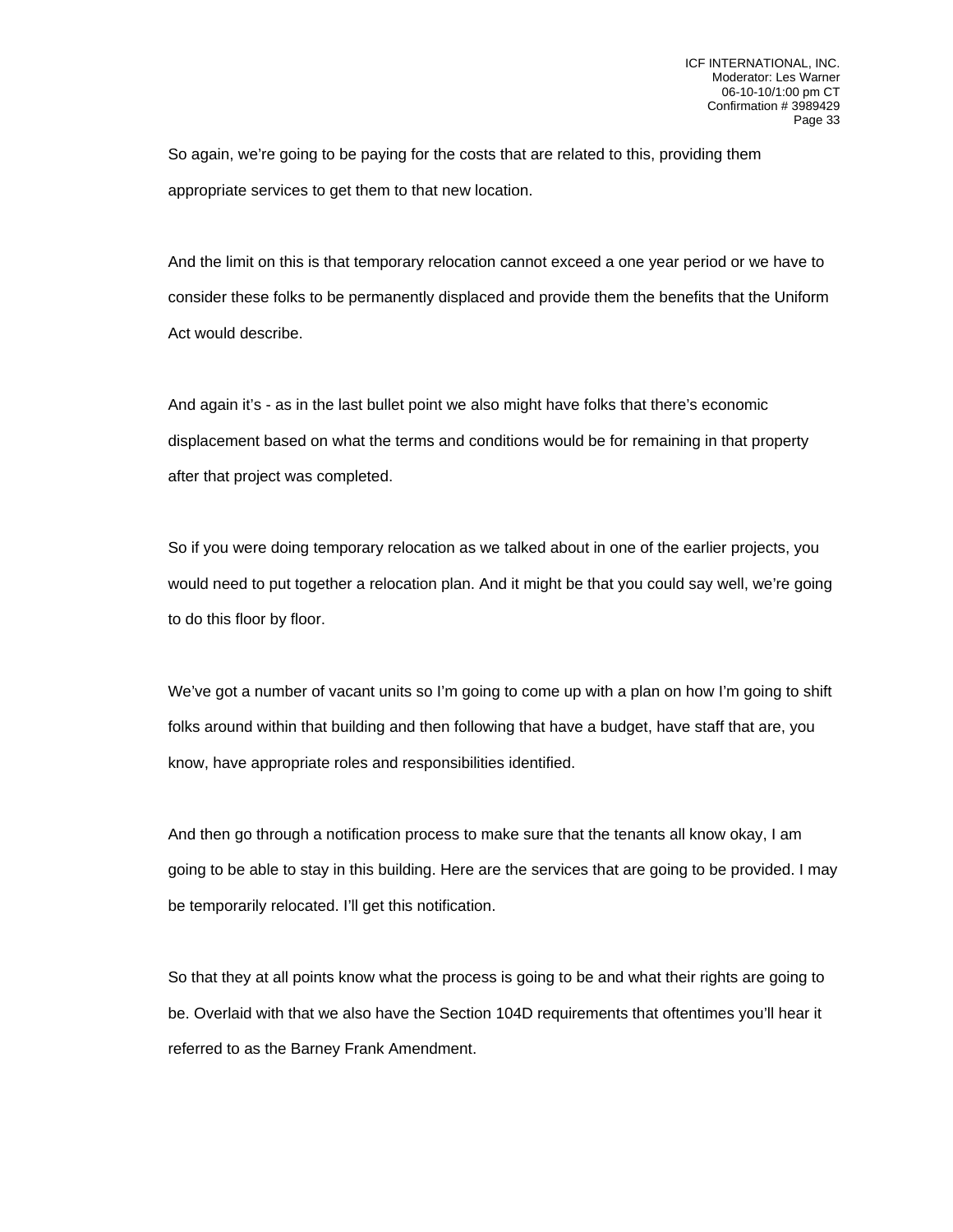And this applies for low income individuals and it is when there is - it's only when there is demolition or conversion that is causing the displacement. So since under NSP we're doing a lot of demolition we could have some instances where this is occurring.

In that case, you would be needing to make sure that relocation assistance was provided under 104D. There's a separate calculation. There is a longer period of time that those benefits are provided for.

And so you may well have households that would be eligible for both either or for the URA or the 104D requirements. And you would need to make those calculations and follow that process. Now one of the things that was waived as part of the NSP program was the replacement housing requirement.

Normally under the 104D requirements, if you eliminate an affordable housing unit you will be required to create or identify a replacement - a comparable replacement unit within your community. That is something that is not a part of the NSP requirements.

And again, since there are two different calculations for 104D and URA you may have some situations where the 104D relocation costs are going to be greater than what would be triggered under URA. So those are the slides for relocation.

Are there - are there -I think we should go ahead and open up the lines if we have other relocation questions.

Operator: We'll go to Harry Islas from San Joaquin County.

Harry Islas: Thank you. This is Harry Islas. My question's regarding the voluntary acquisition form.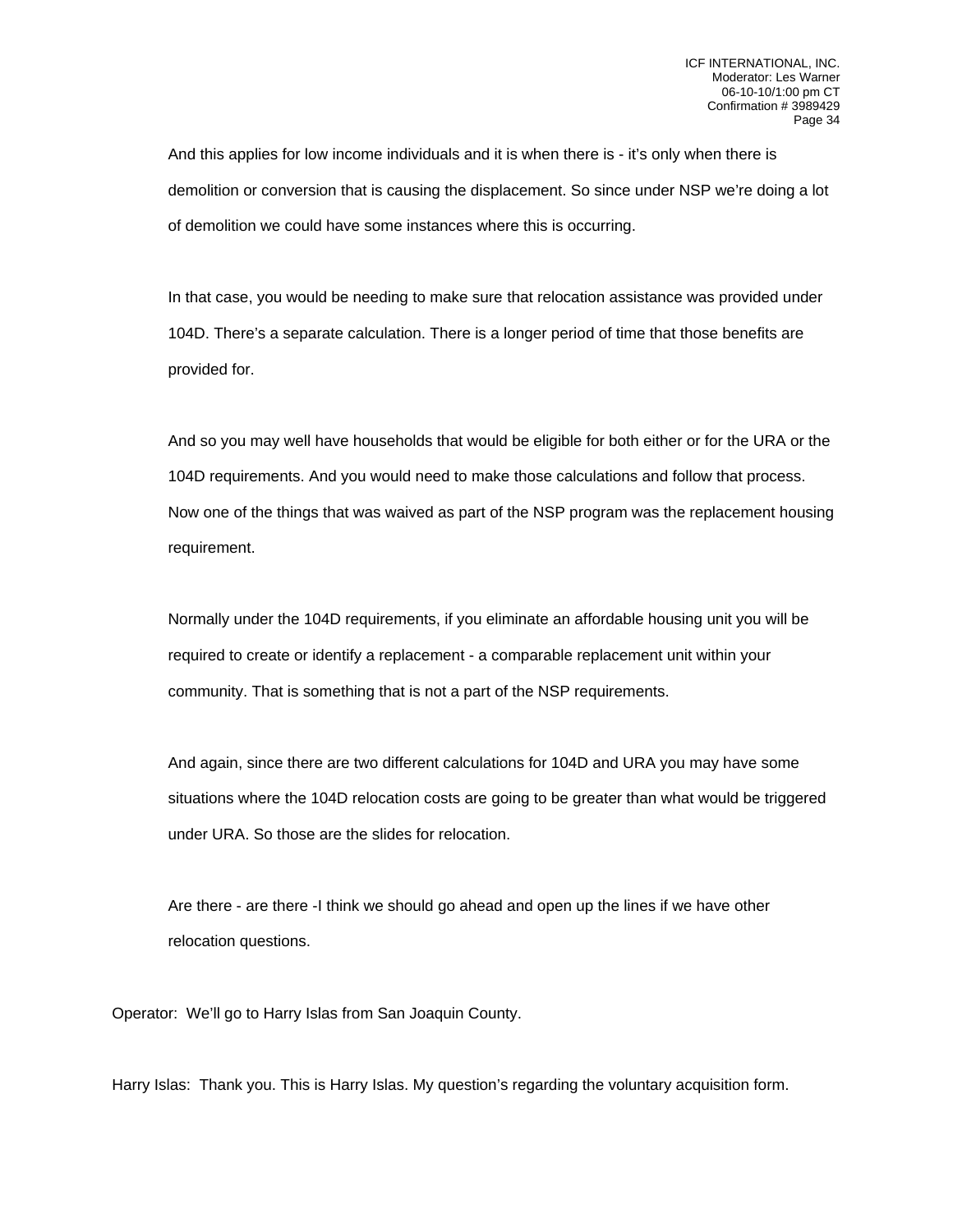Les Warner: Okay.

Harry Islas: Is that - we are in the process through our nonprofit acquiring a 43 unit apartment for the 25 set aside funds...

Les Warner: Okay.

Harry Islas: ...for the 50% AMI tenants. I wanted to make sure that we are providing notice to owner and tenants as required. Since it is being acquired by the nonprofit I assume we use the non eminent domain authority voluntary acquisition form.

Les Warner: Correct.

- Harry Islas: And is this to be posted at the apartment complex site and then to be provided to the owner? We are in escrow now onto purchase.
- Les Warner: At the point the voluntary acquisition notice is to be executed prior to the point that you have a - the property under a binding agreement. And so that should be frankly done before you have negotiated that purchase price.

Technically the advice would be that if you have failed to provide the voluntary acquisition notice prior to that that you would have to allow the seller once they were notified of their - of who you were dealing with and you provided the voluntary notice that they had the right to renegotiate that sale price. Bryan, do you want to comment further on that?

Joan Morgan: Not necessarily renegotiate but you have to make it clear to them that government funds are being used in here and if they - give them the option of backing out...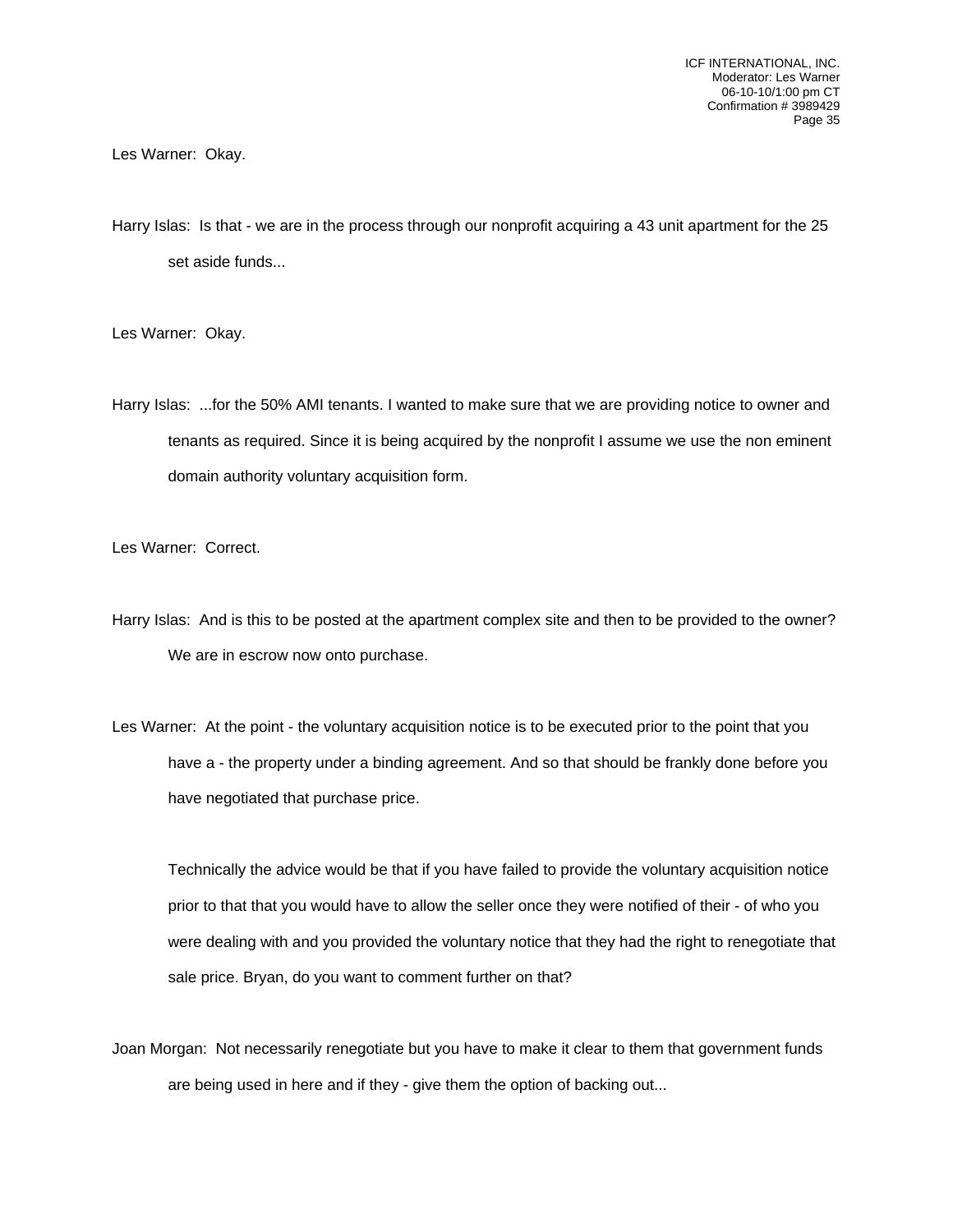ICF INTERNATIONAL, INC. Moderator: Les Warner 06-10-10/1:00 pm CT Confirmation # 3989429 Page 36

Les Warner: Right.

Joan Morgan: ...of the sales agreement.

Les Warner: Right.

Harry Islas: That information that NSP funds are being used is provided in the contract between the nonprofit and the bank seller. In addition would it be helpful to provide this notice in the escrow? Would that be satisfactory since we didn't provide it before we made an offer?

Joan Morgan: Sure. That's fine.

Harry Islas: Okay.

Les Warner: The other part of your question though that I want to make sure we don't leave off - so we have - we have two aspects that we're talking about. One is the voluntary acquisition part informing owners about, you know, who they're working with, fair market estimate on their property.

But the separate issues are notices that are required under relocation. And we haven't gone into that level of detail in the slides.

But there would need to be - there are a series of notices which would go to the tenants in that building informing them that there was a potential the federal dollars would be a part of this project.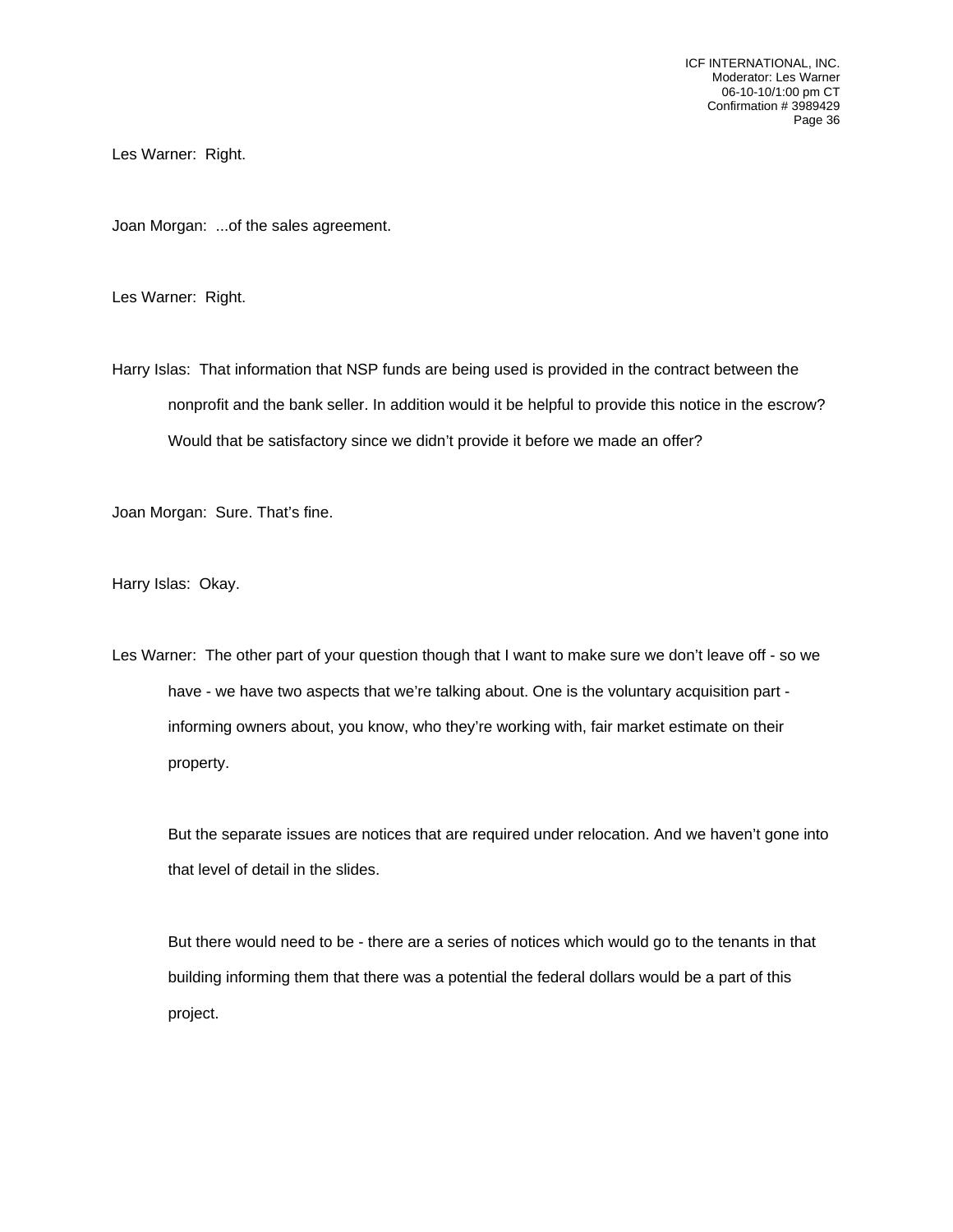That if there were to be displacements that they would be covered or potentially have benefits that they would receive informing them not to move or they may waive their rights to those benefits.

Followed by once the acquisition was actually occurring and the federal funds were going to go into this project further notification to each one of those tenants about so are you going to be an occupant that's going to be able to stay?

So one of the things you might be doing is going through a series of essentially interviewing those households to figure out are they income eligible to be able to remain on the property?

Because you're going to be giving them notices on are you someone who is a stayer, who will not be displaced or are you a household that will be displaced? You might be also informing them that, you know, you're not displaced but we're going to be doing temporary relocation.

So there is a whole series of notices that would need to be provided. So as part of that on a project like this it would be very important immediately, to figure out what is the current occupancy in that structure to be providing the general information notice to the tenants of each of those units.

And put together this plan and budget of okay, if we actually go forward with this project how are we going to staff this? What notices need to be put in place? What are we - what are our estimates on what, you know, will people be able to stay it? Will they go?

We need to - you need to budget for that as part of this. So there's a lot of legwork that needs to be done rather quickly at this point in determining is this a project that's feasible for us in making sure you've budgeted and have a plan to be able to implement that?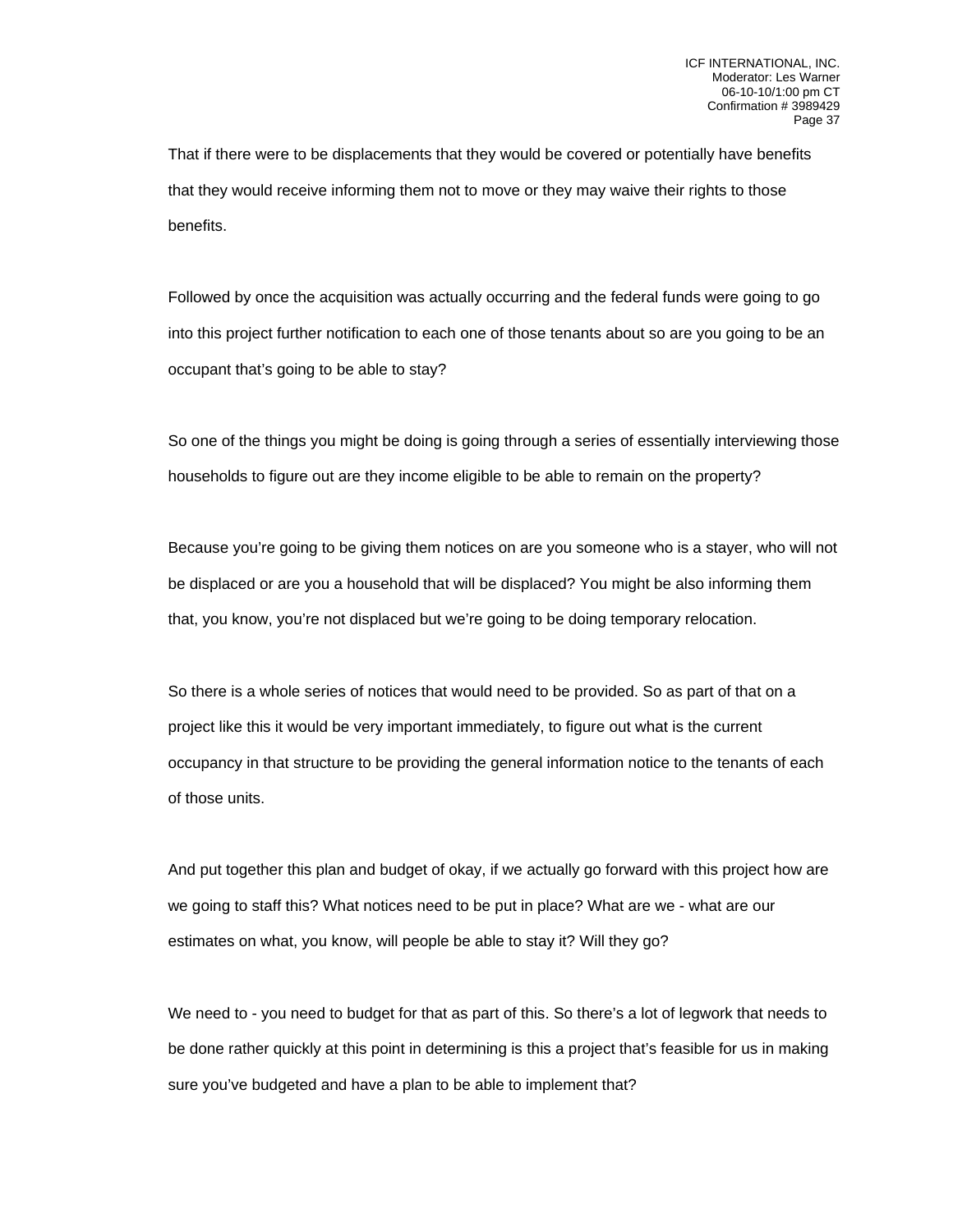Bryan O'Neill: Yeah, that's - thank you Les. I was going to kind of backtrack it a little bit. The slides that we have for this presentation it really doesn't do justice to the requirements that we're talking about, especially under relocation. You know, relocation as Les had suggested - the most critical thing is planning for it.

That you need to plan way ahead of time to make sure that you budget correctly to see if persons may be eligible and you need to be prepared to provide all of these notices early on, not only when the person is eligible and then what they're eligible for like, you know, the comparable replacement housing that they are eligible for, the payment that they're eligible for.

In some cases that maybe required at the time that the offer is made. And it's not a, you know, closing of the sale if those persons are going to be displaced. So there's really a lot that's wrapped up in this. One thing maybe we can talk about later - I guess a term of art for relocation.

It's something called initiations of negotiations or our acronym for that is ION. And ION really sets the date of eligibility for persons that are going to be displaced for their eligibility under the Uniform Act and other relocation requirements.

So, you know, when that ION date is triggered and it depends on the situation, and we have definitions of an ION we have a FAQ, a frequently asked question that's on the NSP Exchange Website that pertains to that. So if you're not familiar with it go to the Exchange site.

Try to get familiar with the definition because you need to be prepared by the time that day comes, you know, otherwise you're way behind the curve.

Les Warner: I think this is a situation where you really need to have a knowledgeable team member that's part of this to help you in this. So - and, you know, if you're a nonprofit you might look back to the communities that you're receiving funding from. They may have a staff person.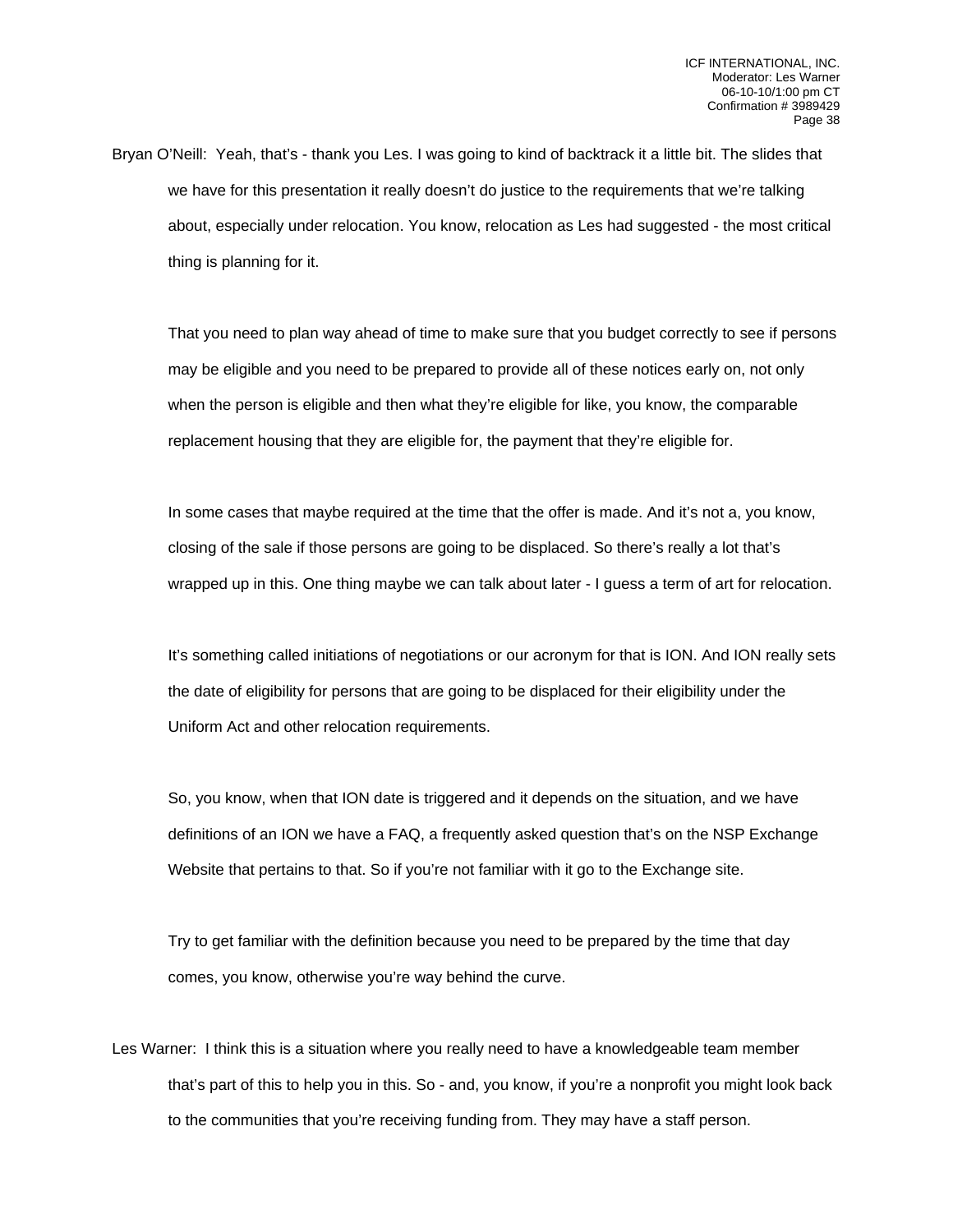There are HUD regional relocation specialists who could also assist you. It might be - this might be a project where you hire a specialist to assist you in the planning and implementation on this. But this would be...

Harry Islas: Yeah. Thank you on that. The nonprofit has retained a relocation specialist. Has interviewed all of the tenants.

Les Warner: Good. Okay.

Harry Islas: And has determined that three, possibly four, will not income qualify and will be - need to be relocated using - according to the URA requirements.

Les Warner: Okay, so you're prepared then to make appropriate notifications for those households?

Harry Islas: Yes.

Les Warner: All of that. Okay. That's the thought...

Bryan O'Neill: Can I just - I'm sorry. Go ahead.

Les Warner: No. I think that's the sort of detail you need to make sure you have a plan in place and that you are covered on this.

Harry Islas: Okay.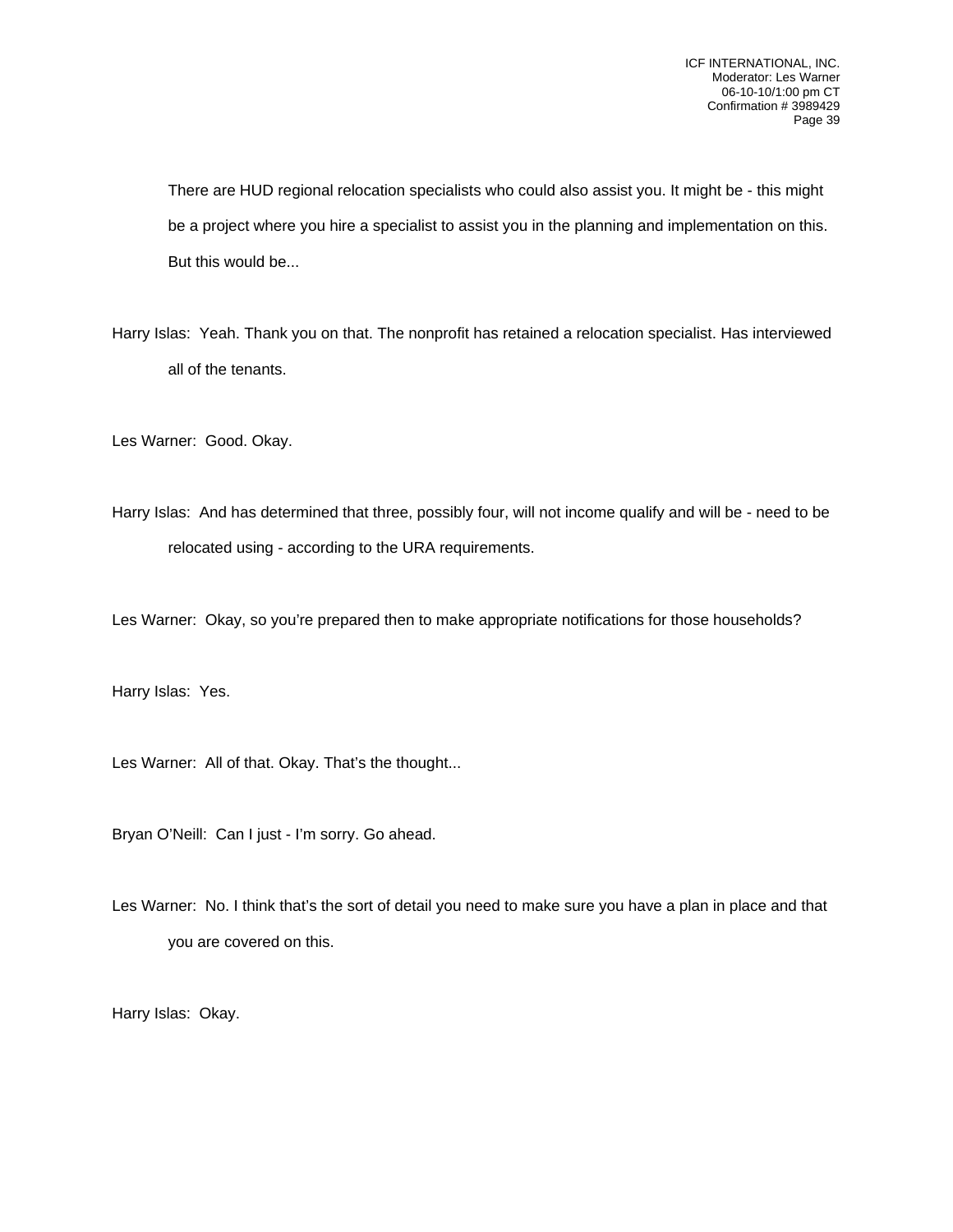Bryan O'Neill: Yeah, and I just wanted to flag a resource that's available. It doesn't deal specifically with NSP but it's a - kind of a short publication that we have on our HUD acquisition relocation Website. I think it's entitled planning and budgeting for relocation for a HUD funded project.

And that - if you're really not familiar with relocation that might be a good source document. It lays out some of the basics especially for planning. It gets into economic displacement which may be in play. I think we had touched on briefly before some of the costs associated.

And that document is available on - it's not on the NSP Website but if you go to www.HUD.gov/relocation it's in the publications section of our Website. And I'd recommend that you might want to take a look at that and that gives you a real good layout of what you may be facing that these slides really don't necessarily go into as far as planning for relocation.

Harry Islas: Okay, thank you. I guess - I guess I am really - would like to be able to look at one place to find out what notices that are required and at what time in the process because apparently we have not provided some notice that was required before we ever made an offer.

But I'd like to rectify that. We have posted a notice that we are using federal funds to purchase the apartment complex. And I guess besides the voluntary acquisition form, there is - there are other acquisition notices required and I just want to make sure that they are compatible with NSP requirements.

Bryan O'Neill: Yeah. And you said that you're from San Joaquin?

Harry Islas: San Joaquin County in California.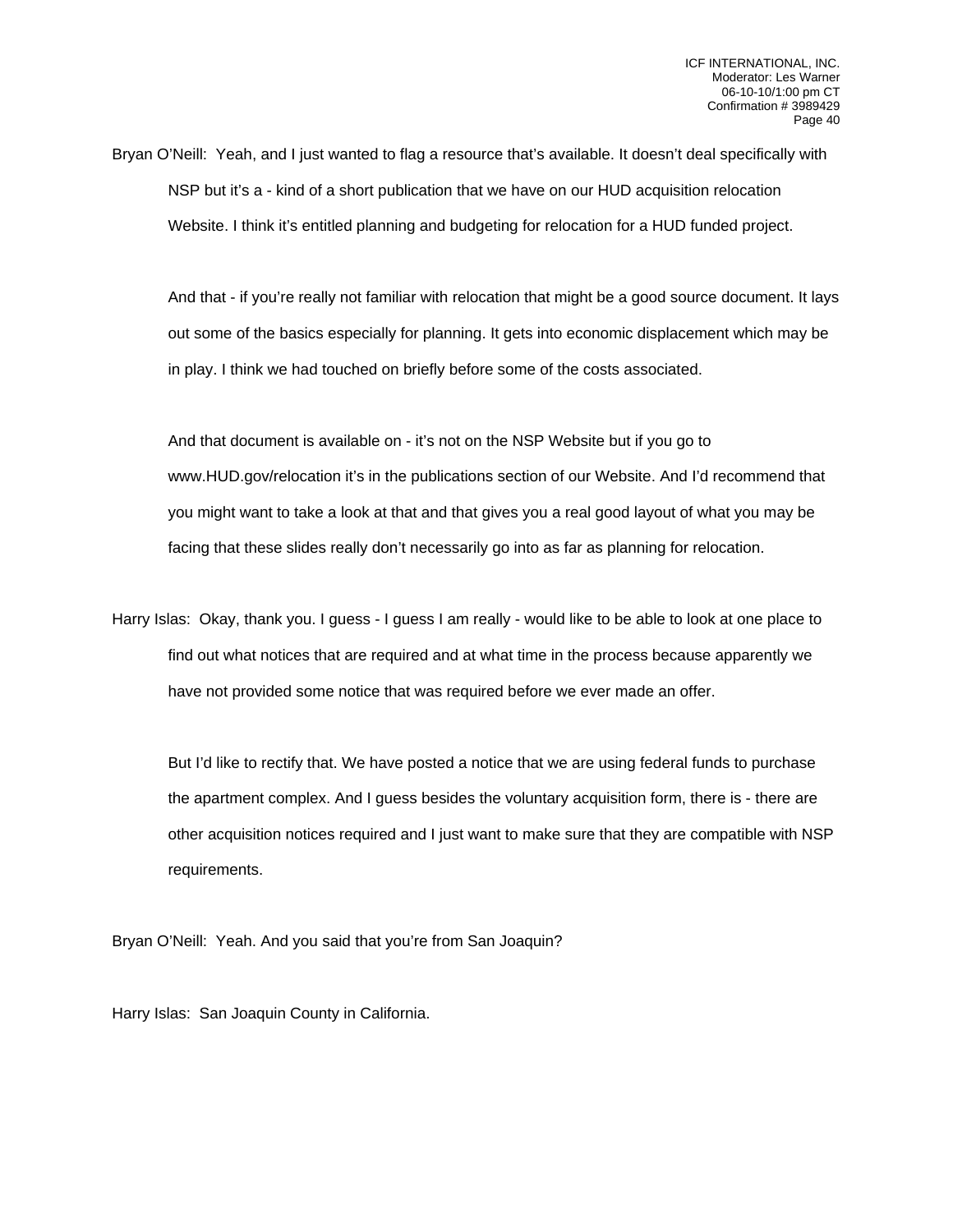Bryan O'Neill: I'm not sure if - does that fall -we have two HUD regional relocation specialists - (Jay Smith) who is the region 9 relocation specialist. And he deals with everything outside of that LA area.

I'm not familiar with where San Joaquin County is.

Harry Islas: It's near Sacramento.

Bryan O'Neill: Okay, then if I could recommend that you contact (Jay Smith). And I don't know if (Jay's) listening on the line today. But he'd be able to help - be a really good resource for you for the project level details.

And I think we also have some content on the Live Meeting that has the regional relocation specialists' contact information. And if not, that's always available on that Website that I gave you, the www.HUD.gov/relocation.

Harry Islas: Okay.

Bryan O'Neill: And it's (Jay Smith) and he's the region 9 relocation specialist out of San Francisco.

Harry Islas: Okay, thank you.

Bryan O'Neill: You're welcome.

Operator: And we'll go to Blair Schaeffer from Neighborhood Housing Services of Orange County.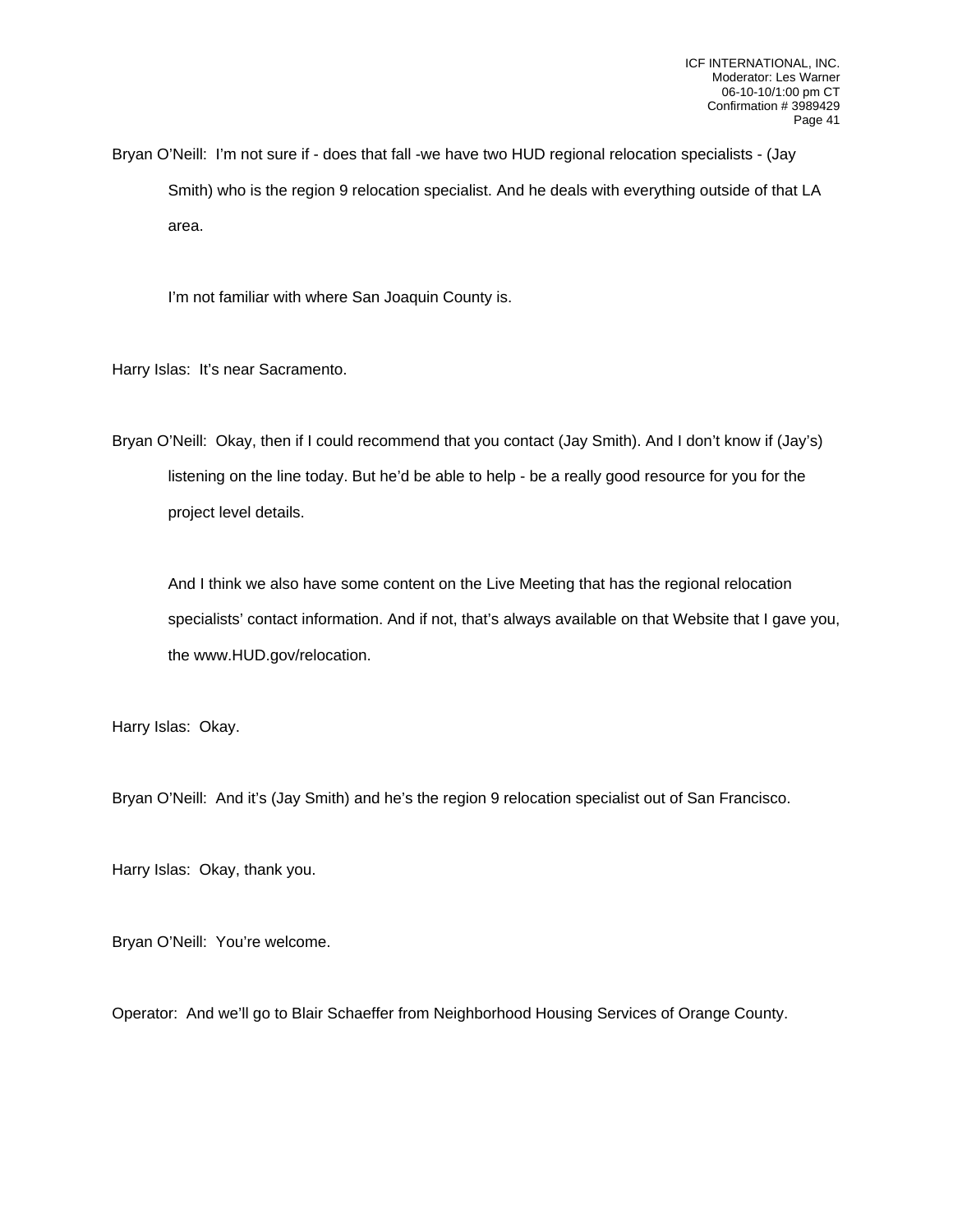- Blair Schaeffer: Hi. My question is about the voluntary acquisition letter. And I went to a recent training in Los Angeles for the - for URA and they - and someone we spoke to said we have to send it by mail.
- Les Warner: We you need to be able to document that that notice was provided. So whether you are able to directly provide it to someone - a lot of folks will be able to do that. And then have them sign so you have documentation that they received that.

You could send it as certified mail so that you have verification in your file. The - some folks are actually including it in their initial offer so that they then have documentation that that went out. But you're needing to show that you have issued that notice as part of doing your due diligence.

Blair Schaeffer: But is email okay to document that?

Les Warner: I think...

Joan Morgan: No. We have not determined...

Blair Schaeffer: No.

Joan Morgan: ...that email is sufficient.

Blair Schaeffer: Okay. And then the other - but if we did send it in an offer and we sent the offer by email would that be sufficient or no, still not okay?

Joan Morgan: No. I would mail it to them or hand it to them.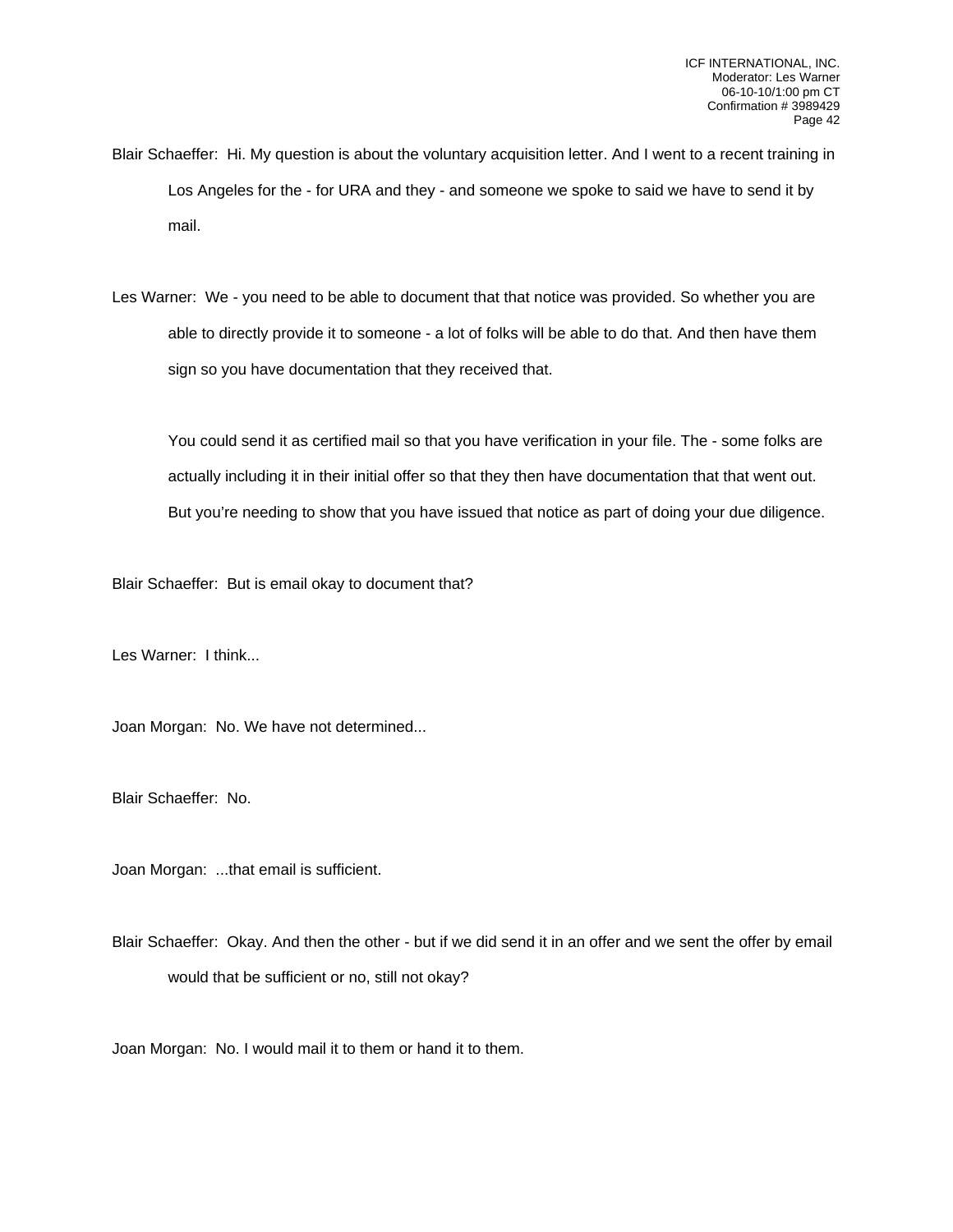Blair Schaeffer: Okay. And then the other question is since we have to send that letter before we start negotiations we had to ask is - in some cases with the National Community Stabilization Trust, instead of writing an offer you request pricing.

And so would it be necessary to send that letter before you requested pricing form the Trust since that might be considered the start of negotiations?

Les Warner: So the - the stabilization trust is providing you in conjunction with whomever the lender is holding that property. The lender would be responding back saying this is our asking price...

Blair Schaeffer: This is...

Les Warner: ...our listing price essentially?

Blair Schaeffer: Exactly. But it's not a listing price because in most cases it's not listed yet but they're offering it to us at that price.

Les Warner: I guess I would defer to Joan or Bryan on this. I would think that that would be fine for that to occur prior to this. But I'm - typically you're wanting to issue your voluntary acquisition notice at the earliest possible point.

Blair Schaeffer: Yeah, because we used to send it once we had a contract. But then at the training they had told us...

Les Warner: Right.

Blair Schaeffer: ...that it - they say to send it before you start negotiations. So it wouldn't be appropriate to send it after you have a contract.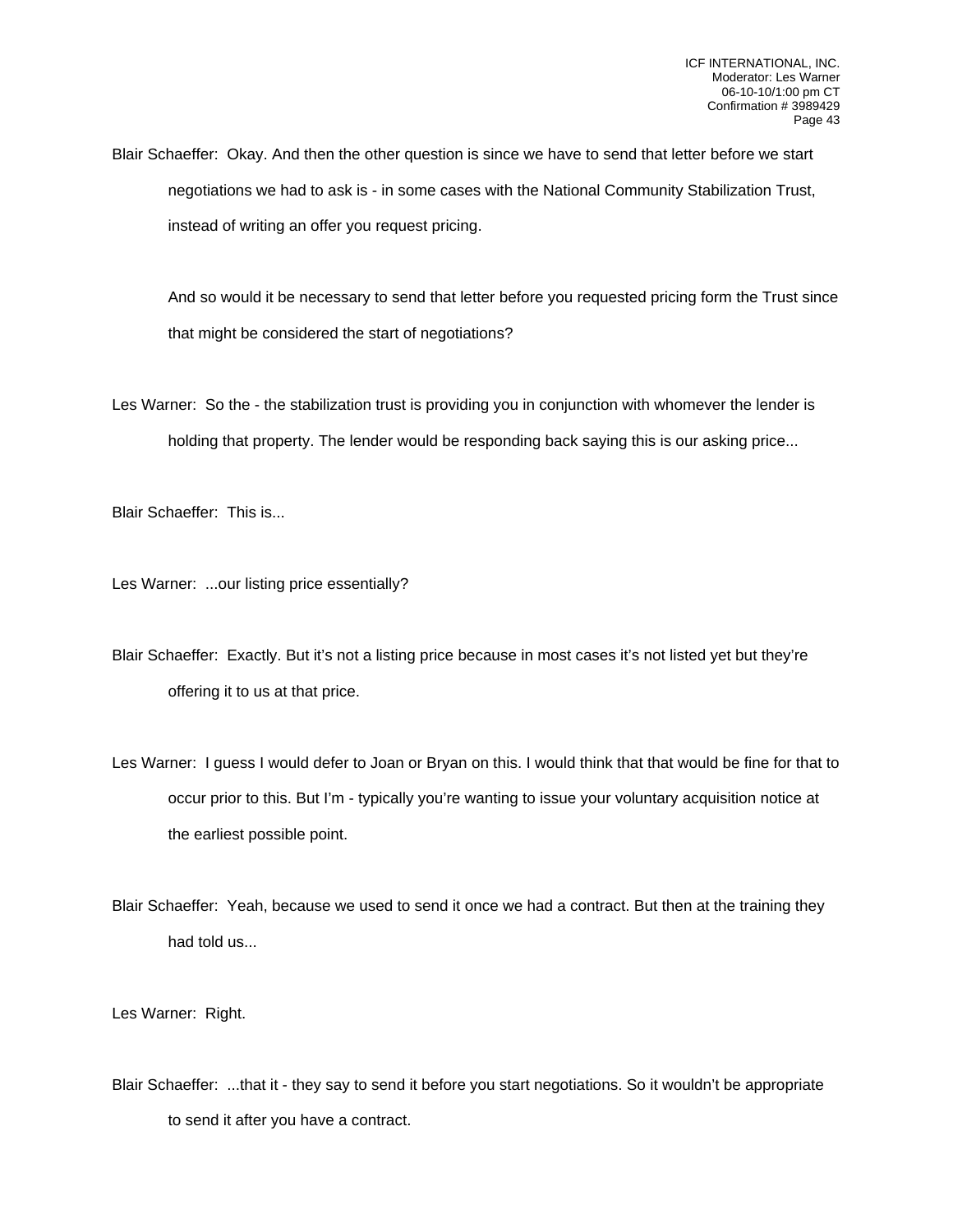Joan Morgan: That's correct. Yeah, you really need to be doing it early on in the process so that the owner is aware you're going to be using federal funding to buy the property and that there isn't a potential for eminent domain or a taking of the property.

So, you know, with a stabilization trust if they're sending you a price when you start communicating with them you need to provide them with the notice.

Blair Schaeffer: Okay, perfect. Thank you very much.

Bryan O'Neill: Yeah, if I could - this is Bryan with HUD again. One of the situations that we didn't talk about as far as the voluntary acquisition under the Uniform Act there's a category of voluntary acquisitions from federal, state agencies, where the person seeking to acquire the property does not have the eminent domain authority over that acquisition. And remember it's an acquisition from a federal, state or a state agency.

They're - a lot of the notice requirements they don't pertain to that. For instance, for like an acquisition from FHA which would be an acquisition from HUD, a federal agency. There is a provision of the regulations that apply to that specific category.

So, you know, the voluntary acquisition informational notice that we have - that wouldn't apply to that situation and for those acquisitions from HUD, from FHA that would be regulated under the Uniform Act by 49 CFR 24.101 (D) 3 of the regulations.

And I'm not sure if we have an FAQ on that yet or not. But I just thought that would be important to note in this conversation as well.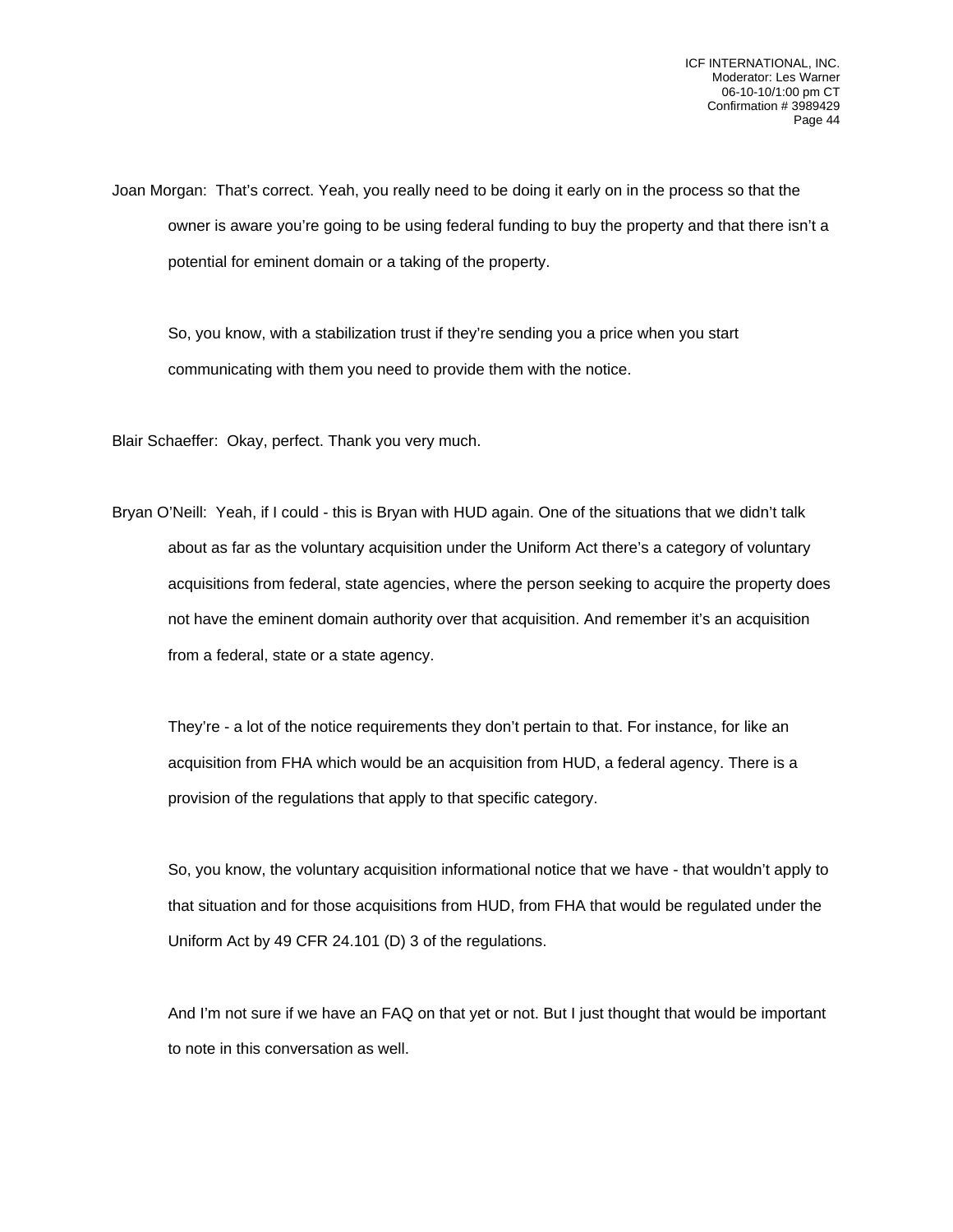- Blair Schaeffer: Okay. Can I ask one more question? I just wanted to verify you said before that you can just state the market price but you don't have to state in the letter how much your offer price will be since...
- Bryan O'Neill: Yeah, because well it gets it gets kind of interesting in these situations because the voluntary acquisition requirements - they really weren't developed, you know, to consider the foreclosure actions that we have here on - and especially under NSP.

I think really the requirements - what we're saying is that in some situations - let's say a bank might have a property and it's offering that property for sale or listing it for X amount.

And if you follow the guide form that we have - if it's an acquisition that's going to be funded under NSP then I believe our form is set out that it says okay, we believe blank to be the market value of your property which maybe the listing price.

But then you also have to contend with the Recovery Act's requirements of - that you have to - if it's a foreclosed property that you have to get an appraisal.

And then it has to be at a discount. So that - that's really to - to satisfy the voluntary informational notice requirements that here you're informing the property of what you believe to be the market value of the property which in this case maybe their listing price.

And then subject to, you know, an appraisal and the discount requirements of your actual offer and the agreed upon terms of that acquisition may be less than that price.

Blair Schaeffer: Okay. And could that value be like a range?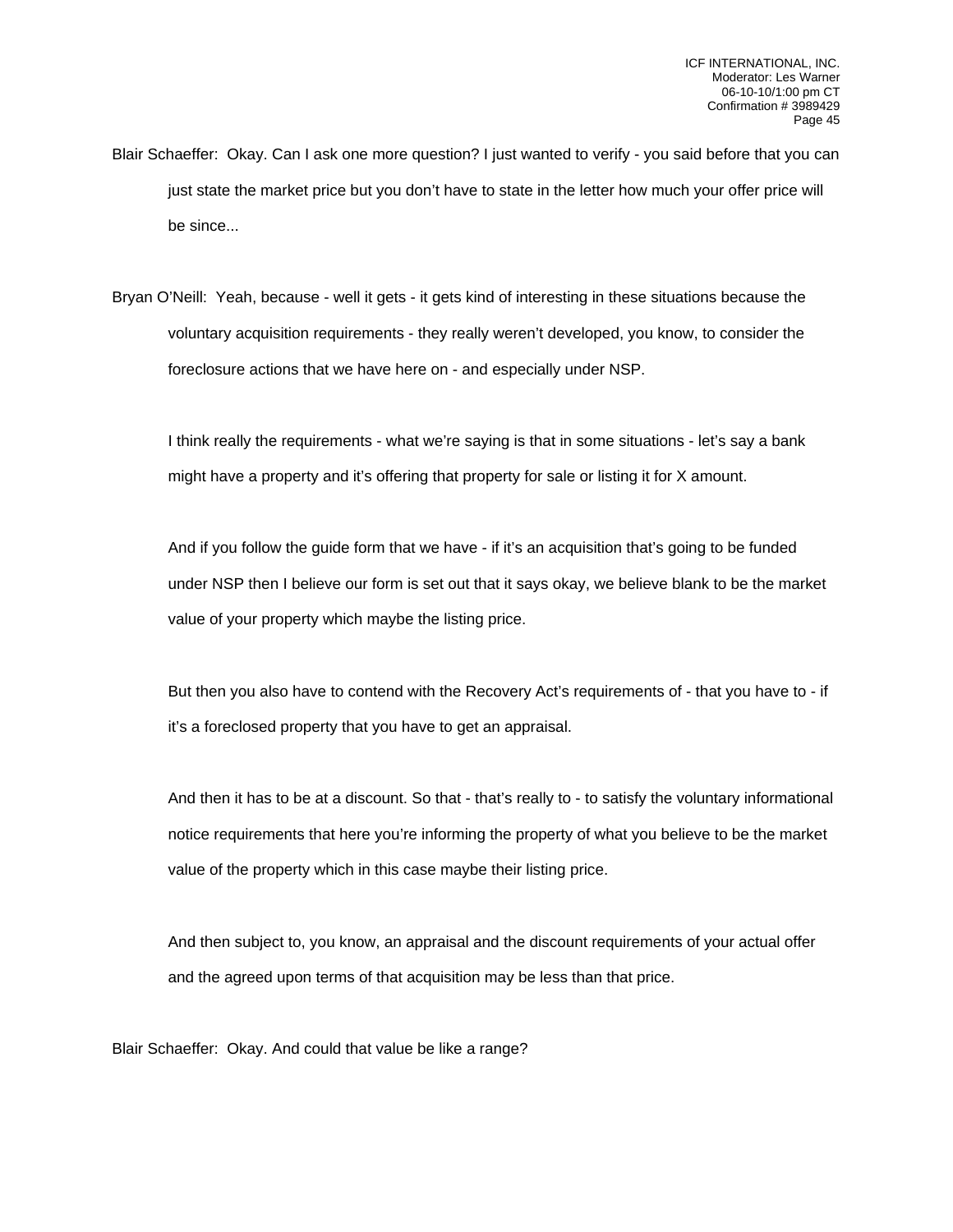- Bryan O'Neill: I don't really think it can be a range. I, you know, we haven't been asked that question. As far as, you know, the initial offering price maybe. You're saying from the acquisition from NCST?
- Blair Schaeffer: Yeah, or when we're writing the voluntary acquisition letter. If we didn't feel comfortable stating a price because, you know, we wanted to negotiate with them if we could put a range in there like we believe the market value to be from this to this or no.

Bryan O'Neill: You know, I don't feel really comfortable with that. I'm not sure how you feel Joan.

I think, you know, maybe what you could do is to do some initial legwork as far as, you know, look and see what kind of sales have taken place in the neighborhood and do some preliminary investigation and determine maybe what you believe.

Les Warner: Well I think we have two separate things occurring here though. We're following the voluntary acquisition requirements and informing them of an estimate of value but that is not your offer.

Blair Schaeffer: Yeah, exactly.

Les Warner: And so I don't - I think you simply need to be careful in that transaction that you're going to follow the requirements for the voluntary acquisition notice and that might be a part of an offer letter that you would be sending.

But where the seller of that property is looking to see what you are actually offering that should be a different line.

Blair Schaeffer: Yeah.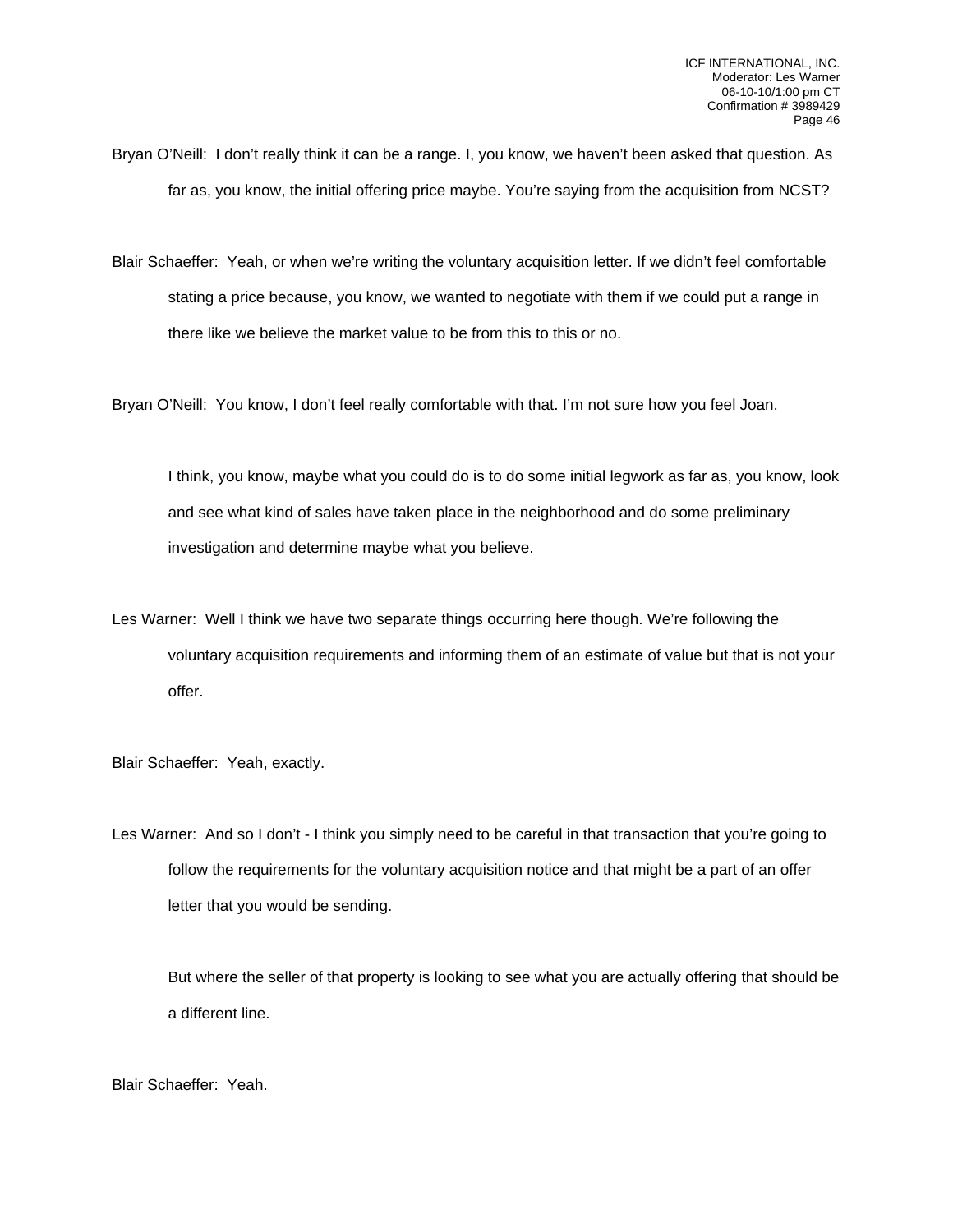Les Warner: That's a different action on your part.

Bryan O'Neill: And I have a question for the caller. Was this a presentation that I guess (Jay) and (Jana) presented at the...

Blair Schaeffer: Yes.

Bryan O'Neill: ...regional relocation specialists?

Blair Schaeffer: Yes, it is.

Bryan O'Neill: Okay.

Joan Morgan: Well and the new notices for voluntary acquisition accommodate that where you say what the market value is and what you're prepared to offer.

Les Warner: Right.

Joan Morgan: Yeah.

Blair Schaeffer: I don't understand - I think it's just difficult because like in the case that we're requesting pricing it's a little bit awkward to say how much we would, you know, are prepared to offer.

Or in the case that - I don't know, in the case that we would want to negotiate with the seller it kind of puts us in a weird position because they might take that market value as what our offer is.

Joan Morgan: Well but you don't have to put your offer in your notice of voluntary acquisition.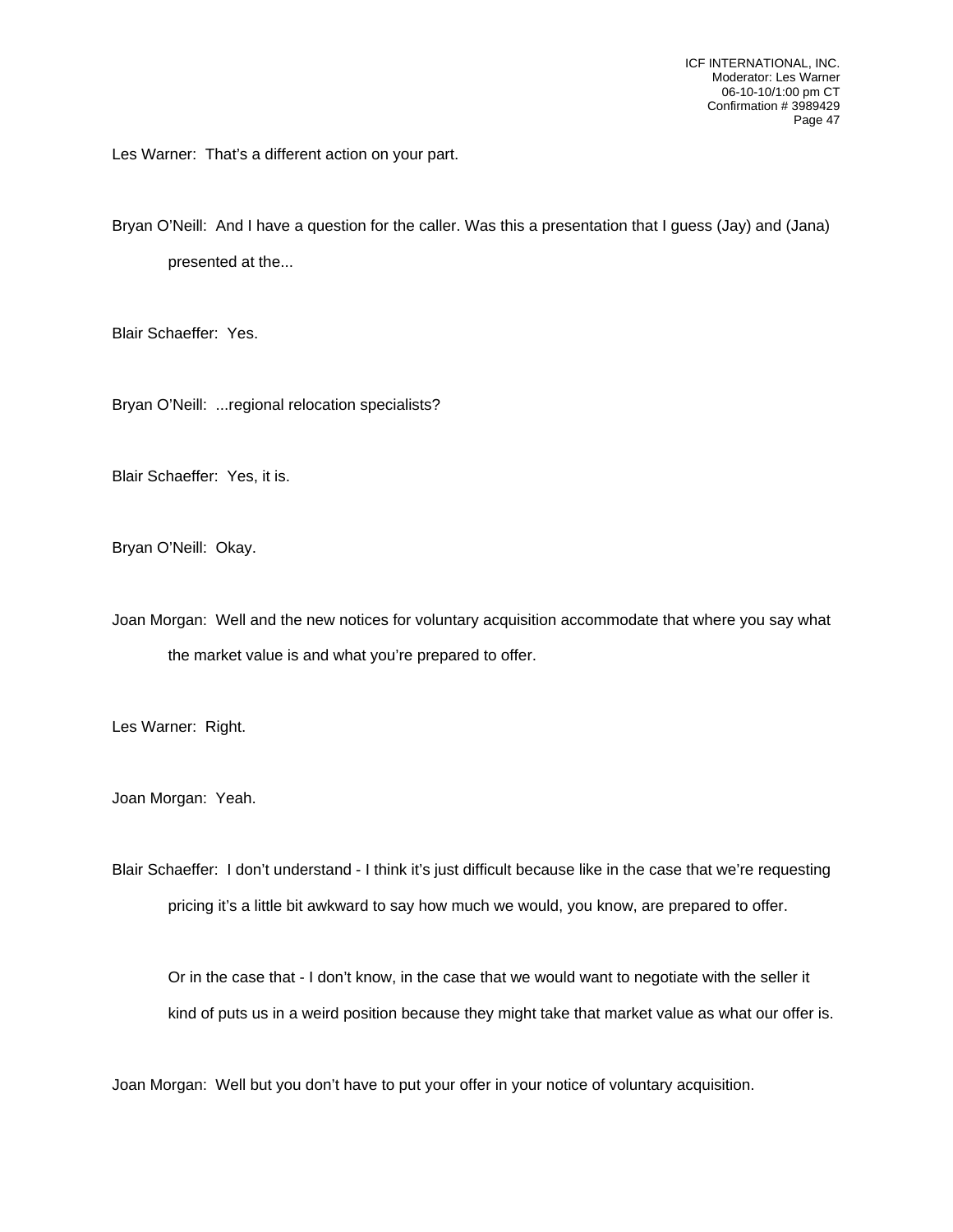Les Warner: Right.

Joan Morgan: The first option says...

Blair Schaeffer: Yeah.

Joan Morgan: ...we believe the market value is and we're prepared to purchase but our written offer will differ from that amount or may differ from that amount. It doesn't even say what the offer is.

Les Warner: And many folks have offers that say, you know, they might have a combination of the voluntary acquisition obviously, and the offer. The voluntary acquisition notice is one separate segment. And they may say our offer is going to be contingent upon...

Joan Morgan: Right.

Les Warner: ...an appraisal.

Blair Schaeffer: An appraisal.

Les Warner: And the maximum we will pay is, you know, 1% discount.

Joan Morgan: Right. Right.

Bryan O'Neill: And that's actually the way the NSP guide forms are laid out -the revised ones. And I think there might be some other guide forms that are resources out there. I think the NCST may have developed some of their own. But we had just I guess revised the NSP guide forms for this recently.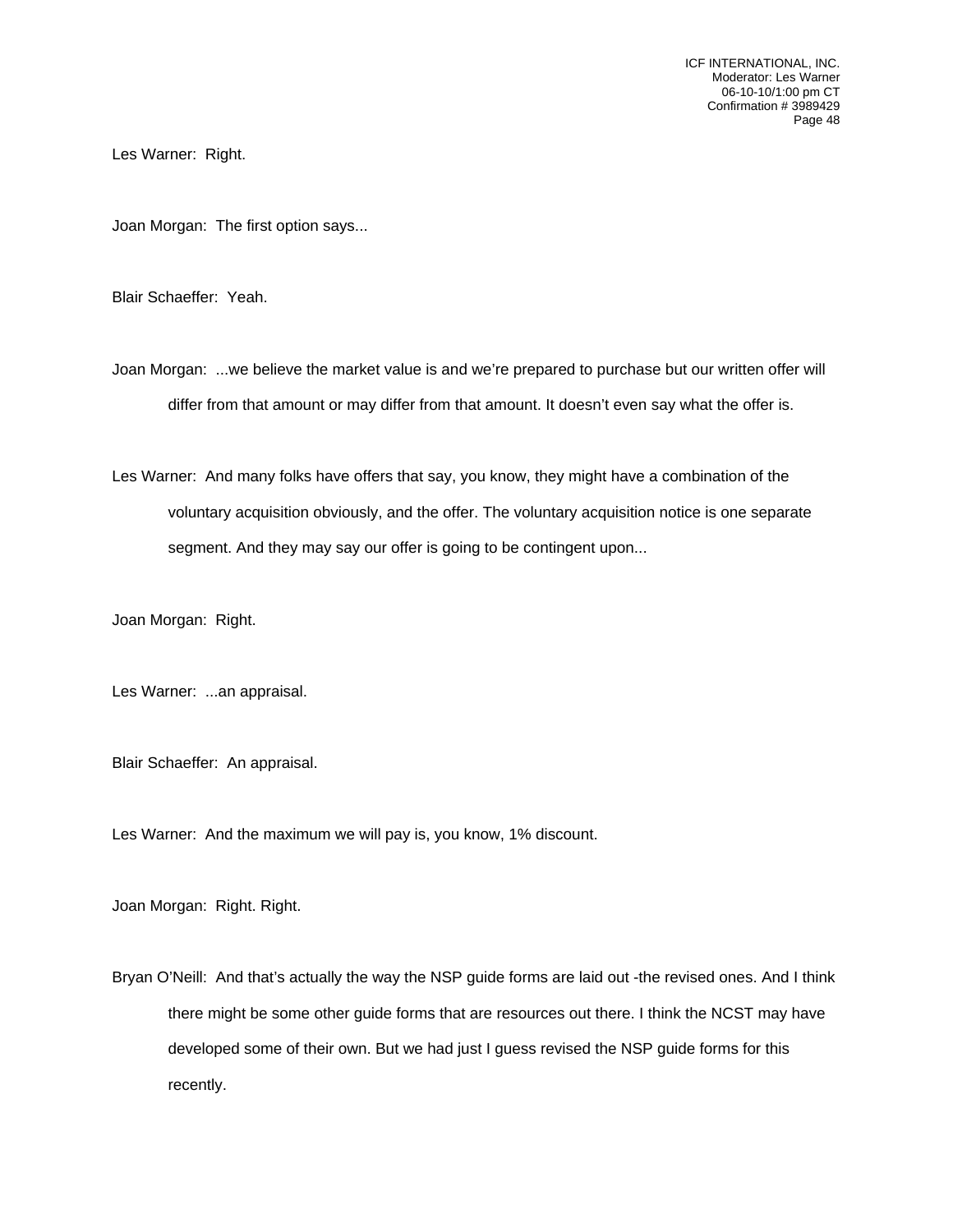I'm not - do you have access to those?

(Crosstalk)

Bryan O'Neill: I'm sorry. They're included in the content. If you're in this Live Meeting you can access those forms as well.

Blair Schaeffer: Okay, thank you.

Joan Morgan: Les, I think maybe we need to get to the tenant protection at least briefly for those who came for that segment.

Les Warner: Yes, I agree. So moving on - and then we will at the end of going through the tenant protections, we will open up and work through questions until our 4:00 hour. So as part of the American Recovery and Reinvestment Act, Congress added some protections for tenants that were in foreclosed properties.

And so as part of our requirement under administering an NSP program we have to look at the issue of do we have bona fide tenants that are in - that were in occupancy at the point that the unit was acquired by what we're going to be calling the initial successor in interest.

So that might be, you know, Bank of America that took ownership through foreclosure. It might be a taxing entity that through taxing foreclosure took back that property. So folks that are not going to be considered as bona fide tenants and not being covered with protection would be the former mortgager.

So if I were the homeowner and I lost my home due to a foreclosure process I am not considered a bona fide tenant. I am not covered under these protections.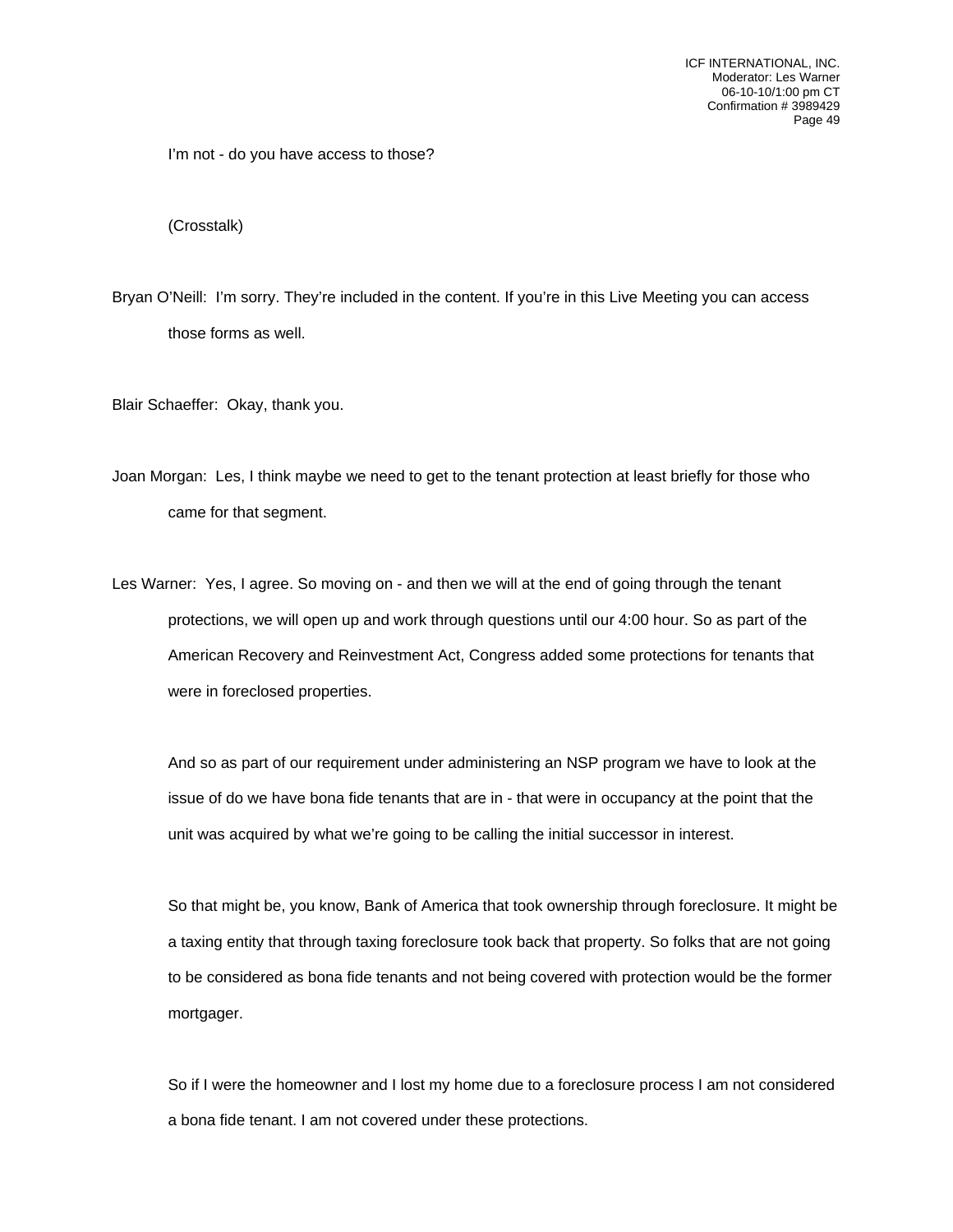Also these situations where it's less than an arm's length transaction or where we have a tenant that is paying something way below a market value. So we have reason to believe that this is not a normal tenancy situation.

We've had some lenders who wanting - in protecting their property have placed tenants in things just a very nominal fee simply to have that unit occupied.

Or we've had some situations where employees or other folks that were related in some way to the initial successor, were in occupancy in those properties. Those are not going to be folks that the tenant protections are going to be applying to.

It does not require that the tenant have a current lease in place. So it might be that you had a written lease that expired and you have continued to rent on a month by month basis. You still would be considered a bona fide tenant in that unit.

So as part of the requirements under this - under the tenant protections you're needing to make sure - and these requirements are holding the lender or that initial successor. They are required to make sure that the tenant is given a minimum of a 90 day notice to vacate.

So if I'm Bank of America and I take possession of a ten unit structure, you are going to need to make sure that if we - if at the point you're approaching that property there are five units that are vacant, to be able to see that they were provided at least a 90 day notice before they were moved out of that unit.

Now you also might have a tenant that was evicted for other reasons - for a legal cause that would be outside of that.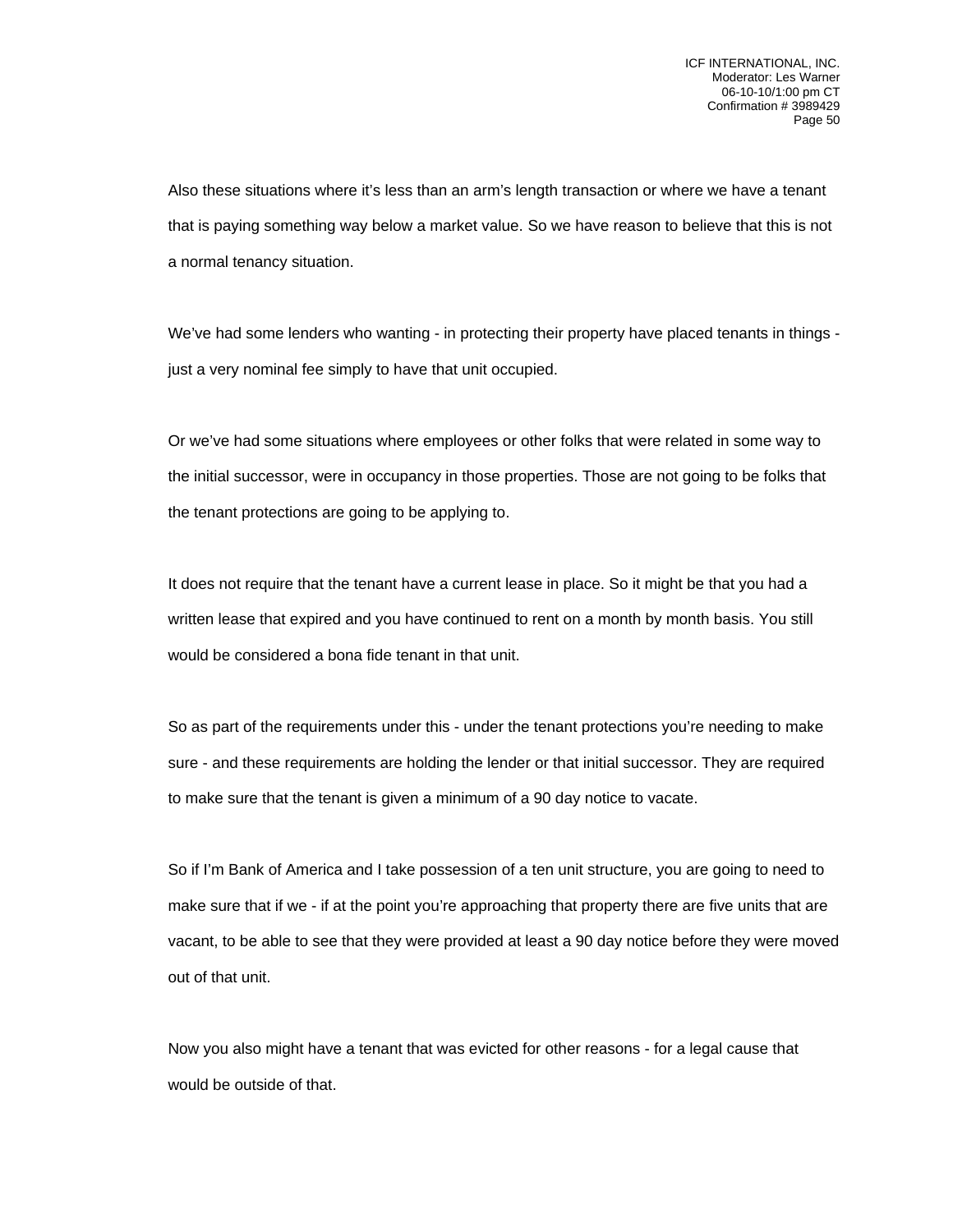You - so as you approach a property you are needing to analyze that property and determine whether the lender has or an initial successor has properly implemented the tenant protection requirements.

So if we have - if you have a building that's solely occupied you would need to make sure that there were not tenants that had been displaced prior to them. Probably the easiest situation is where you have a fully occupied building and your project is going to allow these folks to stay. So we don't have issues.

If you have a vacant or a partially vacant building one of the things you'll need to determine is how long have these units been vacant? And were those tenants provided at least a 90 day notification? Now there are a couple of outs on this.

This - these requirements came into effect on February 17, 2009. So if let's say Bank of America took ownership title of this single family unit or multifamily unit prior to February 18 - that would be the first effective date, so February 17 or earlier of 2009.

Those - the regulations were not in place so that property would be exempt from those regulations.

You also would be okay if the tenant could verify to you that they had followed the requirements under the tenant protection act and had provided at least a 90 day notice to any tenants that were required - that were evicted from that property.

You also may have properties that at the point that the title transferred to the initial successor maybe that they were already vacant and so being able to verify that at the time of that transfer of title that that unit had been unoccupied.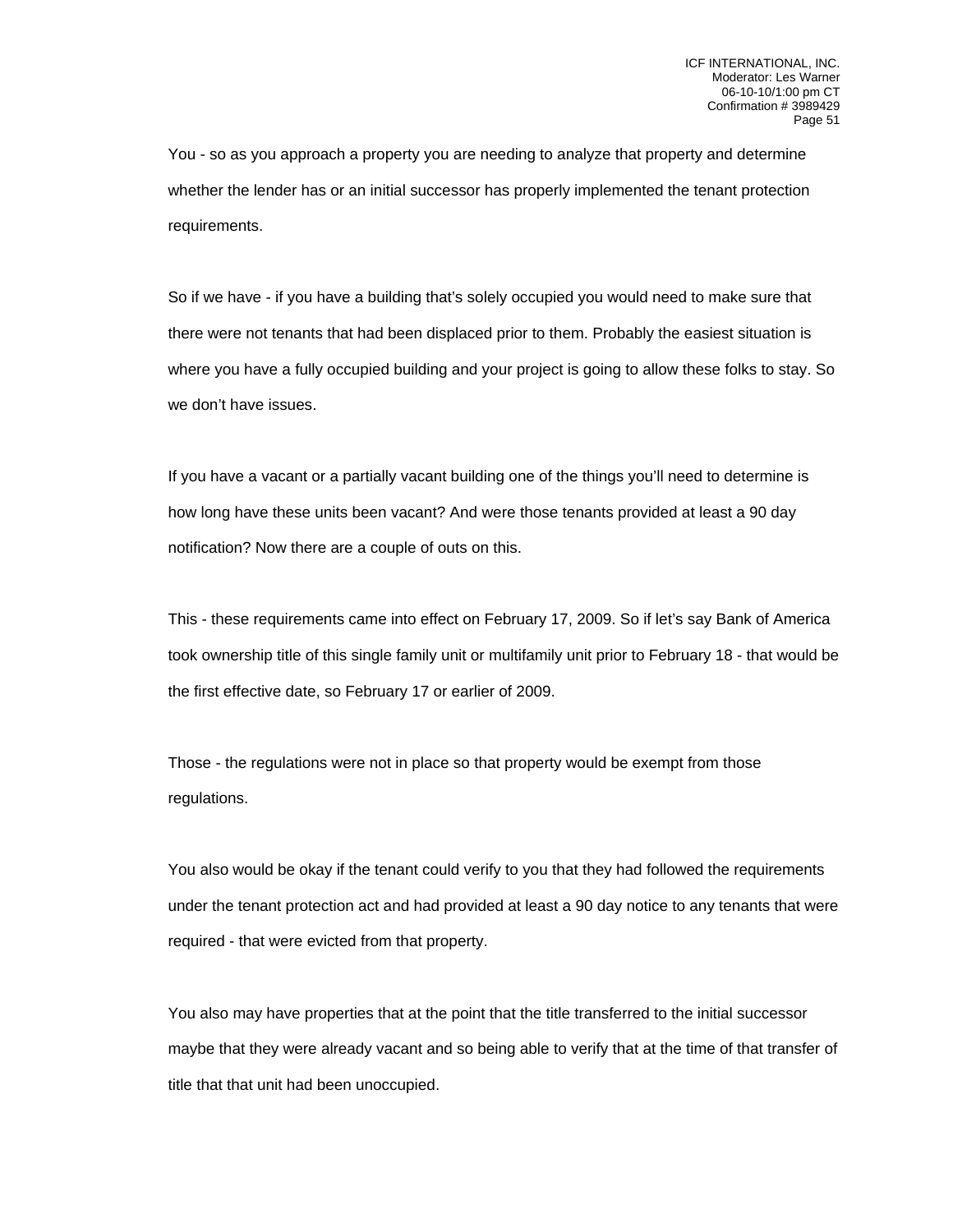That may be simple enough in that you may be able to look at things like utility records, water service to the unit and see that there's been no water for, you know, six months or so prior to the point that that transfer of title occurred.

So you don't have - at that point you have documentation that there were not displacements that were related to this. So there was not a need for notices - a 90 day notice to be provided by the lender and to this vacant property.

So regulations also require that if you have a tenant that has a Section 8 assistance, that the initial successor must continue to honor that lease and the contract that goes with that property. So what are the implications of this particular - these particular requirements for you as an NSP recipient.

Were you needing, prior to making a decision about purchasing that property, to determine whether this structure has been - is in compliance, that the lender has followed the requirements under the tenant protection act.

If you can document that either through the lender signing off and verifying that they have completed this process in compliance, or by showing that, well, this transaction, change of title happened prior to the effective date of this requirement.

Or the fact that these units still are occupied by the same tenants so there's been no displacement. Or showing that this unit was - these units were already vacant prior to these protections coming into play.

You would have, through that due diligence, been able to show that the requirements have been met and that you do not have an issue with those.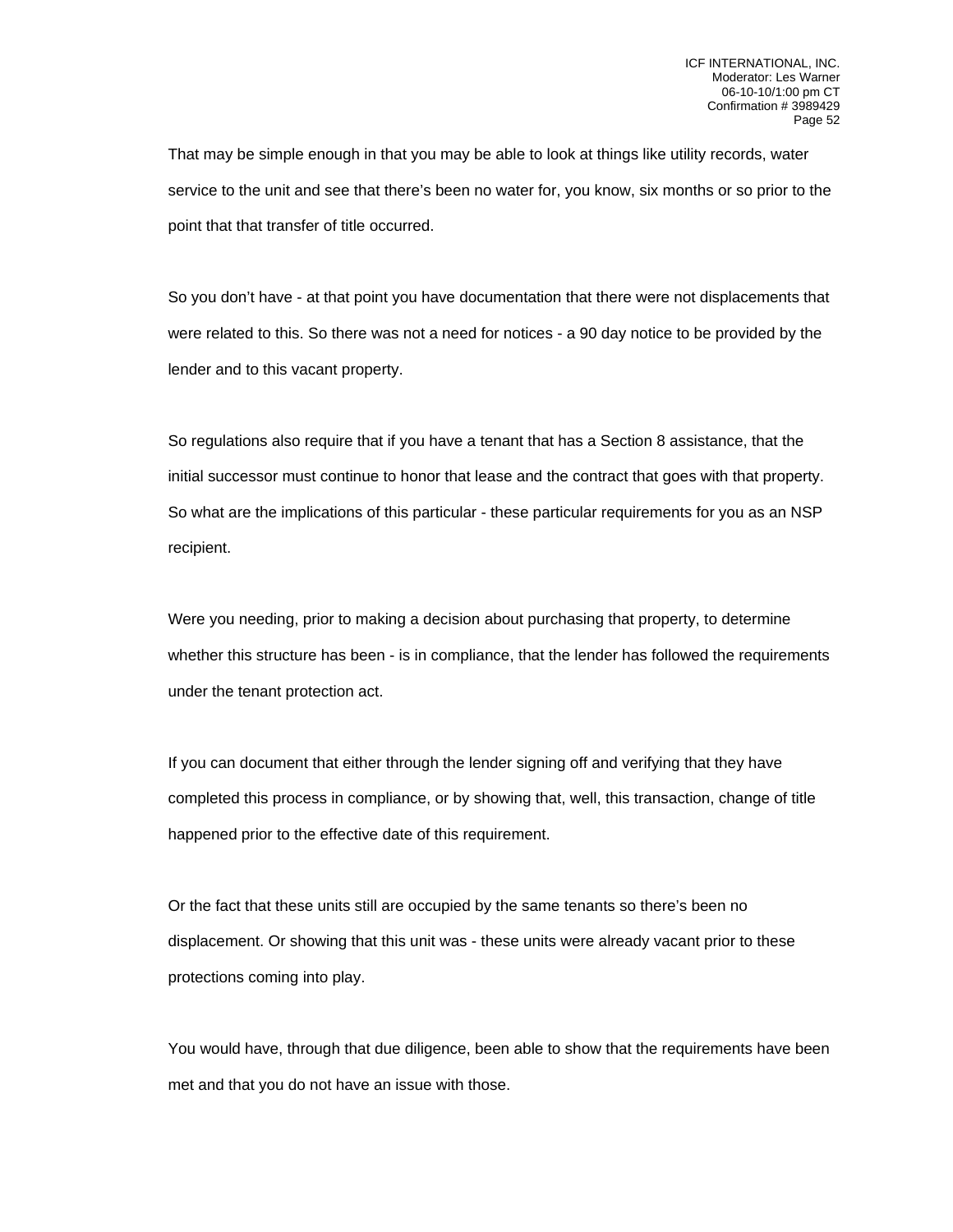In the absence of being able to document compliance either with verification from the initial successor or through your own due diligence, you will not be able to invest NSP funding into that structure.

So for many folks and I've done a number of clinics where we've had folks who as we were talking through this, were recognizing I've acquired a lot of property already without having a plan in place and without having doing this due diligence.

I would recommend that you then look to see when that - when title transferred to the initial successor was it prior to the date of these regulations coming into force? If it was prior to that you can document that in your file and know that okay, here's another property that is in compliance.

Also we've mentioned that one of the - one of the prior occupants that would not qualify as a bona fide tenant would be an owner occupant that is displaced due to that foreclosure.

So if you can document that the prior tenant was actually a mortgage holder who lost the home through foreclosure they are exempt from coverage. And that would give you adequate documentation.

Also, again if you can document that this unit was vacant prior to this then that sort of file documentation still can be put together after the fact. And document that you have compliance.

You also need to think about going forward for all of the properties that you would be acquiring still under NSP 1 or NSP 2 that this is part of your analysis on the front end right along with, as we talked about, you know, thinking about is the project occupied?

Would there be displacement? Do I need to - am I going to have - need to have a relocation plan? Do I have notices?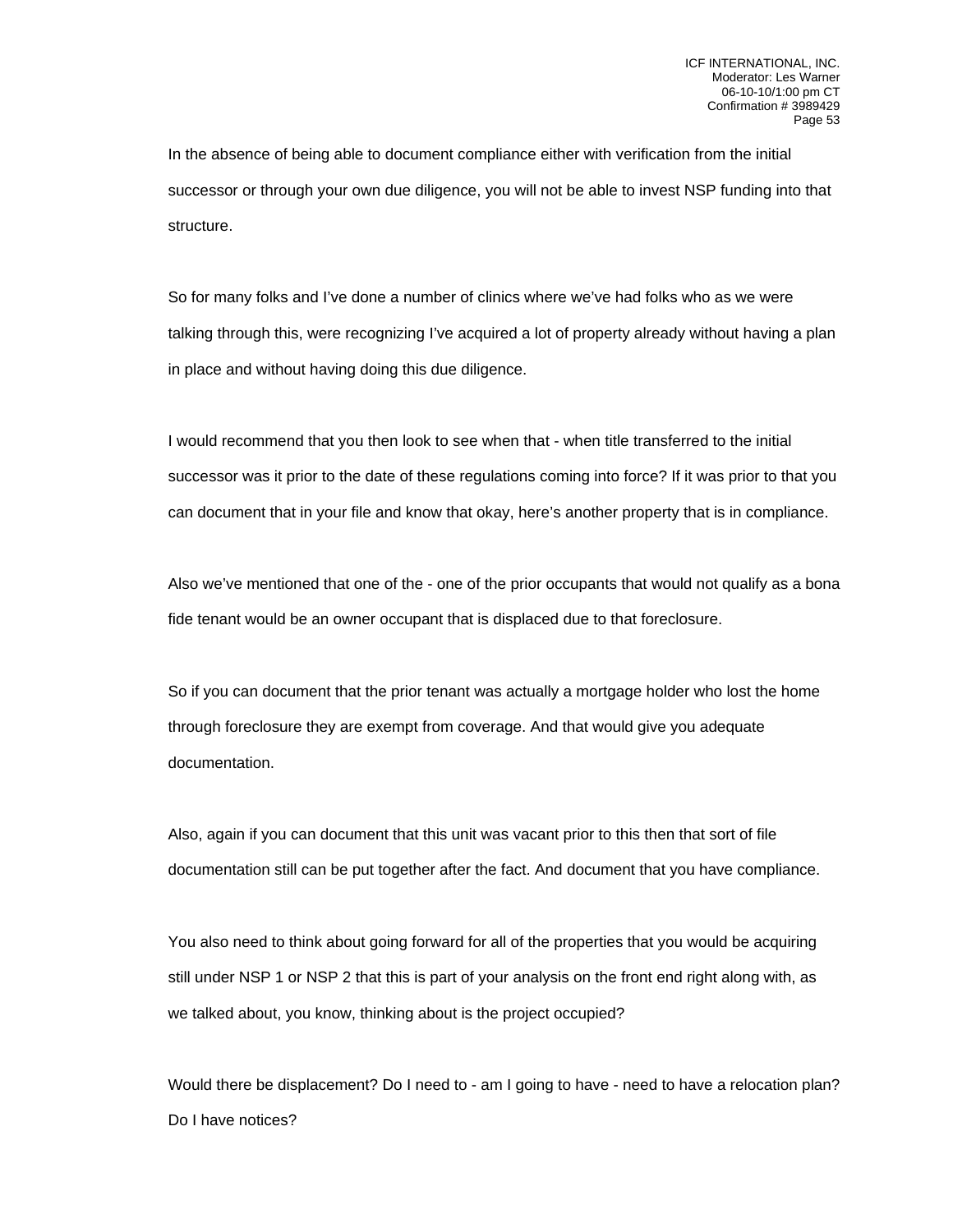All of that is part of your front end planning to make sure that this is a feasible project and that you have a plan of action to make sure that you can document complete compliance at the end of that process.

So having those systems in place and completing those planning steps are going to be essential for you to have compliance and be able to document compliance at the end of your implementation period. One thing I would mention, the last bullet point on this slide is really important.

Persons that are eligible for the Tenant Protection Recovery Act are not necessarily automatically eligible for URA assistance. When we talked earlier about, you know, is the displacement of this tenant related to your investment of NSP funds in this property.

If under the lender's actions they provided 90 day notices and evicted tenants from your property because they did not want to hold and manage occupied properties, that is not part of the impact of your NSP investments. You approached that property.

It had already been emptied out as a decision made by the initial successor on that. As long as they can provide the documentation or you can document that they met the requirements under the Tenant Protection Recovery Act you are able to proceed.

And in that case you do not - you are not triggering URA assistance because you have not caused the displacement of those tenants. Why don't we go ahead at this point and open up the lines for questions and try to address as many questions as we can in the time we have remaining?

Operator: We'll go to Shelli Branson from Tarrant County Housing Partnership.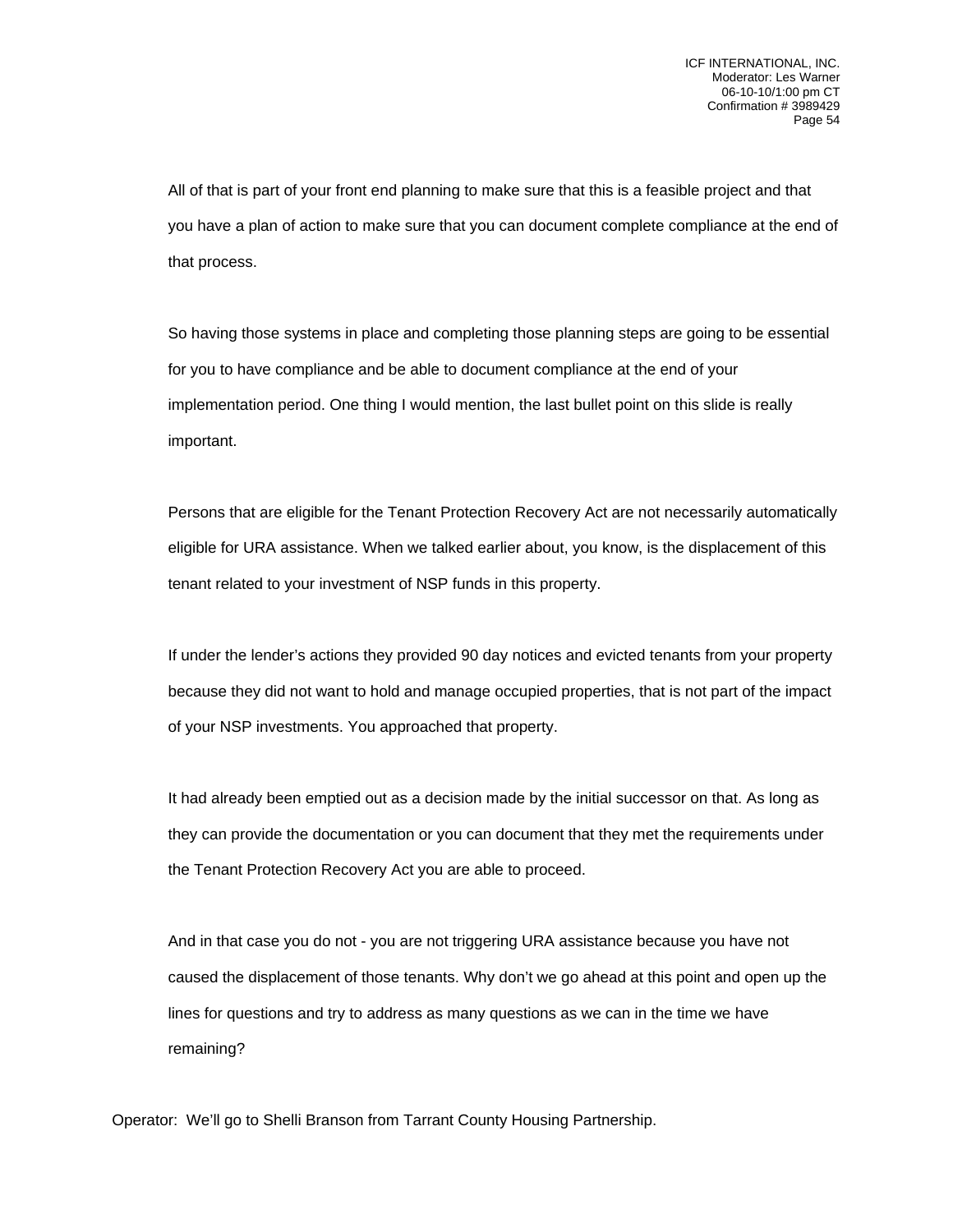Shelli Branson: Thank you for taking my question. We currently have a property that we have closed on. We've sent out all of the appropriate notices. We've done the scheduled interviews.

And we have one tenant - it's looking like everybody is going to be under the 50% cap - the median income that we have for the 25% set aside. We do have one tenant however that we are not sure about the income yet. But she has been very persistent that she is wanting to purchase a home.

How - if she is not under that 50% median income, how is relocation triggered with that?

Les Warner: Well you are - first you're deciding whether she is displaced by the project. So if she is income eligible then you're going to notify her that she's a nondisplaced household and she won't have any relocation benefits as part of that.

She might voluntarily at that point participate in another NSP activity of underway and become a homebuyer. But that would not be, you know, linked with this acquisition of the property.

If it turns out that she is over income then of course you're going to calculate her benefit for relocation assistance which might well include a calculation of replacement housing payments which I believe, and I'll let - I'll defer to Bryan or Joan on this.

I believe that there is the possibility of utilizing that towards home ownership?

Joan Morgan: Yes. Yeah, you can use it for down payment assistance.

Shelli Branson: Okay. Okay. That - I wasn't sure about that. That was my question. I had kind of read a couple of things about that but I wasn't sure. And a second question I have...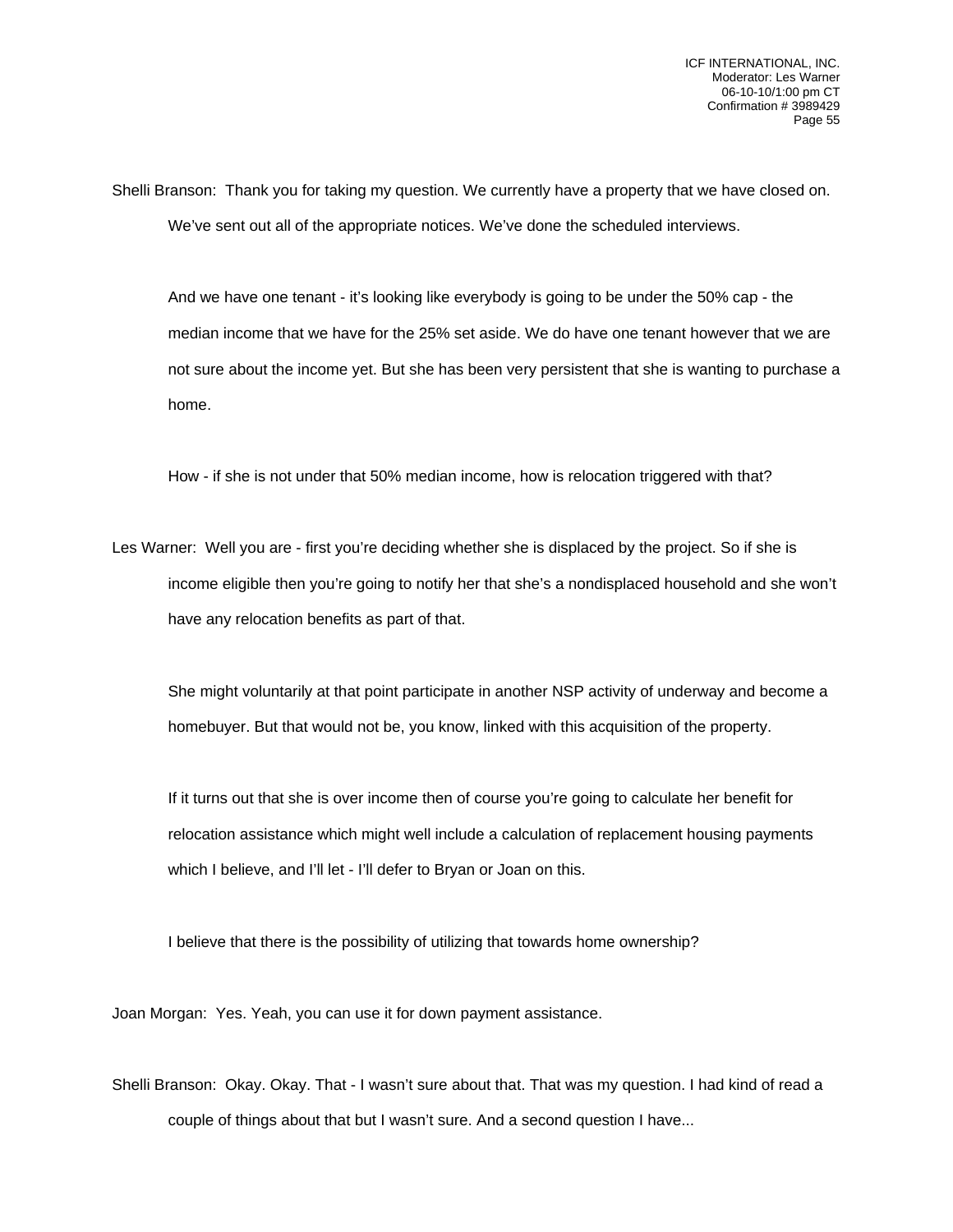Les Warner: But that level would be based upon you determining - following the relocation process on comparable unit and what the size of that benefit would be. Then they'd have the opportunity to take that benefit and utilize it towards home ownership.

Shelli Branson: Okay. And the second question - you touched on with purchasing HUD properties - we were told in an NSP clinic over in Dallas that - because we were having a problem with HUD signing off on the seller notification.

Les Warner: Yes.

Shelli Branson: And we were told in the NSP clinic in Dallas that we still had to get that. We just needed to call our Denver HOC and have them call the asset manager over in Dallas and have them sign those.

Les Warner: You're not required to have a signature. You are required to be able to demonstrate that that notice was provided.

Shelli Branson: Okay.

Bryan O'Neill: Actually Les if I could correct you on that point. If it's an acquisition from HUD and HUD REO properties...

Shelli Branson: Yes.

Bryan O'Neill: ...there is no notice requirements for that acquisition. And another misunderstanding that we've had with some of the NSP grantees is that there is - I think some folks have an impression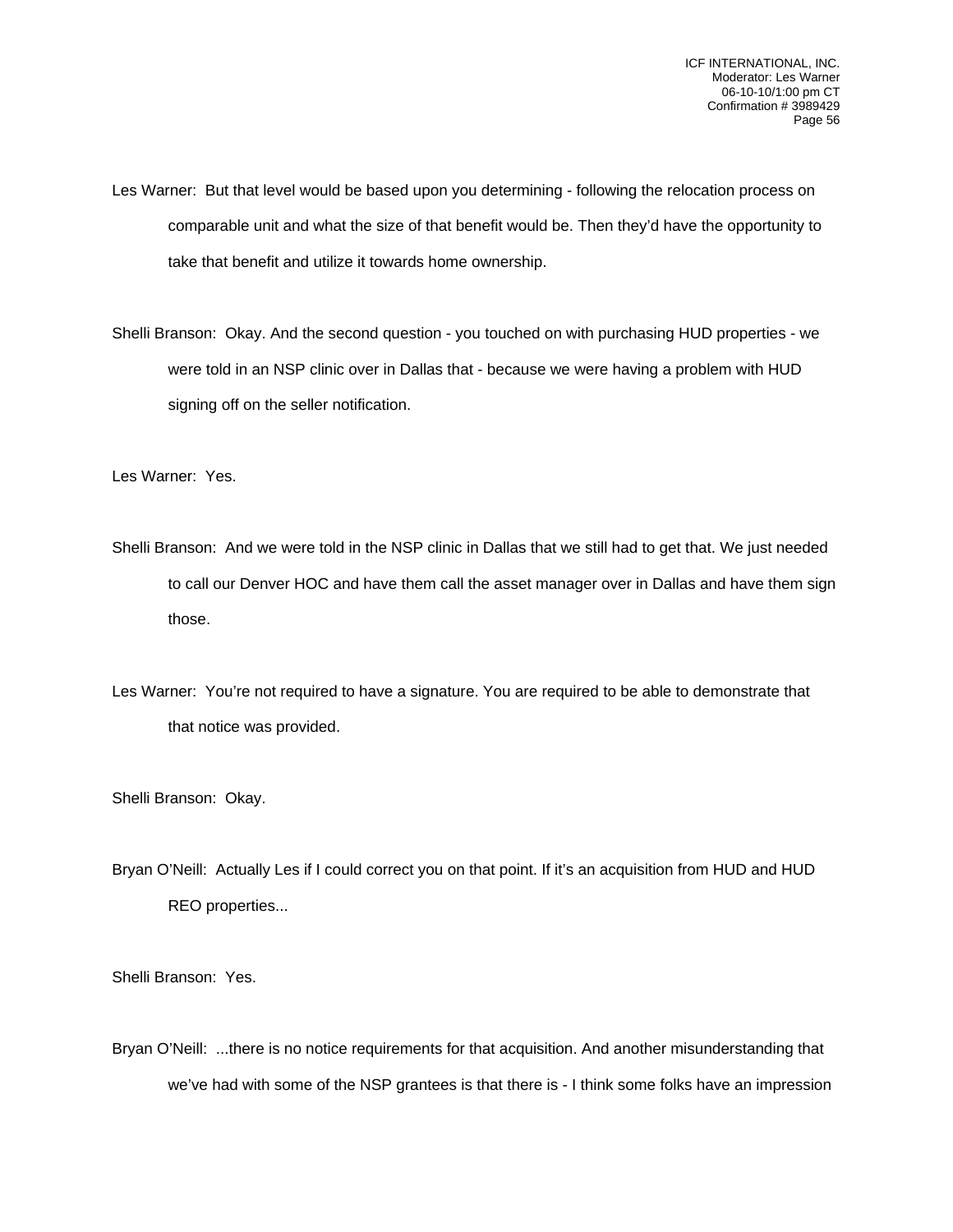that when you send these notices out that you're required to get the owner to sign the notice and to sign whatever the certification may be.

And that's not the case. But for the acquisition from HUD there is no notice that would be, you know, I guess pertaining to that. Because if you look at the requirements that I had mentioned previously, 49 CFR 24.101 (D) 3.

And that would be an acquisition from a federal agency or state agency and HUD being a federal agency where the person acquiring or the agency acquiring does not have the authority to acquire by eminent domain because obviously you're not going to be able to condemn the US government for a property.

Shelli Branson: Right. Okay, well and with one of our entities that we're receiving NSP funding from they require us to get a signature.

Bryan O'Neill: Okay. And that's - if I understand correctly to get a signature, that is not a HUD requirement for the notices. All that we're asking to do is approve that that notice was provided to the owner where in the case that it's applicable.

Shelli Branson: Okay. Thank you very much. I appreciate it.

Bryan O'Neill: Sure.

Operator: We'll go to Ann Kashmer, City of Miami.

Ann Kashmer: Thank you for taking my call. I have a question on eminent domain. We have a company that bought a property at a tax deed sale. There was a deed restriction that was placed on that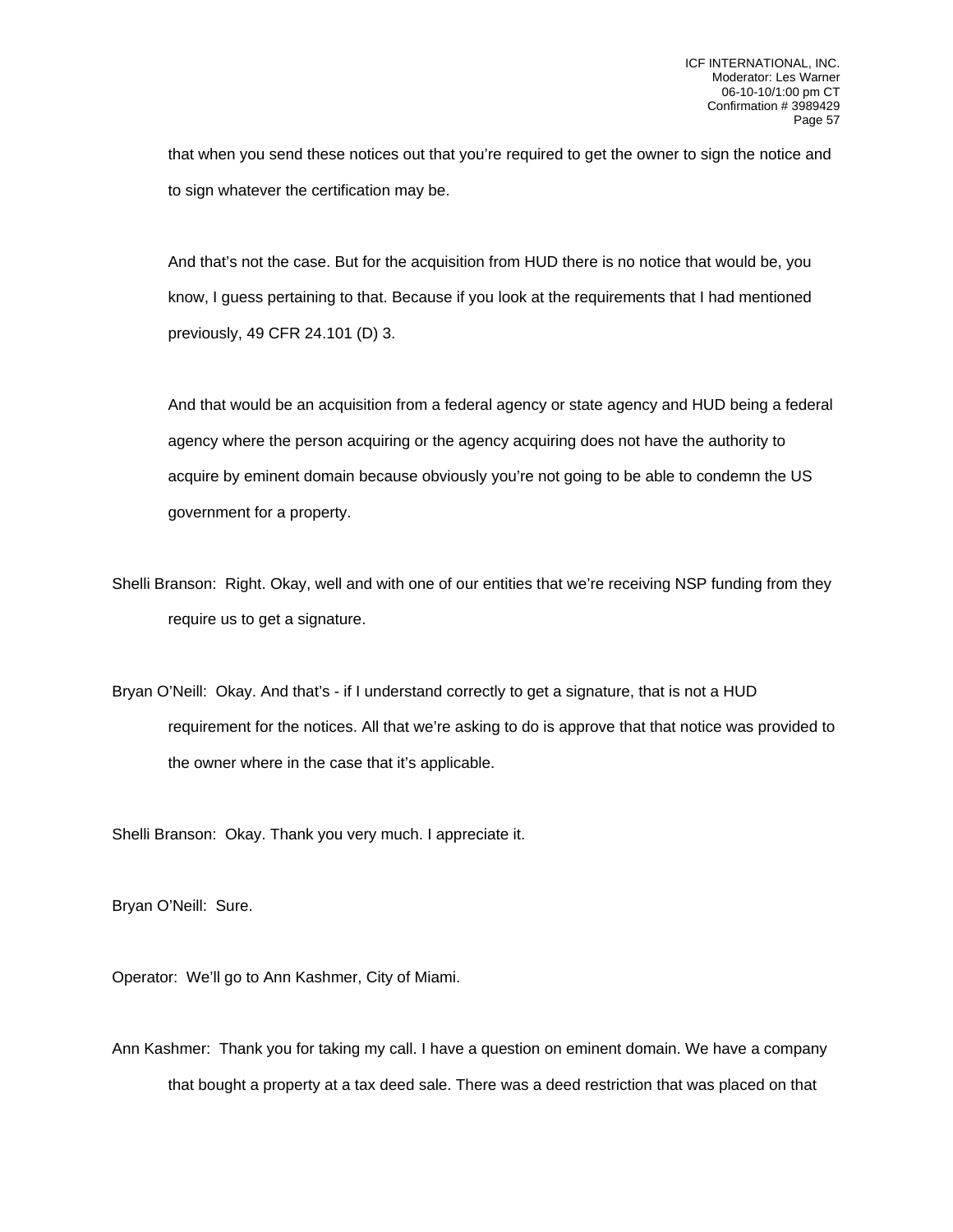property by the city and that deed restriction is that it will remain affordable or it could revert back to the city.

The city would like to buy this property under Strategy E as a vacant lot and redevelop it. And I'm wondering are there any eminent domain issues with regard to that particular purchase.

Joan Morgan: Why would you want to use eminent domain?

Ann Kashmer: No. I don't want to use eminent domain. I'm just asking based upon - if I'm saying this is a voluntary purchase under NSP, could it be construed because of the deed restriction on the property that was placed on by the city a long time ago, that it would not be a voluntary acquisition but it could be construed as a possibility of eminent domain?

Les Warner: I think that's very similar to the earlier question we had I think from Fairfax County with the with the restrictions on the affordable property. And then that we recommended that a question be submitted on that specifically to get a clear answer on that.

Ann Kashmer: Back to NSP Help?

Les Warner: Yes.

Ann Kashmer: Okay, thank you.

Operator: We'll go to Mindy Cochran, City of Arlington.

Mindy Cochran: Hi. My question has to do with 104(D) eligibility. We have an acquisition - we have resale programs and some of the properties that we are acquiring currently have tenants.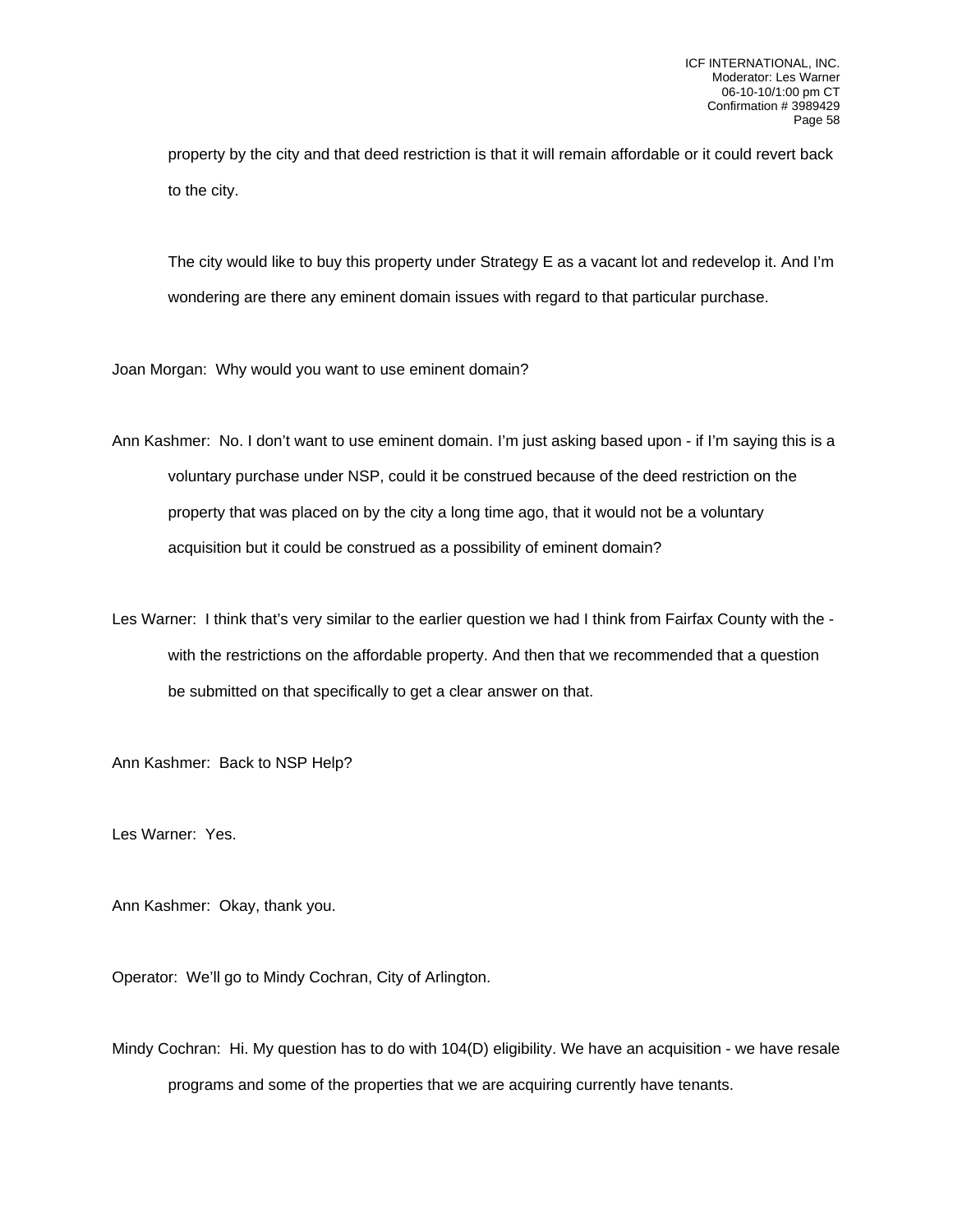We're trying to determine whether or not conversion applies since the homes aren't going to all be demolished but they are not necessarily going to be made available to persons under 80% only because NSP goes up to 120%.

Joan Morgan: Mindy, this is Joan Morgan. I know about your situation.

Mindy Cochran: Hi.

Joan Morgan: Hi. The definition of a conversion is taking a rental unit and making it not a rental unit or not a rental unit that would rent under the fair market rent. It has nothing to do with income of the person.

And in normal circumstances what we have found is any grantee who buys a single family home and renovates it - automatically it becomes a conversion because that single family home would never rent under the fair market rent.

## (Crosstalk)

Joan Morgan: ...it may be different in some areas of the country. But as a whole, in general every grantee we have talked to has said if I renovate this home, if I try to rent it, it would rent over the fair market rent. So it's a conversion.

Mindy Cochran: Okay. So you don't even consider what the amount that you're selling it for and...

Joan Morgan: Nope.

Mindy Cochran: ...what the mortgage payment and who would be eligible for that?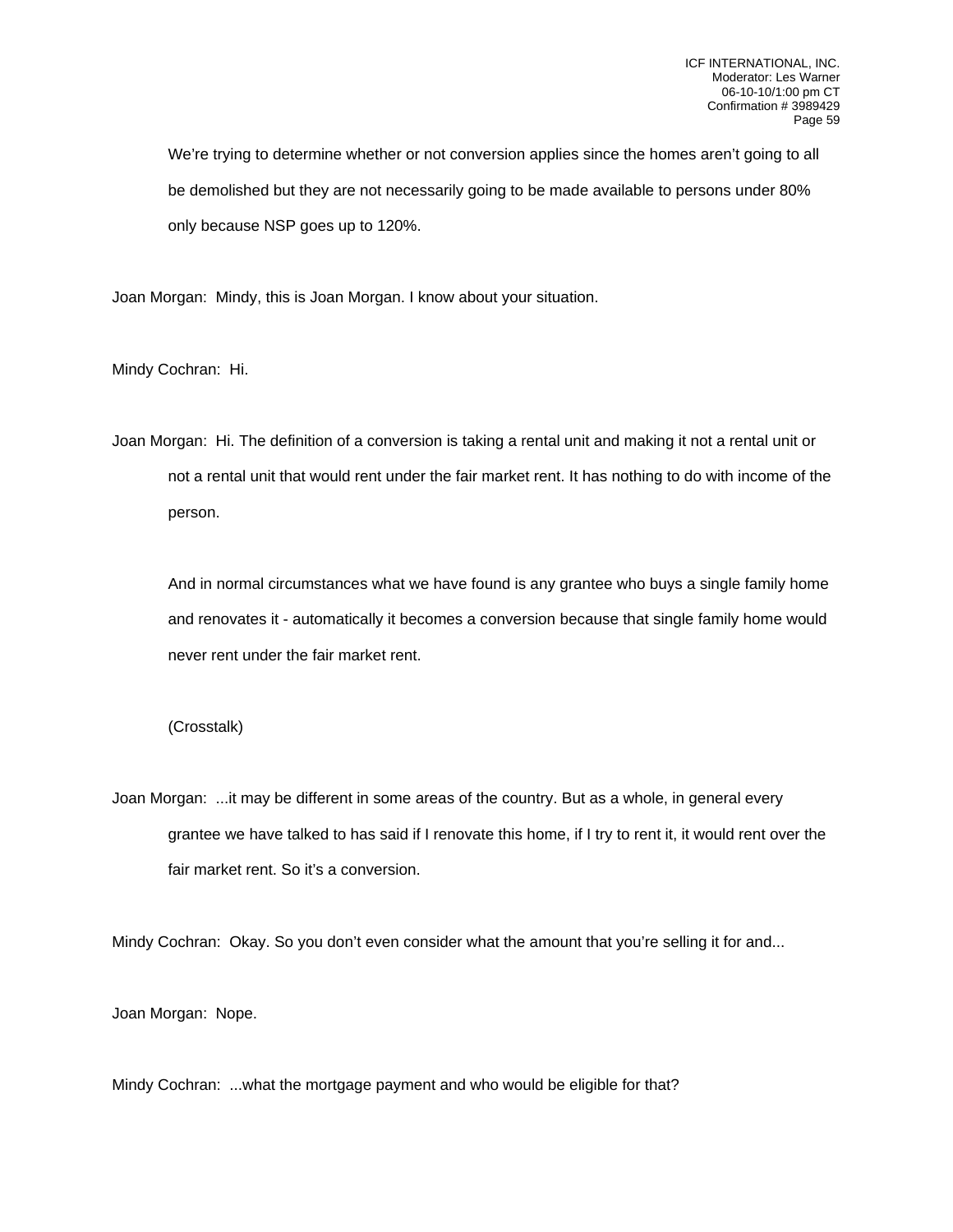Joan Morgan: Nope.

Mindy Cochran: It has no - it doesn't come into play? Okay, great.

Joan Morgan: Conversion looks at rental. It doesn't look at resale.

Mindy Cochran: We issued them both sets of guidelines so I think our bases are covered there. Thanks.

Joan Morgan: Good.

Les Warner: Great. Next question?

Operator: We'll go to Jennifer Olson, State of Montana.

Jennifer Olson: Thank you for taking my call. I actually have a - just some basic questions. But does the URA guidance apply to program income meaning if the grantee or sub grantee in the State of Montana's case have program income from, you know, the sale of their first home?

And they're utilizing that on an occupied structure would URA guidance still apply to that?

Les Warner: Yes. Since program income holds its federal identifications not only would the NSP requirements follow with that but so would all of your other federal requirements as they did when you initially invested it.

Jennifer Olson: Okay. And unless of course it was a developer because...

Les Warner: Well at that point it's not...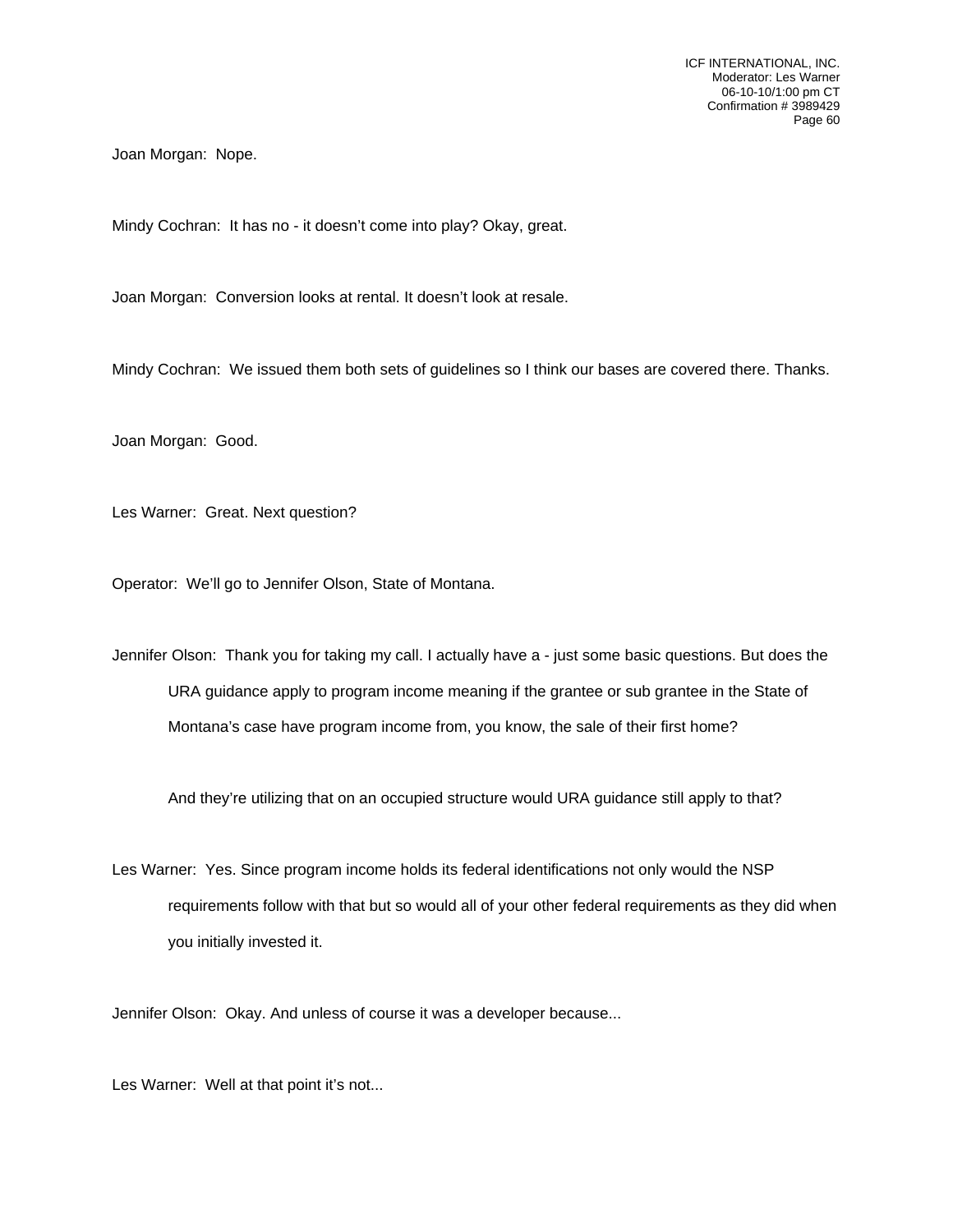Jennifer Olson: Program income.

Les Warner: ...program income.

Jennifer Olson: Yeah, okay. And then we had - we have been actually allowing our grantees to email that voluntary acquisition notice to the holder which is usually a bank. But we - but again that documentation then isn't I guess confirmed if you will.

So what we've been saying is that they have to get a confirmation that - from that lender or from that holder that it's been received. Would that still be sufficient documentation if we have that since we have that response from the holder or the lender?

Joan Morgan: Well the requirement is that you notify the owner.

Jennifer Olson: Right.

Joan Morgan: The way the regulations are written it says you mail it and return receipt requested. Now lots of times folks don't return the receipt. You can't force them to return the receipt. The other option is to personally hand it to them. Nowhere do the regulations address emailing.

Jennifer Olson: Right.

Joan Morgan: And there has been no determination that email is an appropriate way of handling these notifications. So my recommendation would be for your file's sake is to mail a notice to the owner.

Jennifer Olson: Okay.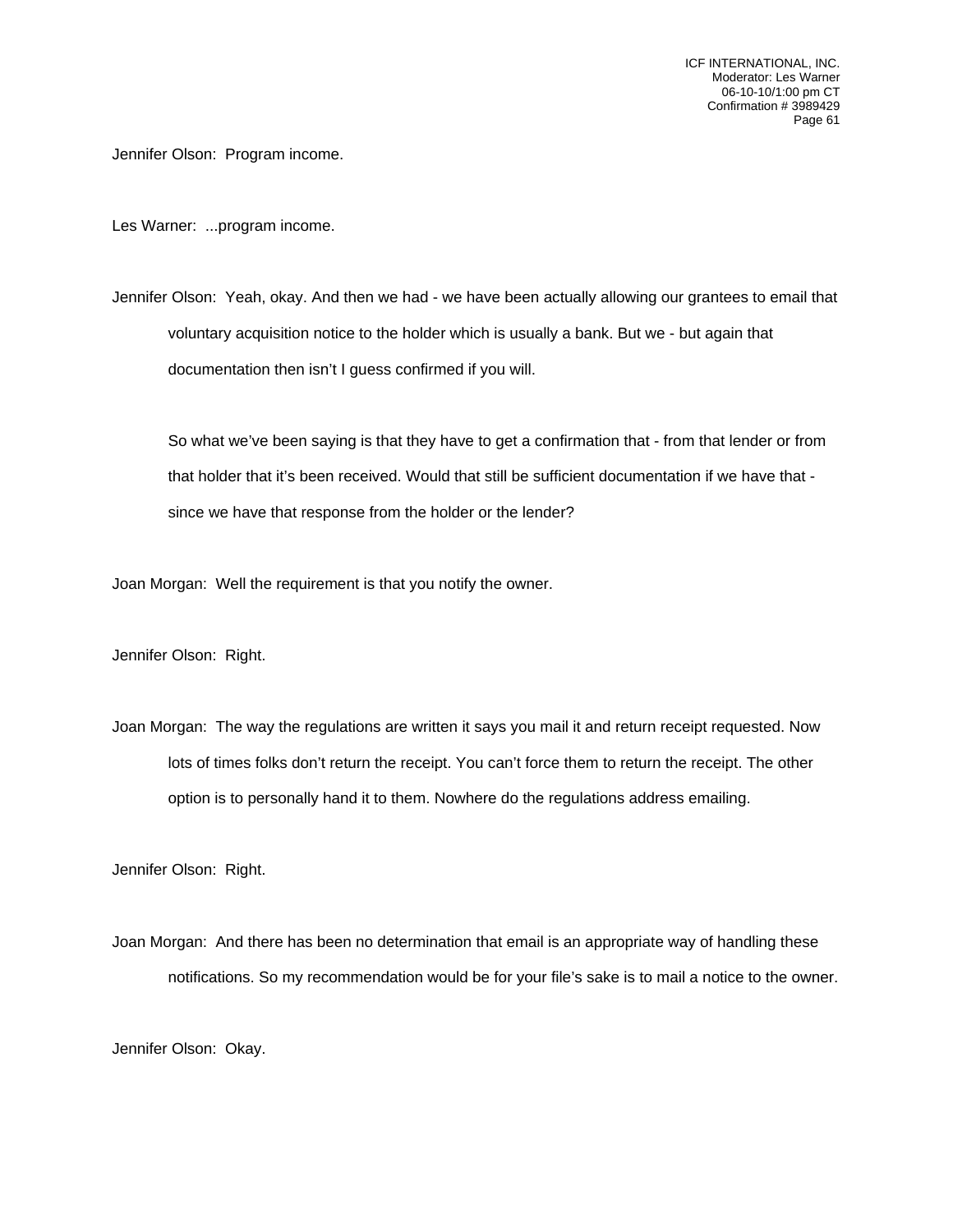Joan Morgan: If we did a monitoring review and found that you had emailed it we would make that a finding that you didn't comply with the requirement to either mail or personally deliver. But, you know, if it's a year down the road and the sale is completed it's an uncorrectable deficiency.

Jennifer Olson: So that receipt back from them wouldn't make that whole then.

Joan Morgan: Not really.

Jennifer Olson: Okay.

Joan Morgan: But it's better than nothing.

Les Warner: And Joan, are you recommending when they mail it that it be a certified so that they have documentation that that mail actually went out?

Joan Morgan: I'm trying to think of what's on the back of the form. Hold on for a second. I think we just say mail it return receipt requested. I don't think it has to be certified.

Les Warner: Okay. Because...

Bryan O'Neill: Yeah, and, you know, there's...

Les Warner: ...there is a problem getting responses though.

Bryan O'Neill: ...still a little confusion on this...

Joan Morgan: Yeah. And, you know, just because you mail and you ask for a receipt doesn't mean they're going to give you a receipt.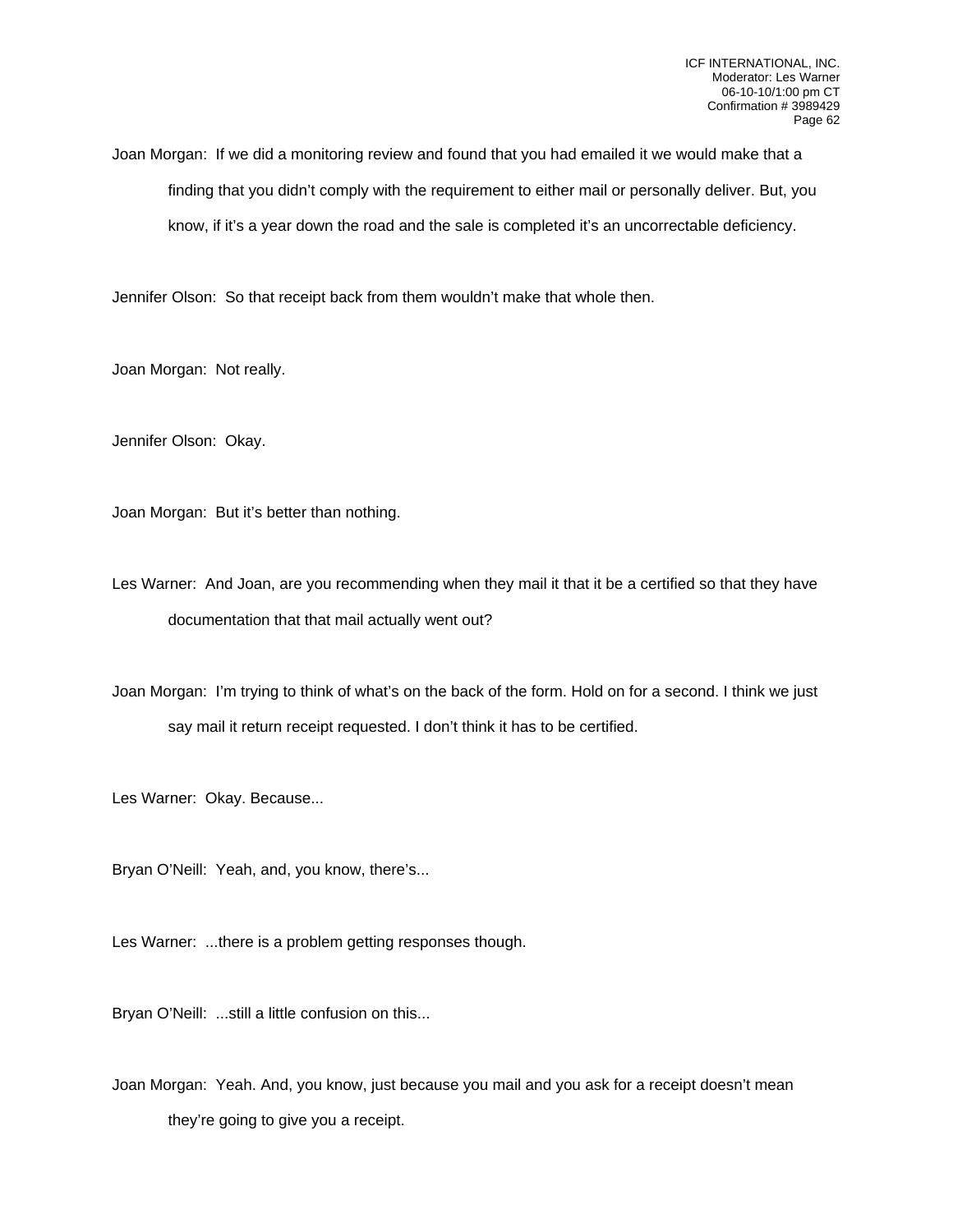Les Warner: Right.

Joan Morgan: You can't force them to give you a receipt. So the fact that they didn't return the receipt doesn't negate the fact that you met the requirement.

Jennifer Olson: Okay.

Bryan O'Neill: Can I just add something to that? The forms in the - in the footer of the form, I think in the notes section, on both forms they reference certified mail, you know, hand delivered, return receipt and whatnot.

Those are examples for these URA - NSP URA informational notice forms. There's no specific requirement that it be certified mailed or hand delivered.

You can send it regular mail. I think the, you know, really for the purposes of monitoring and satisfying the URA requirements for these forms for NSP is that you have a record that you did provide the owner, you know, the information that's contained in that form.

And so if you - maybe if you document your file saying okay, we sent this out on such and such a date, here's a copy of the letter that we sent. It's in your file folder. I think that should be sufficient.

But there has been some confusion whether or not it's required to be mailed certified, return receipt or hand delivered.

And I think, you know, Joan had talked on the email issue and we were - we are asked that same question I think maybe - wow, it's probably been close to maybe two years ago or a year or so ago out in LA whether email was adequate. And at that time we also said no.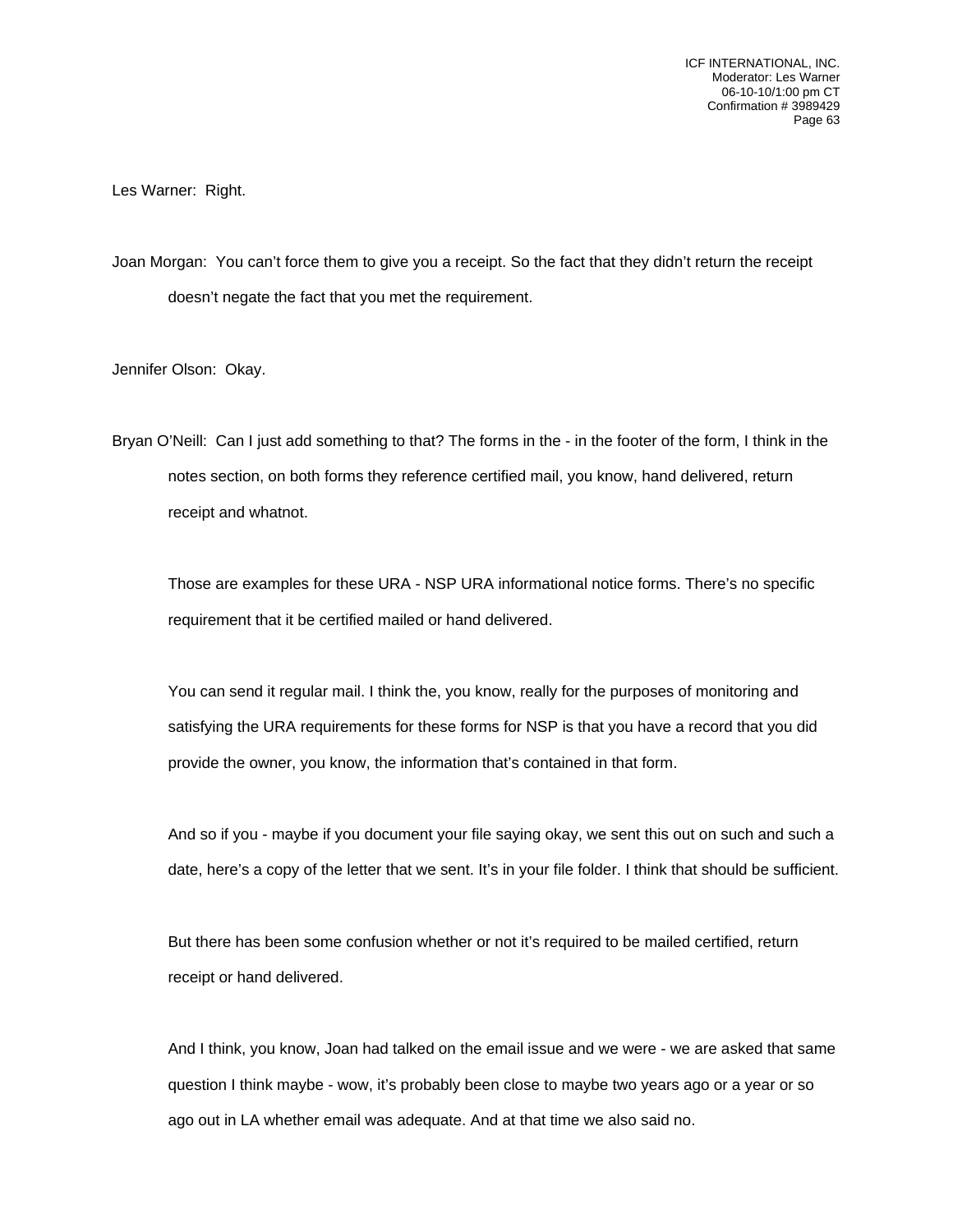- Jennifer Olson: Okay, thank you. And then I have one final question. If we have an occupied structure and we're building a new one right next to it because we're trying to for health and safety reasons to get rid of one and move into another, so we've got an occupied structure that, you know, is blighted but it's still occupied and we're building a new one, you know, basically 100 feet away from it - when - can we require that those tenants move from one place to another being that there won't be an increased amount of rent or anything like that but we don't want them to stay there, you know?
- Bryan O'Neill: Oh. If they're eligible as a displaced person under the Uniform Act you can't require that they move to a specific location. You can't even necessarily say that, you know, their - the whole basis of the Uniform Act is comparable, available replacement housing.

Even if you're constructing the new housing you can't absolutely use that as a comparable. It may be possible to use it as a comp. But to determine their potential replacement housing payments but you can't require that they move there.

If they are eligible as a displaced person then they're eligible and they can choose to move wherever they want if I understand your situation.

Les Warner: Could they actually use temporary relocation in conjunction with reconstruction?

Joan Morgan: The problem with that would be the one year...

Bryan O'Neill: Right.

Joan Morgan: ...period of time.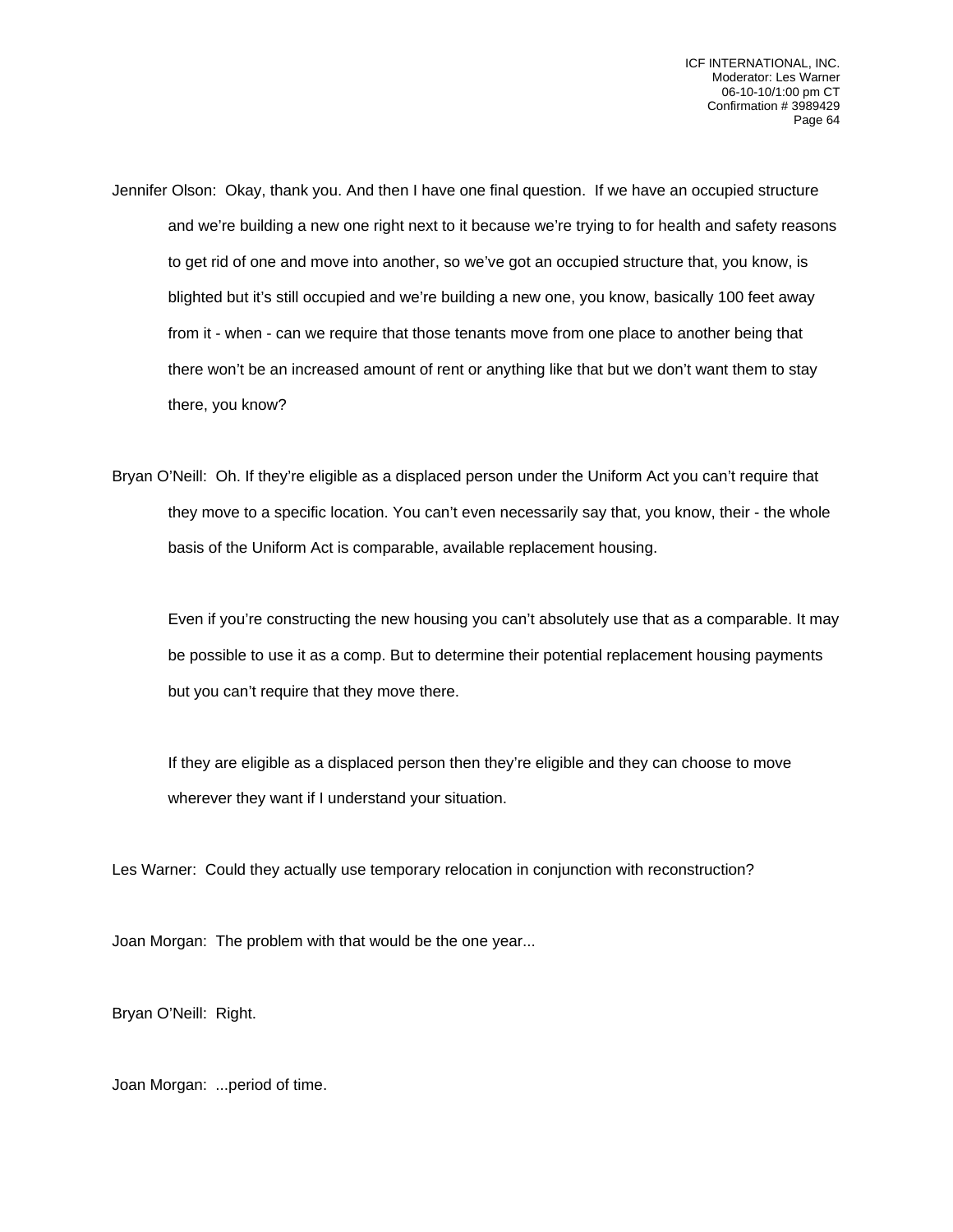Bryan O'Neill: Right.

Jennifer Olson: Right. What we would be doing is allowing them to live in that, you know, unsafe environment I guess if you will. It's an older building and we'd want to - we'd want to take it down for many different reasons.

And so we would allow them to live in there where we're constructing on, you know, it's an acre worth of property. So we'd be constructing right next door to it. And then there is sufficient number of units to move everybody from, you know, the unsafe one to the new unit.

But what I'm hearing you saying is if we required that of them and we provided the notices to say that, you know, what's happening to the units, if we require them to move then they become a permanently displaced individual. Is that correct?

Joan Morgan: Correct. You're making them move out of the building they're living in.

Jennifer Olson: Okay. If...

Joan Morgan: ((Inaudible)).

Jennifer Olson: Let me ask one more follow up question.

Joan Morgan: It's not part of the project. It doesn't exist yet. You're still constructing it.

Jennifer Olson: Right. Exactly. Exactly.

Joan Morgan: So you've displaced them.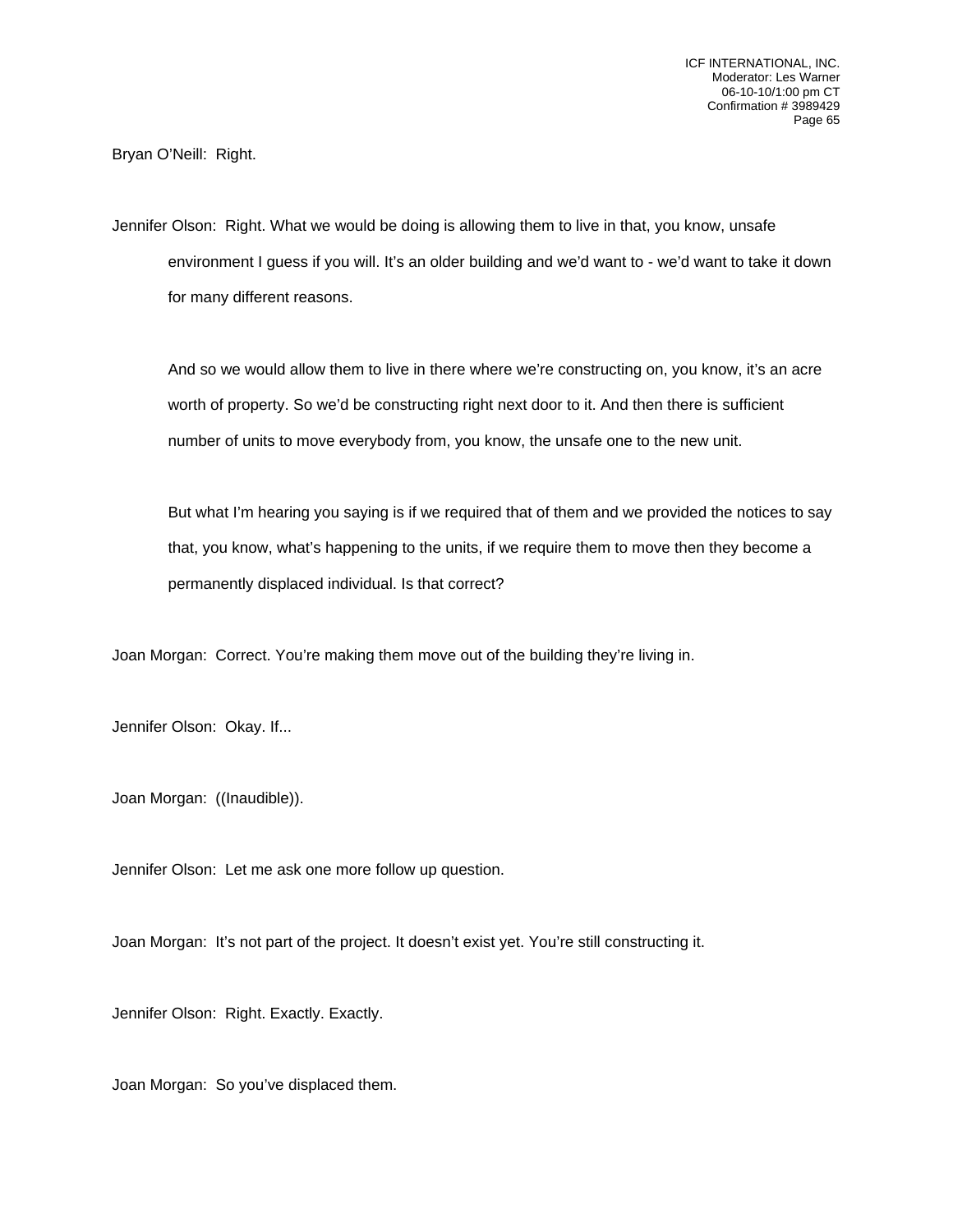Jennifer Olson: So what - well then it would just be permanent displacement for them for the 60 months and they can choose wherever they choose to live.

Joan Morgan: Correct.

Jennifer Olson: Okay.

Joan Morgan: And if your new building is really nice they may decide that's where they want to move. But they have the option of moving wherever they want.

Jennifer Olson: Okay. And then I actually have - my other question and I apologize, this is the final one so I can let other people try to ask questions. We have another unit where people are moving in and we've provided - or we've - excuse me, we've acquired it and they're renting right now.

If they've chosen and we've given them all of the notification to say you don't have to move, we've just acquired your property. You're going to continue to rent where you're living and everything's good. Do we have to have subsequent documentation for when they choose to move?

Les Warner: Yeah, you're - as I mentioned earlier you need to be able to show at the end of that project what the impact was and kind of where everybody moved to.

So in the case where you've notified these people they are nondisplaced - we'd want to have notation to be able to show that, you know, this household after being notified chose to move somewhere else.

Joan Morgan: And where they move to.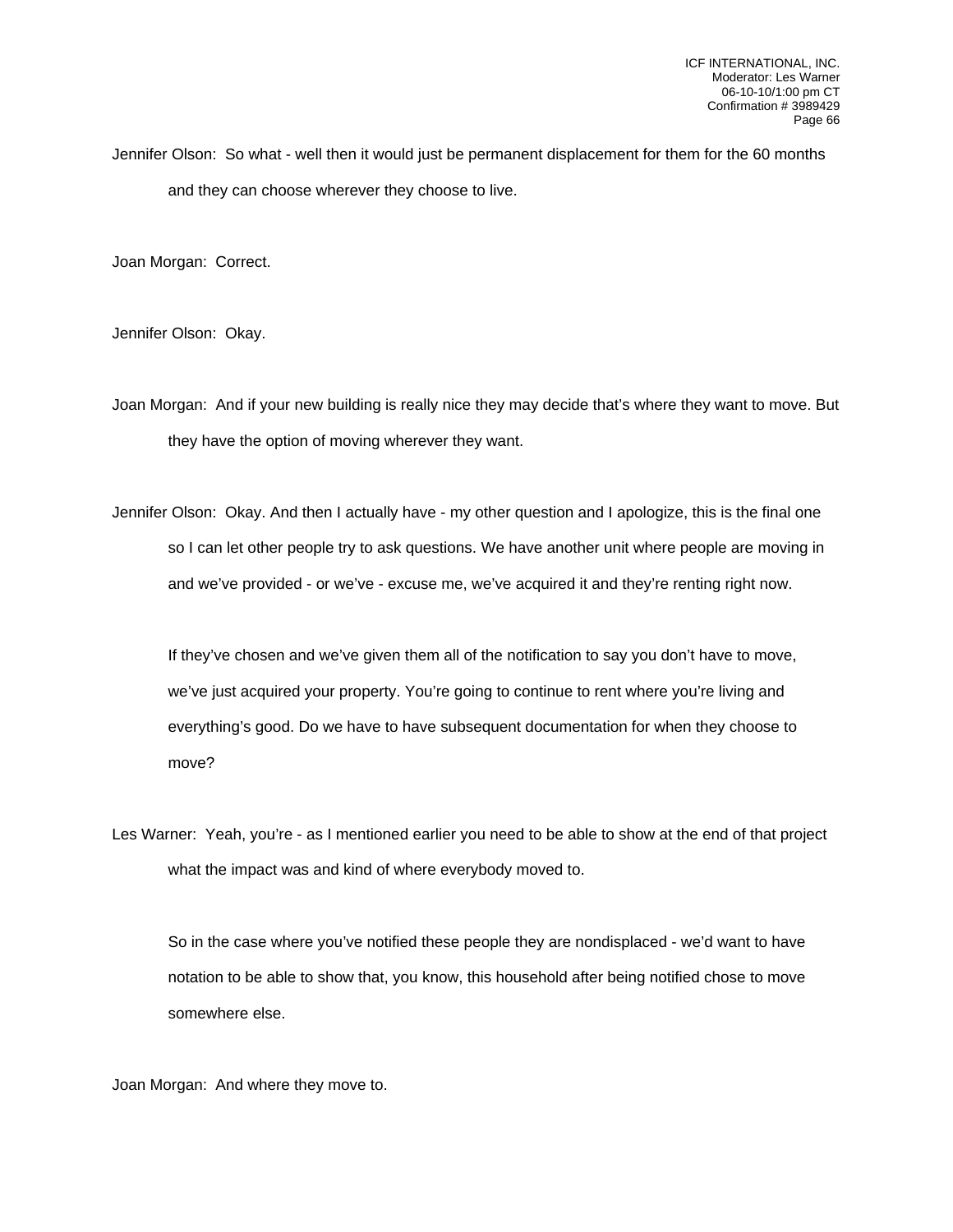Les Warner: Yeah.

Jennifer Olson: Okay. And is there a notice that we would have them sign or would we just provide them notification or anything like that if they chose not to provide us the location to where they're moving?

Joan Morgan: Well normally a tenant would tell you where they're going because they want their security deposit back.

Les Warner: Right.

Jennifer Olson: And we can - I guess is there something developed by HUD that we can use as a standard template to provide to them?

Joan Morgan: No.

Jennifer Olson: Okay.

Joan Morgan: Because there's nothing required. The only thing you're required to do is give them a notice of nondisplacement. There's no...

Les Warner: Right.

Joan Morgan: ...requirement that a tenant fill out a form and say I'm leaving because I want to.

Jennifer Olson: Okay.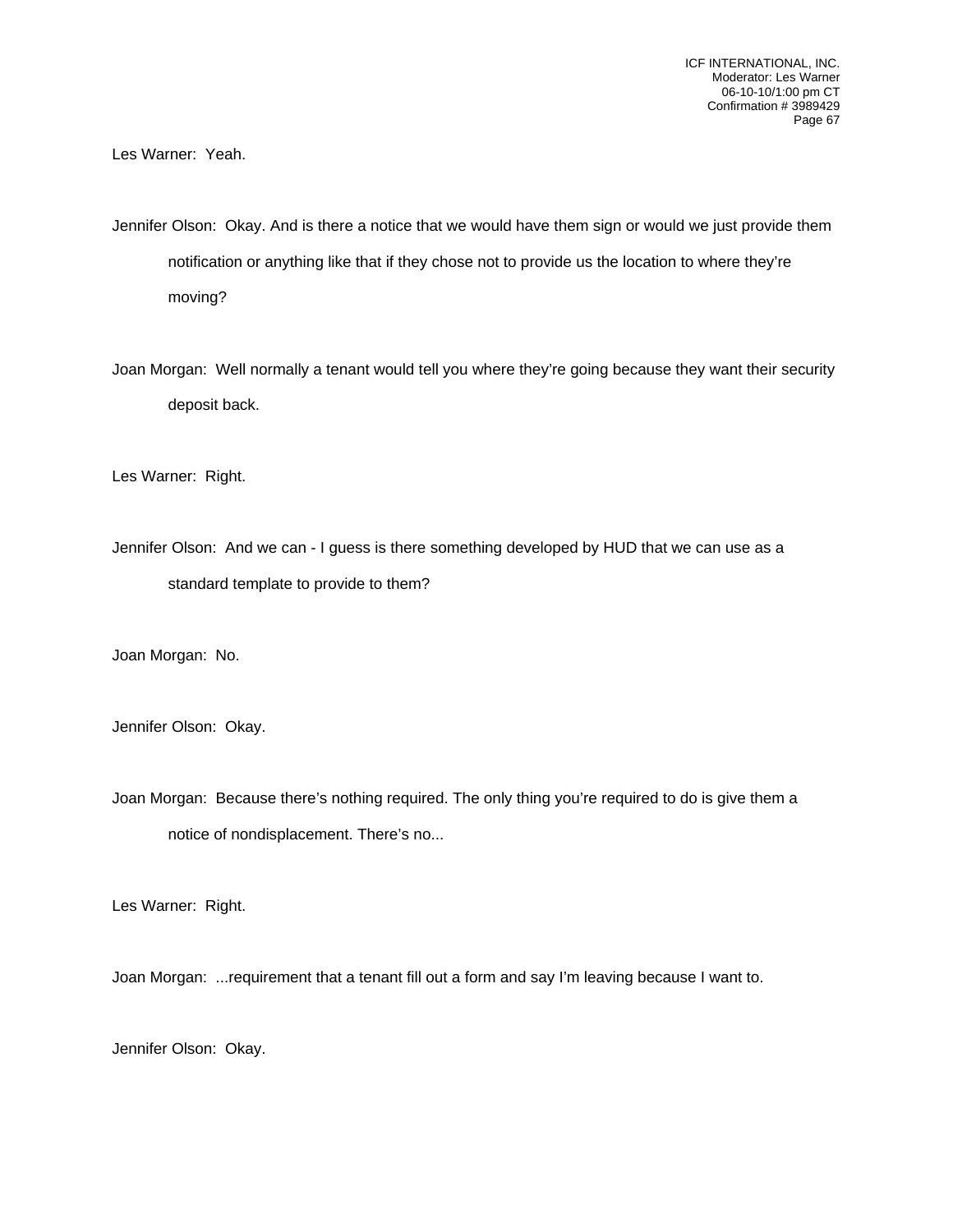Les Warner: But it is helpful in that - to be able to show at the end of your project kind of what happened to each one of those tenants.

Joan Morgan: Right.

Jennifer Olson: Okay. Thank you. That's it. Thank you for...

Les Warner: Okay.

Jennifer Olson: ...your time.

Les Warner: Next question?

Operator: We'll go to Valerie Fountaine, City of Atlanta.

Valerie Fountaine: Hello?

Les Warner: We're here.

Valerie Fountaine: Hi. This is Valerie with the City of Atlanta and I have a question in regards to we are looking at acquiring a property that previously had a Section 8 tenant residing on the property.

When the foreclosure took place the Section 8 certificate actually was removed by the housing authority because the housing authority would not allow the tenant to stay in a foreclosed property. I needed to know are we violating tenant protection in this instance.

Les Warner: I would think you were not if you're able to document that that's what occurred.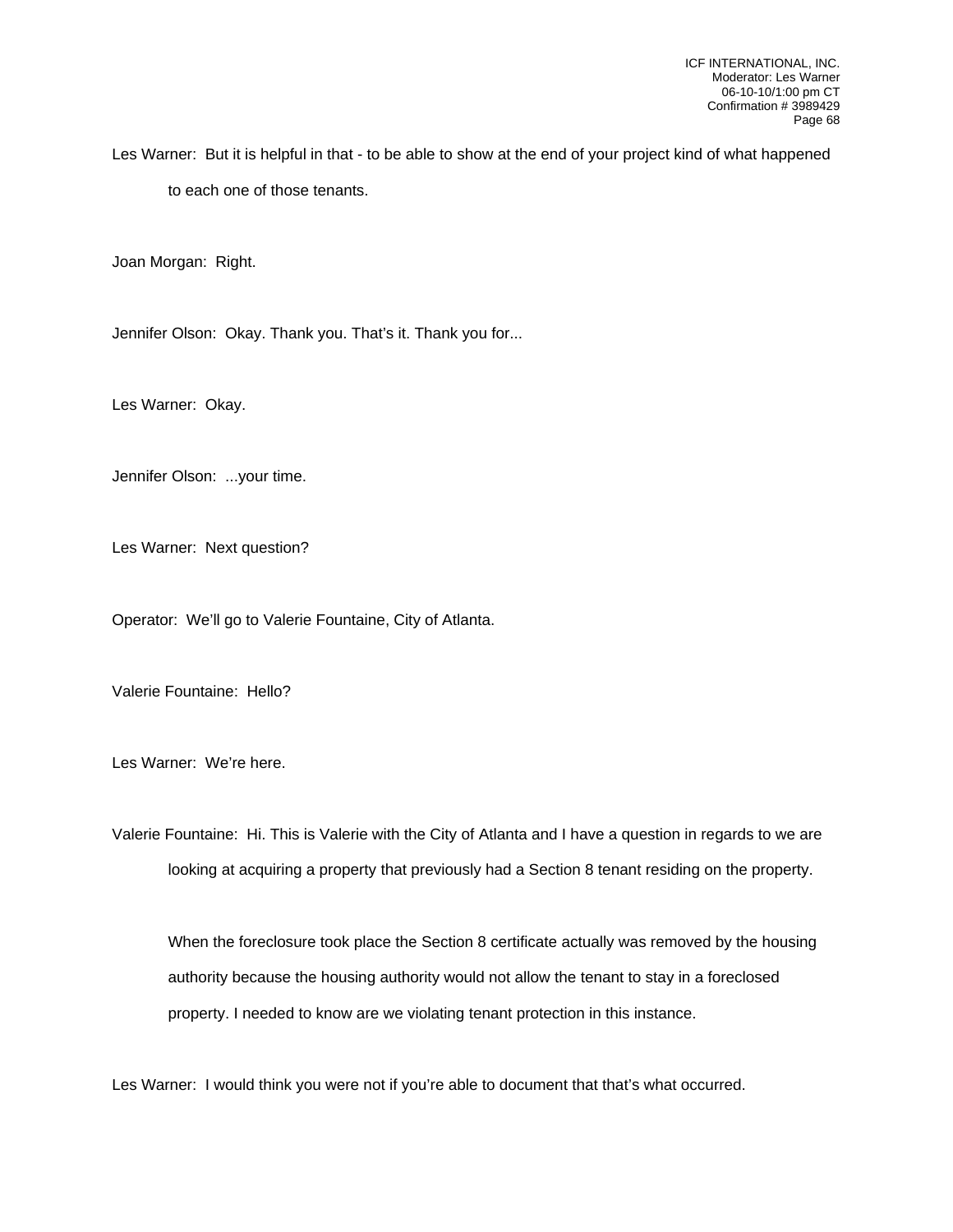Valerie Fountaine: Okay.

Les Warner: Joan, what do you think?

Joan Morgan: Yeah, I agree. It wasn't any action that they took. It was the action...

Les Warner: Right.

Joan Morgan: ...of the PHA. And it may have been because the property was not decent, safe and sanitary and they told the tenant they needed to move somewhere else. I mean we can't speculate.

Valerie Fountaine: Okay. But as long as we have documentation that the housing authority is the one that removed the HAP payment and the...

Les Warner: Yes.

Joan Morgan: Correct.

Les Warner: Yes.

Valerie Fountaine: Okay. Perfect. Thank you so much.

Les Warner: Next question?

Operator: And we'll go to a last question from James Creamer, City of Boston.

James Creamer: Hello?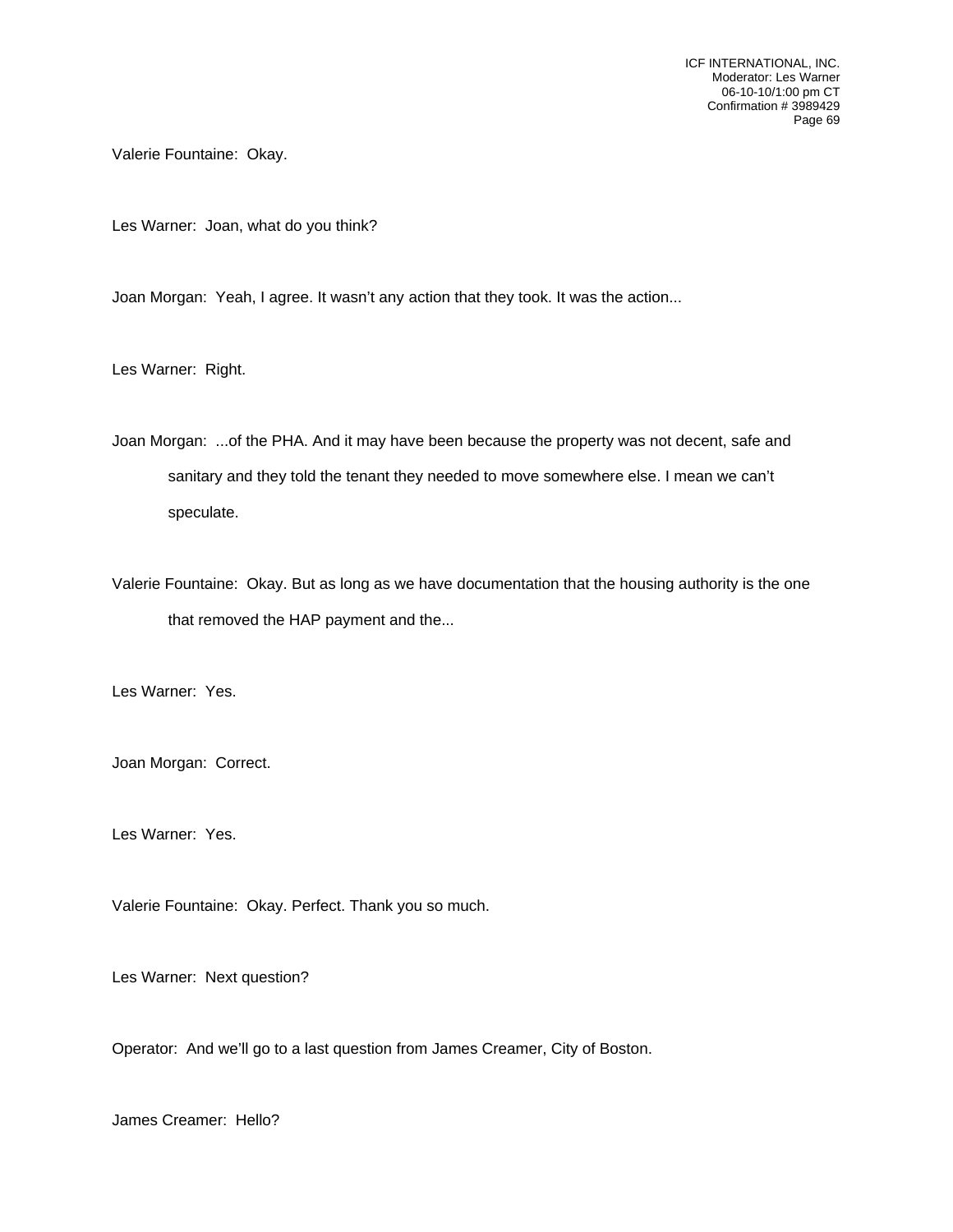Les Warner: Hello?

James Creamer: Hi. My question relates to the city purchasing foreclosed - occupied foreclosed property with NSP money. And we have - the city has no intention to displace people in these properties.

And most of the time what we intend to do is sell to future homeowners who may or may not purchase the properties with NSP money. So my question relates to how long does URA protections continue? How long do URA protections continue in such a situation?

I've gotten some guidance from folks like (Janice Olo) with HUD and (John Laffin) that have been very helpful. But I don't have a - I'm not sure I'm going to be able to get a defined question or a defined answer on this.

Les Warner: So if I understood you correctly you're saying that you're going to purchase a foreclosed occupied property...

James Creamer: Right.

Les Warner: ...and you're going to leave that tenant in as long as they want to.

James Creamer: Correct.

Les Warner: Then when they voluntarily move out you would sell the unit?

James Creamer: No. No. We may keep the tenant in there and sell the property - it's a multifamily property - a two or three family house or a four family depending and this is not - this is a, you know, this hasn't happened but...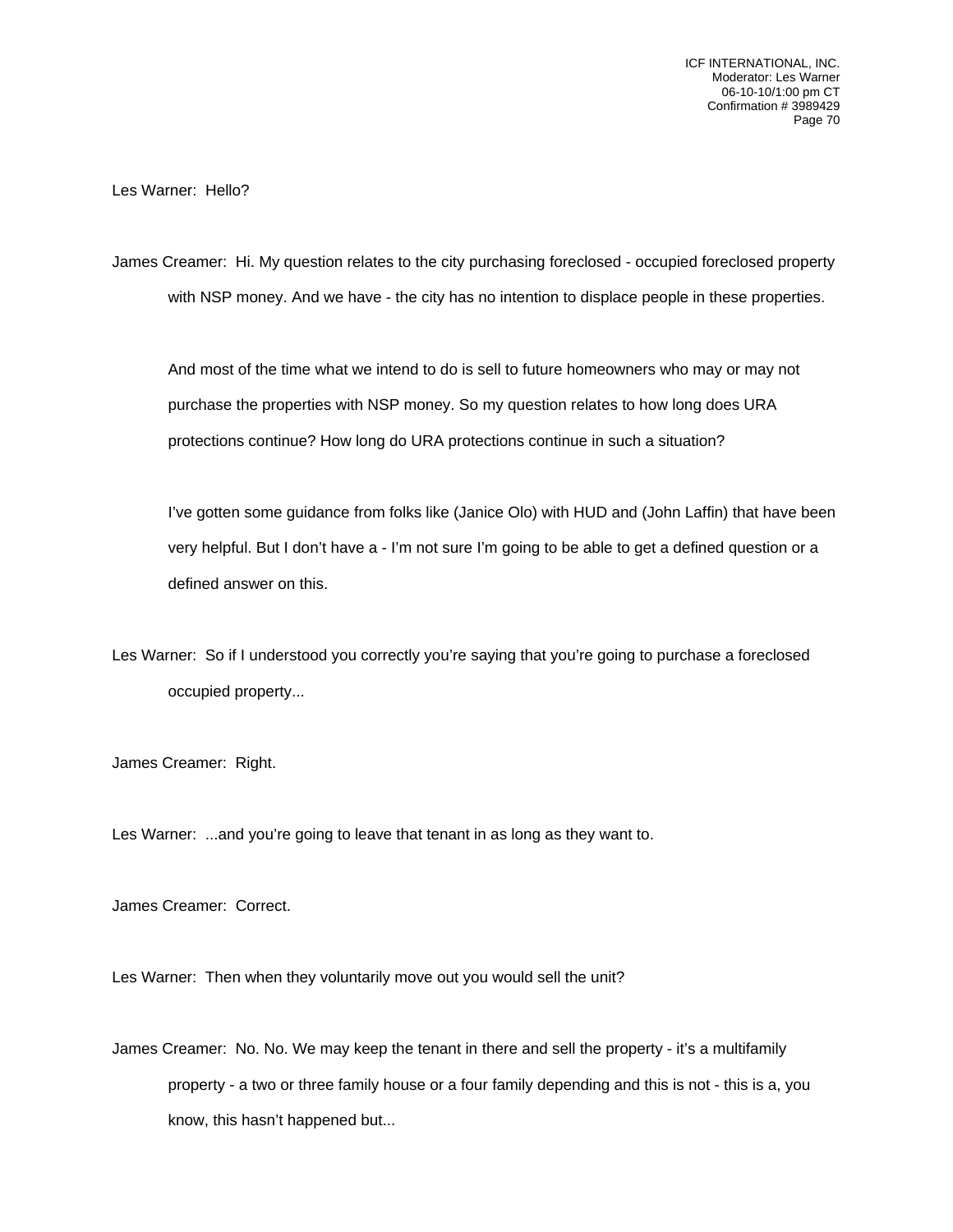Les Warner: And so if you...

James Creamer: And so if we sell to a homeowner who at some point say wants to move their mother in law in or, you know, to that property how long does that tenant after having gotten property notice of nondisplacement from the city at the purchase at what point do URA protections end?

I presume they don't go on indefinitely. But what's a, you know, fair estimate for, you know, saying that - I mean we are providing on our own that tenants won't be evicted for a two year period after a sale to a homeowner.

But after that point in time, say five or six years down the road the owner wants to evict the tenant to move his son or daughter in or whatever. Does the tenant at that point are they entitled to a notice of eligibility for relocation assistance? Or is there at timeframe there that - or a rule of thumb we might try to implement?

Les Warner: Joan, I think we'll defer to you.

Joan Morgan: I understand that our legal office is looking at this question.

James Creamer: Yes.

Joan Morgan: So we can't give an answer on here. And it's very difficult to give answers on speculative kinds of questions.

James Creamer: Sure.

Joan Morgan: So...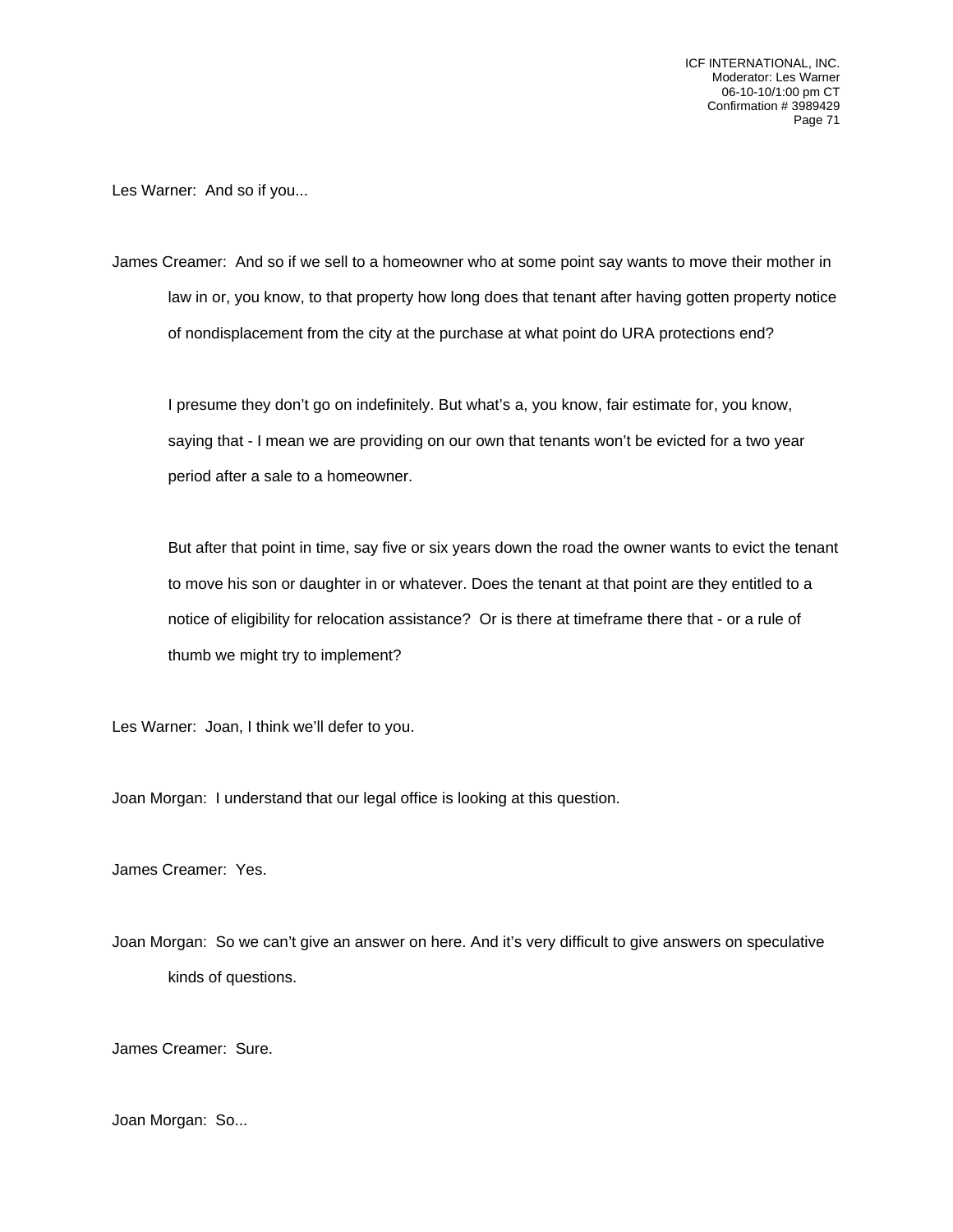James Creamer: But for project planning we're trying to...

- Joan Morgan: ...you're just going to have to wait for your situation as you presented to us, to be addressed.
- James Creamer: Right. Okay. My second question came up in regard to the discussion today in terms of former occupants. If a former occupant - I mean excuse me, the foreclosed occupant is now living in a building owned by the bank. And the bank for whatever reason has taken rent from them.

And that tenant is now a legal occupant. I presume that that person has URA and tenant protection rights under the law as long as they're - even though they were a former owner. Now, you know, for whatever reason the bank has taken rent and created a tenancy with them.

Under state law they would be considered a tenant and entitled to eviction rights here. And I'm just questioning whether the federal law would dominate.

Les Warner: Joan, I'm going to defer to you on this also.

Joan Morgan: URA applies to legal tenants.

James Creamer: Right.

Joan Morgan: If they are a legal tenant under your state law situation now that the bank has executed a lease with them then URA would apply.

James Creamer: Okay.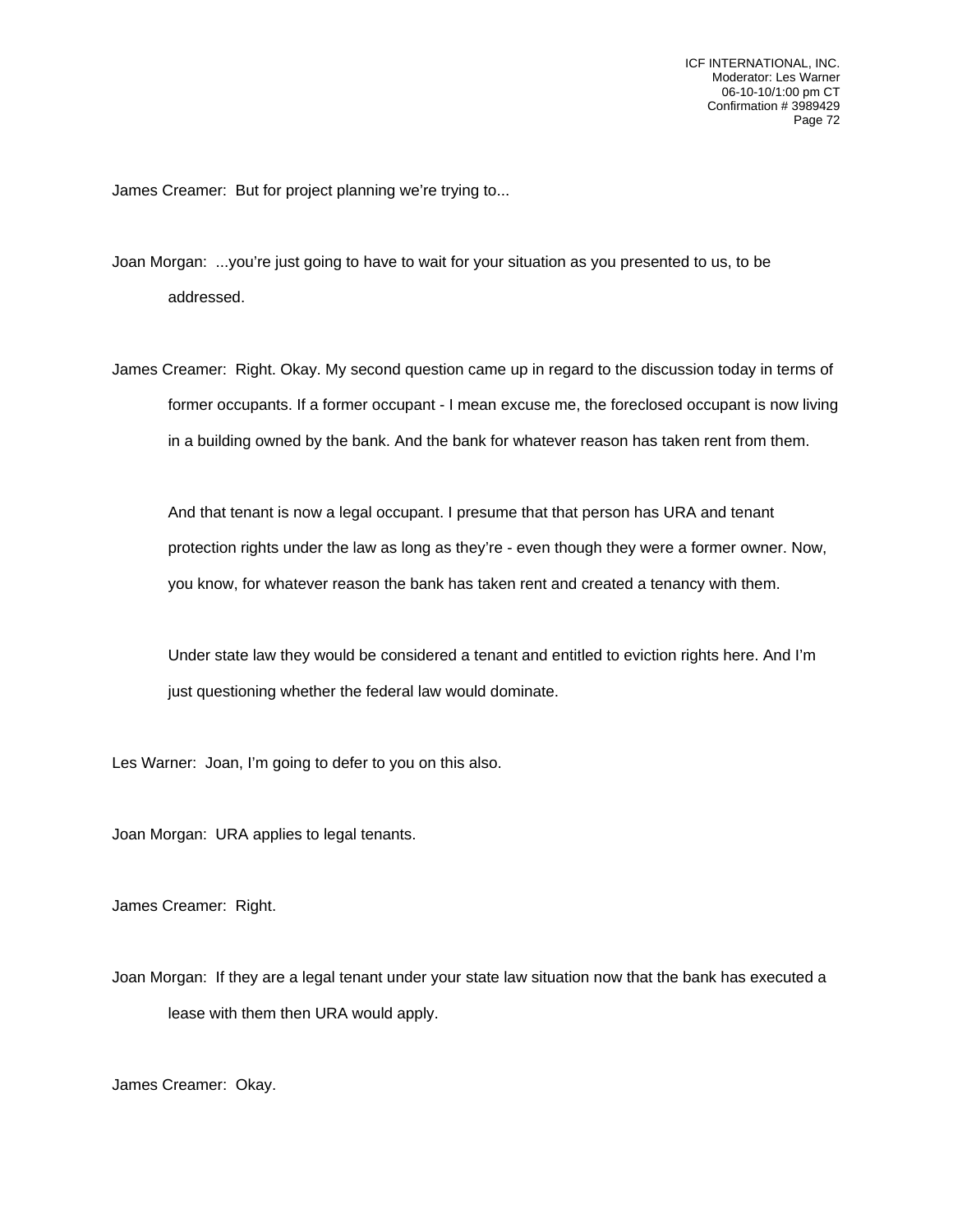Joan Morgan: The tenant protections of the Recovery Act do not apply because they were not a tenant prior to the foreclosure. They were an owner occupant.

James Creamer: So as long as those - so I see. So at that cutoff point of the foreclosure, if they hadn't created a - if there was no tenancy, that's the key date there.

Joan Morgan: Correct.

James Creamer: Okay, thank you.

Bryan O'Neill: And can I - can I add that we actually do have a frequently asked question on this point.

James Creamer: I did - I have seen that. Yeah, I have seen that. Thank you.

Bryan O'Neill: I'm sorry?

James Creamer: I have seen that.

Bryan O'Neill: Okay, great.

James Creamer: Okay.

Les Warner: Do we have other questions still in the queue?

Operator: We do not have any further questions in queue.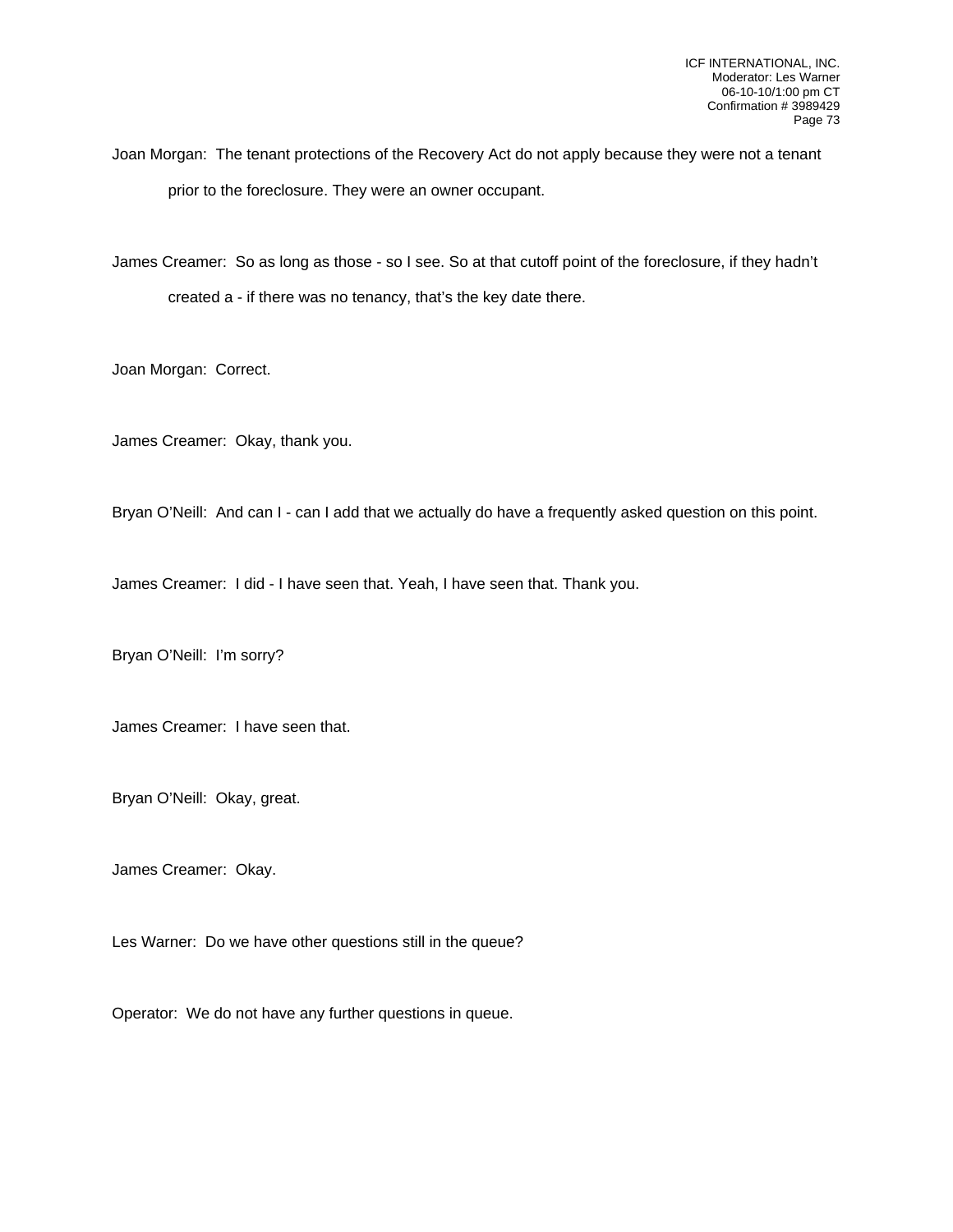Les Warner: Okay. Then I'll just point your attention to the last couple of slides here. We have a list of some resources for NSP concerning acquisition and relocation. And this is where a number of sample forms and some guidance would be provided.

They're also is the NSP Help Website where you can go to, to not only post a question and receive an answer to your specific case issue. But there also are guidance materials and some searchable frequently asked questions.

We reference the tenant protections guidance memo which goes into further detail and is something if you have not spent some time looking at that I would certainly recommend that you go to the link here, print it out and read through it in detail.

Also listed here is the Learning Center which is where all of the Webinars and the materials that are linked with those Webinars are posted. So to get copies of the attachments that we have the sample forms, the list of the regional relocation specialist.

You could go to the Learning Center Website and be able to pull that information up and be able to print it out.

This would also be where you - other staff that you thought ought to listen to this Webinar would be able to go to that Website and be able to listen to the recording and looking in the materials. We also are really asking that folks go.

It only takes a very short amount of time to use this linkage on our last slide to www.SurveyMonkey.com to provide some feedback about this session - whether it was helpful for you.